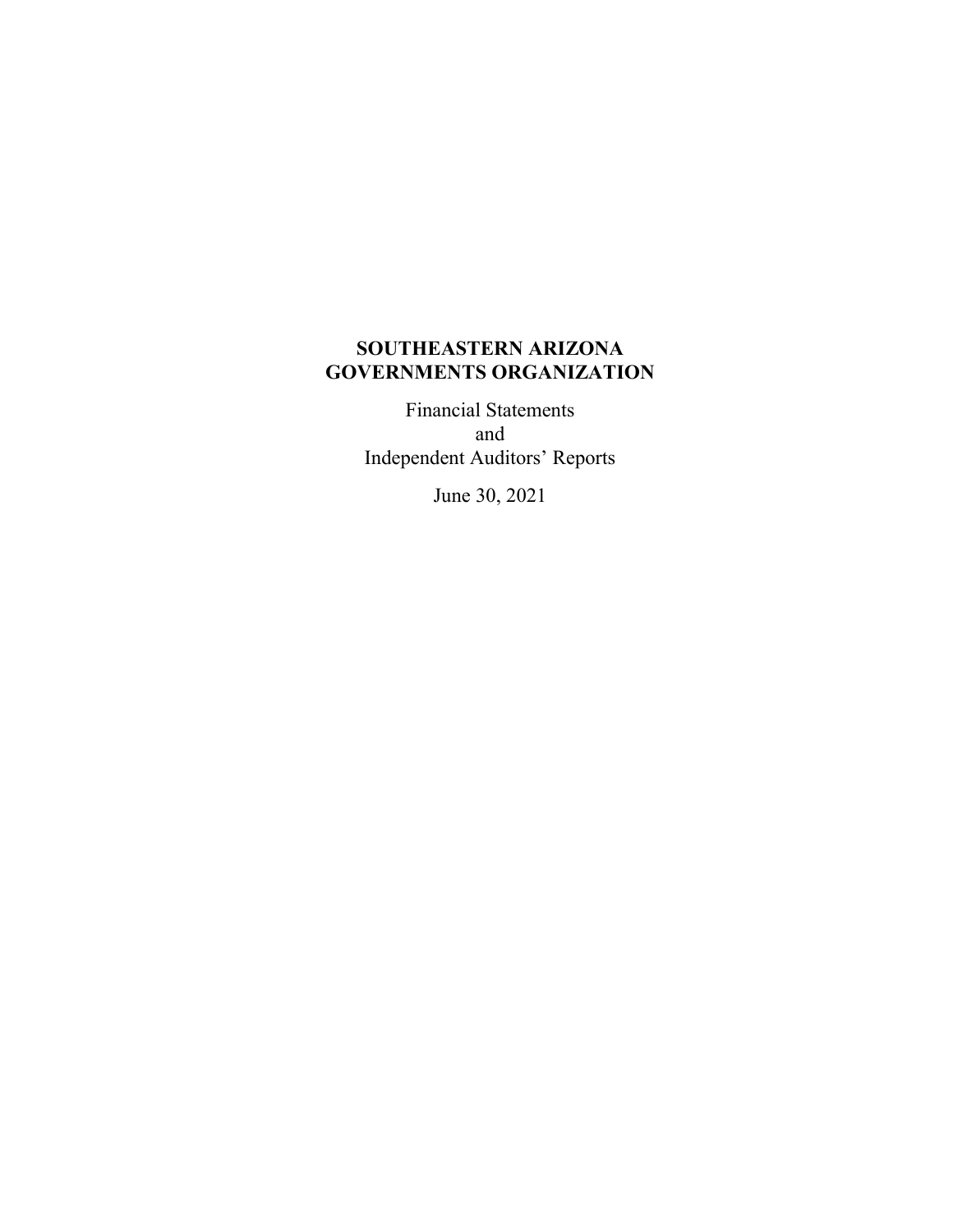# **TABLE OF CONTENTS**

| <b>Financial Section</b>                                                                                                                                                                     |                |
|----------------------------------------------------------------------------------------------------------------------------------------------------------------------------------------------|----------------|
|                                                                                                                                                                                              | $\mathbf{1}$   |
| Government-wide statements                                                                                                                                                                   |                |
|                                                                                                                                                                                              | $\overline{4}$ |
|                                                                                                                                                                                              | 5              |
| <b>Fund Statements</b>                                                                                                                                                                       |                |
| <b>Governmental Funds</b>                                                                                                                                                                    |                |
|                                                                                                                                                                                              | 6              |
| Reconciliation of the Balance Sheet to the Statement of Net Position                                                                                                                         | 7              |
|                                                                                                                                                                                              | 8              |
| Reconciliation of the Statement of Revenue, Expenditures,<br>and Changes in Fund Balances to the Statement of                                                                                |                |
|                                                                                                                                                                                              | 9              |
|                                                                                                                                                                                              | 10             |
| Other Required Supplementary Information                                                                                                                                                     |                |
| Schedule of SEAGO's Proportionate Share of the                                                                                                                                               | 27             |
|                                                                                                                                                                                              | 29             |
| Single Audit Section                                                                                                                                                                         |                |
| Independent Auditors' Report on Compliance and on Internal Control<br>over Financial Reporting Based on an Audit of Financial<br>Statements Performed in Accordance with Government Auditing | 31             |
| Independent Auditors' Report on Compliance For Each Major<br>Program and Internal Control Over Compliance Required by                                                                        | 33             |
|                                                                                                                                                                                              | 35             |
|                                                                                                                                                                                              | 37             |
|                                                                                                                                                                                              | 38             |
|                                                                                                                                                                                              | 41             |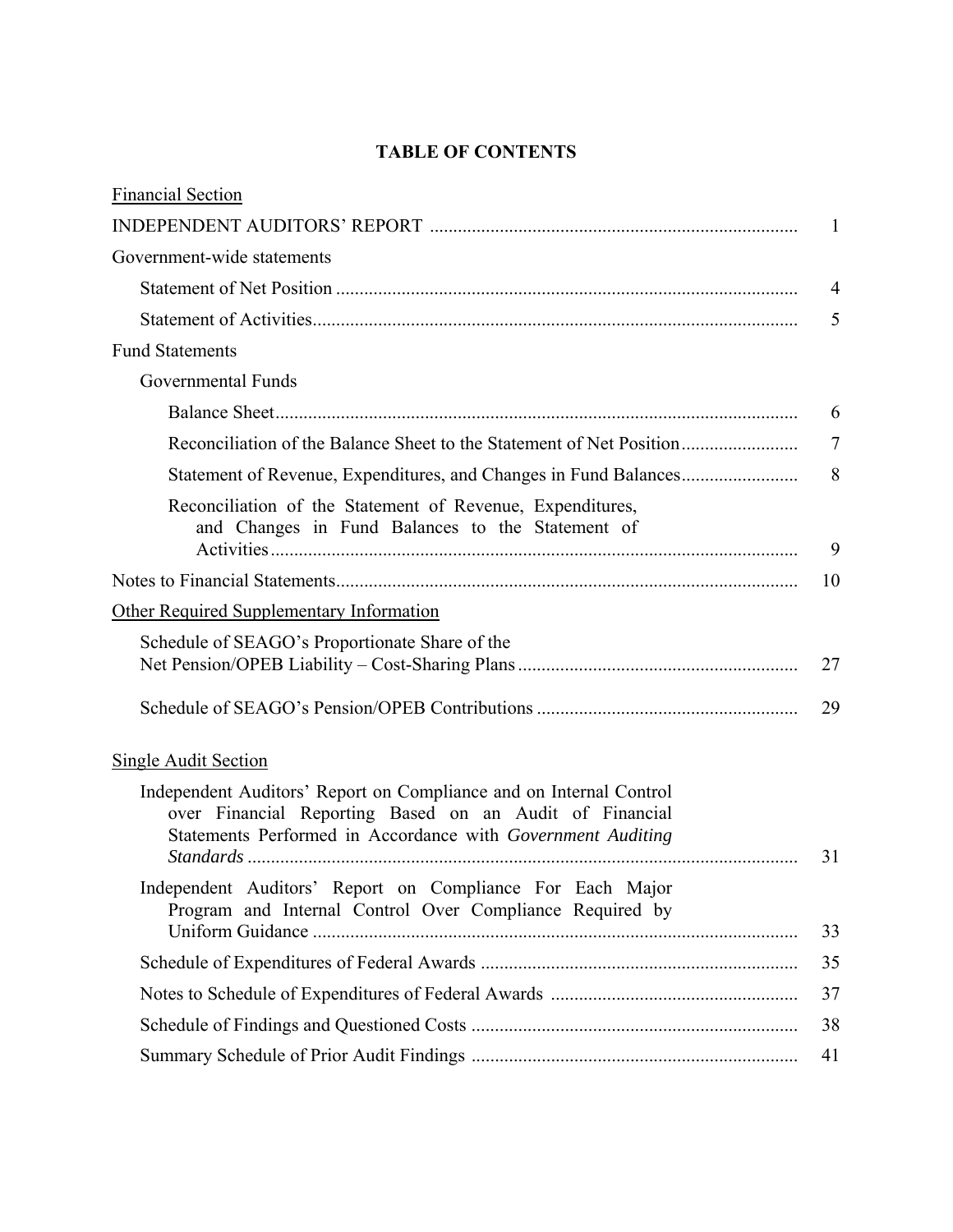

1535 W. Harvard Avenue, Suite 101 · Gilbert, Arizona 85233 Tel: (480) 635-3200 · Fax: (480) 635-3201

# **INDEPENDENT AUDITORS' REPORT**

To the Executive Board Southeastern Arizona Governments Organization Bisbee, Arizona

We have audited the accompanying financial statements of the governmental activities, each major fund, and the aggregate remaining fund information of Southeastern Arizona Governments Organization (SEAGO), as of and for the year ended June 30, 2021, and the related notes to the financial statements, which collectively comprise SEAGO's basic financial statements as listed in the table of contents.

## **Management's Responsibility for the Financial Statements**

Management is responsible for the preparation and fair presentation of these financial statements in accordance with accounting principles generally accepted in the United States of America; this includes the design, implementation, and maintenance of internal control relevant to the preparation and fair presentation of financial statements that are free from material misstatement, whether due to fraud or error.

## **Auditor's Responsibility**

Our responsibility is to express opinions on these financial statements based on our audit. We conducted our audit in accordance with auditing standards generally accepted in the United States of America and the standards applicable to financial audits contained in *Government Auditing Standards*, issued by the Comptroller General of the United States. Those standards require that we plan and perform the audit to obtain reasonable assurance about whether the financial statements are free from material misstatement.

An audit involves performing procedures to obtain audit evidence about the amounts and disclosures in the financial statements. The procedures selected depend on the auditor's judgment, including the assessment of the risks of material misstatement of the financial statements, whether due to fraud or error. In making those risk assessments, the auditor considers internal control relevant to the entity's preparation and fair presentation of the financial statements in order to design audit procedures that are appropriate in the circumstances, but not for the purpose of expressing an opinion on the effectiveness of the entity's internal control. Accordingly, we express no such opinion. An audit also includes evaluating the appropriateness of accounting policies used and the reasonableness of significant accounting estimates made by management, as well as evaluating the overall presentation of the financial statements.

We believe that the audit evidence we have obtained is sufficient and appropriate to provide a basis for our audit opinions.

## **Opinions**

In our opinion, the financial statements referred to above present fairly, in all material respects, the respective financial position of the governmental activities, each major fund, and the aggregate remaining fund information of SEAGO, as of June 30, 2021, and the respective changes in financial position for the year then ended in accordance with accounting principles generally accepted in the United States of America.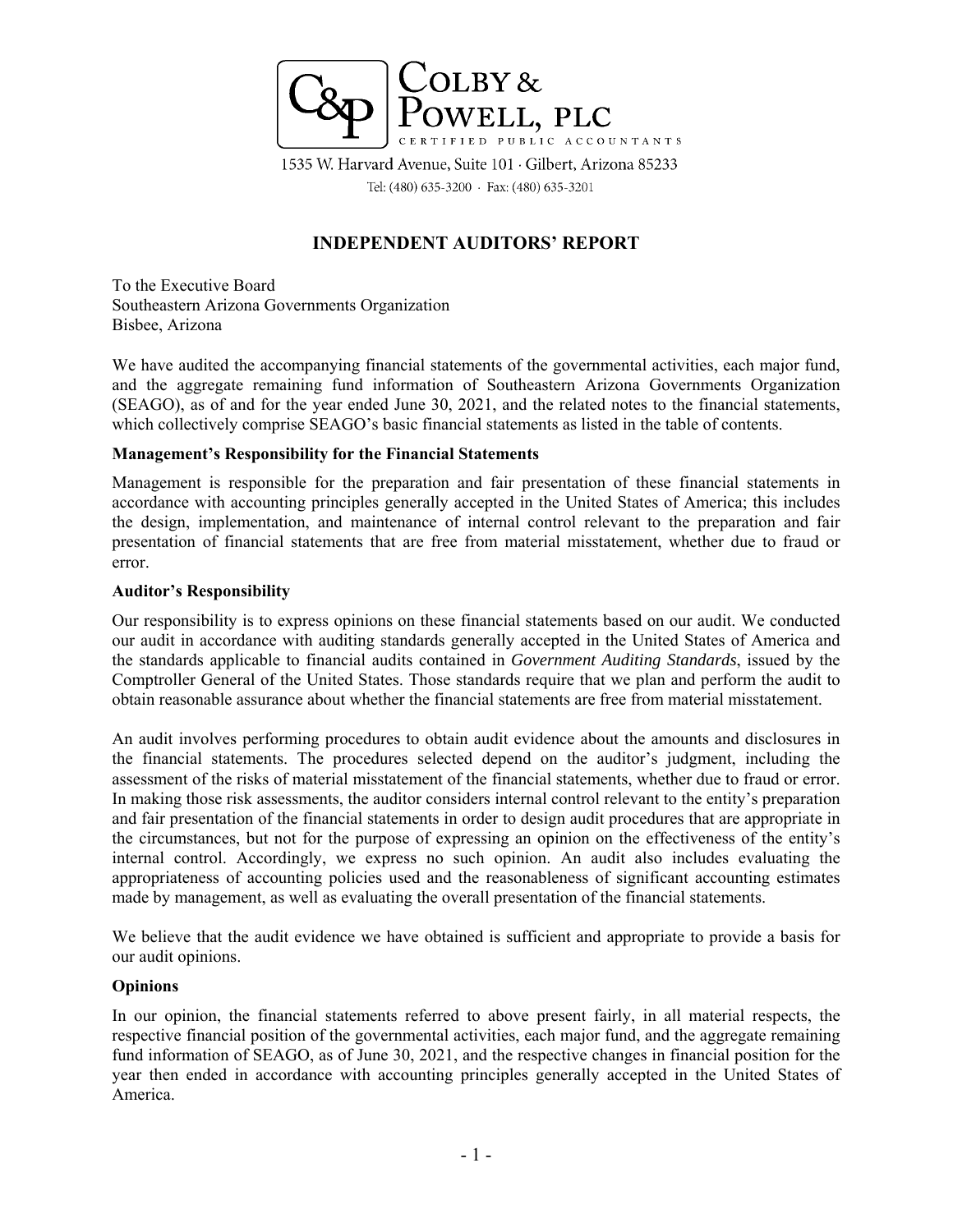## **Other Matters**

#### *Required Supplementary Information*

Management has omitted the Management's Discussion and Analysis that accounting principles generally accepted in the United States of America require to be presented to supplement the basic financial statements. Such missing information, although not a part of the basic financial statements, is required by the Governmental Accounting Standards Board, who considers it to be an essential part of financial reporting for placing the basic financial statements in an appropriate operational, economic, or historical context. Our opinion on the basic financial statements is not affected by this missing information.

Accounting principles generally accepted in the United States of America require that the Schedule of SEAGO's Proportionate Share of the Net Pension/OPEB Liability – Cost-Sharing Plans on page 27and the Schedule of SEAGO's Pension/OPEB Contributions on page 29 be presented to supplement the basic financial statements. Such information, although not a part of the basic financial statements, is required by the Governmental Accounting Standards Board, who considers it to be an essential part of financial reporting for placing the basic financial statements in an appropriate operational, economic, or historical context. We have applied certain limited procedures to the required supplementary information in accordance with auditing standards generally accepted in the United States of America, which consisted of inquiries of management about the methods of preparing the information and comparing the information for consistency with management's responses to our inquiries, the basic financial statements, and other knowledge we obtained during our audit of the basic financial statements. We do not express an opinion or provide any assurance on the information because the limited procedures do not provide us with sufficient evidence to express an opinion or provide any assurance.

#### *Other Information*

Our audit was conducted for the purpose of forming opinions on the financial statements that collectively comprise SEAGO's basic financial statements. The schedule of expenditures of federal awards is presented for purposes of additional analysis as required by Title 2 U.S. *Code of Federal Regulations*  (CFR) Part 200, *Uniform Administrative Requirements, Cost Principles, and Audit Requirements for Federal Awards*, and is also not a required part of the basic financial statements.

The schedule of expenditures of federal awards is the responsibility of management and were derived from and relate directly to the underlying accounting and other records used to prepare the basic financial statements. Such information has been subjected to the auditing procedures applied in the audit of the basic financial statements and certain additional procedures, including comparing and reconciling such information directly to the underlying accounting and other records used to prepare the basic financial statements or to the basic financial statements themselves, and other additional procedures in accordance with auditing standards generally accepted in the United States of America. In our opinion, the schedule of expenditures of federal awards is fairly stated in all material respects in relation to the basic financial statements as a whole.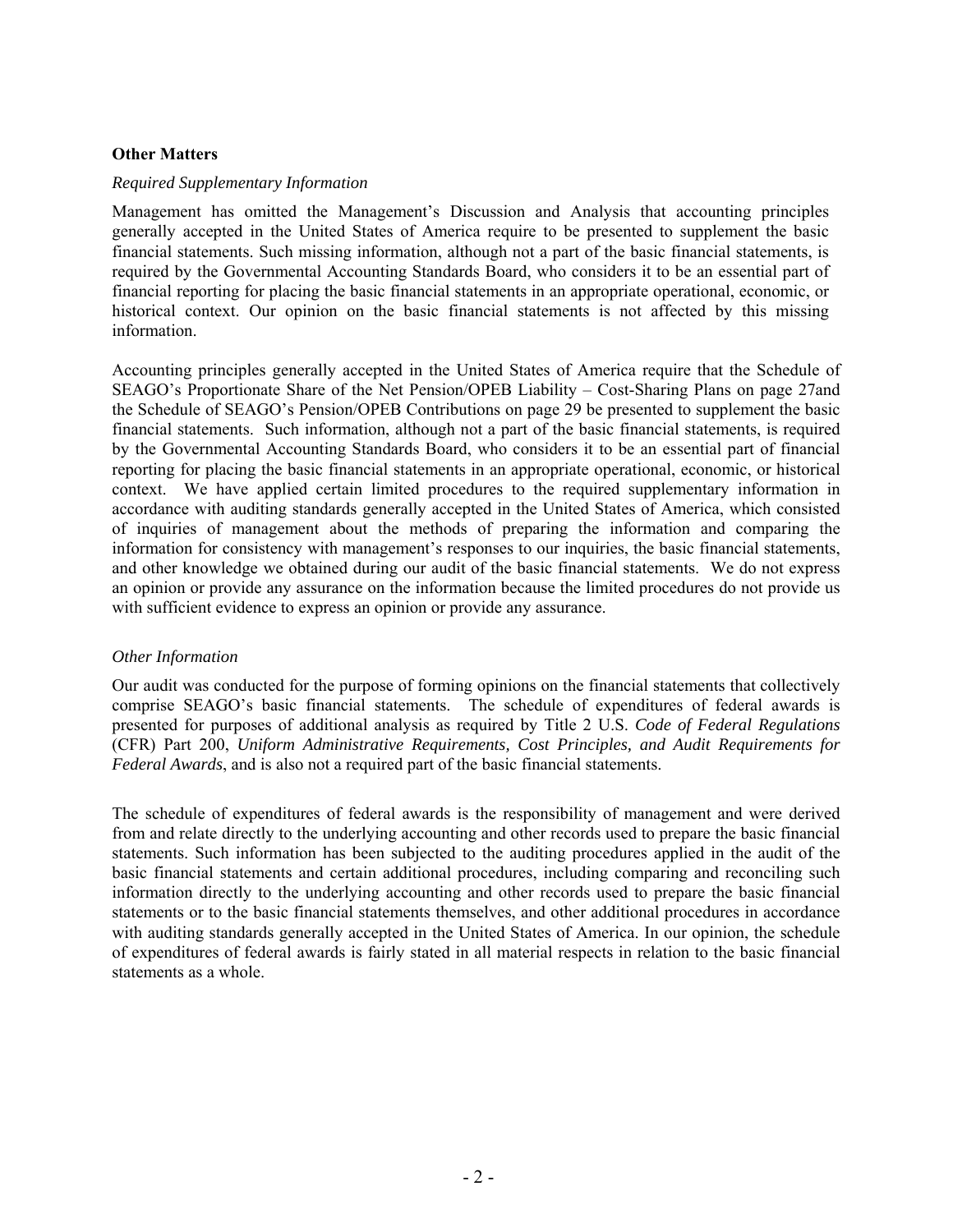#### **Other Reporting Required by** *Government Auditing Standards*

In accordance with *Government Auditing Standards*, we have also issued our report dated March 30, 2022, on our consideration of SEAGO's internal control over financial reporting and on our tests of its compliance with certain provisions of laws, regulations, contracts, and grant agreements and other matters. The purpose of that report is to describe the scope of our testing of internal control over financial reporting and compliance and the results of that testing, and not to provide an opinion on the effectiveness of SEAGO's internal control over financial reporting or on compliance. That report is an integral part of an audit performed in accordance with *Government Auditing Standards* in considering SEAGO's internal control over financial reporting and compliance.

Colby + Powell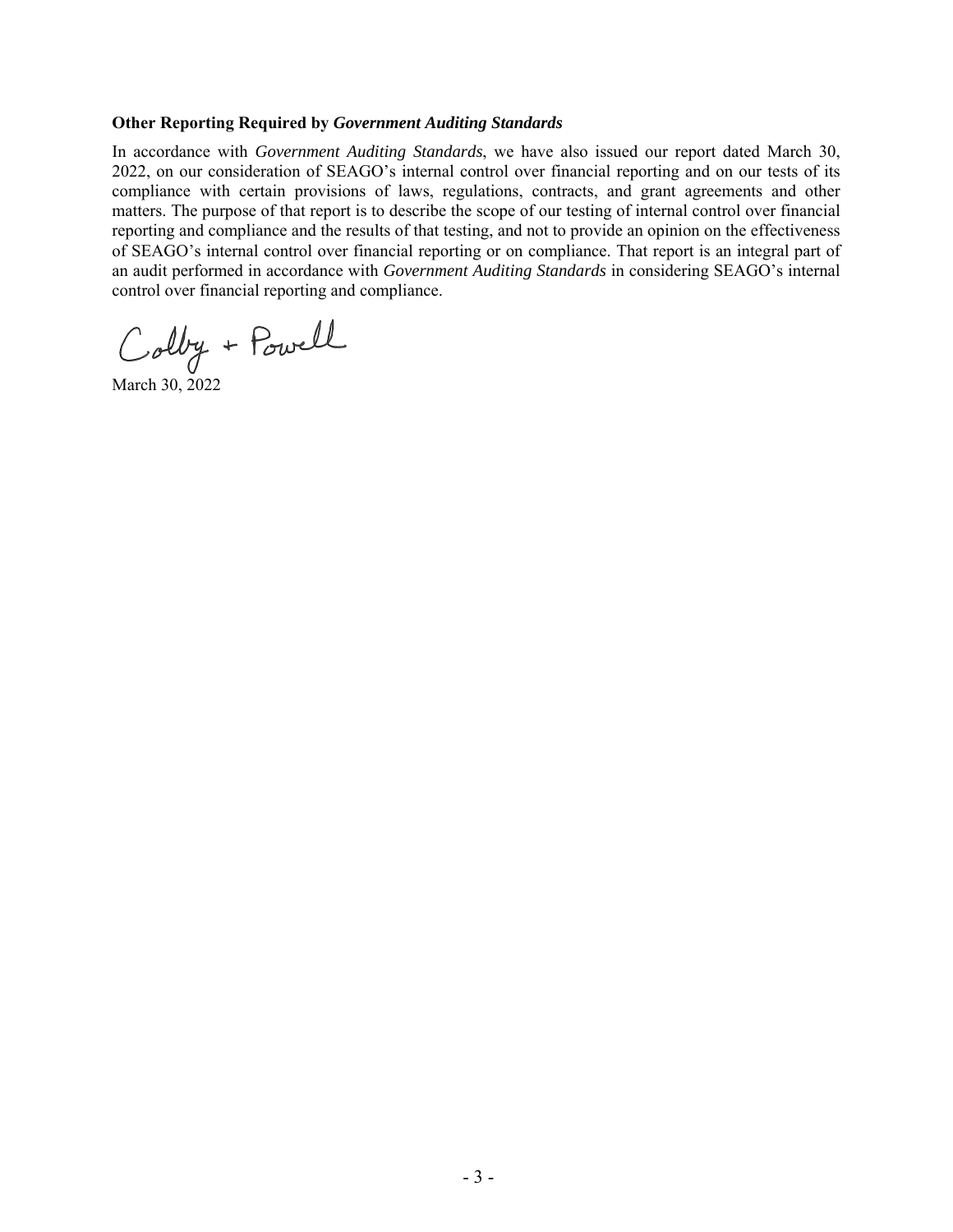# **SOUTHEASTERN ARIZONA GOVERNMENTS ORGANIZATION Statement of Net Position June 30, 2021**

|                                         | Governmental<br>Activities |
|-----------------------------------------|----------------------------|
| <b>Assets</b>                           |                            |
| Cash and cash equivalents               | \$<br>1,980,689            |
| Due from other governments              | 633,196                    |
| Net other postemployment benefits asset | 4,361                      |
| Capital assets, not being depreciated   | 117,497                    |
| Capital assets, being depreciated, net  | 270,028                    |
| <b>Total assets</b>                     | 3,005,771                  |
| <b>Deferred Outflows of Resources</b>   |                            |
| Deferred outflows related to pensions   |                            |
| and other postemployment benefits       | 218,784                    |
| <b>Liabilities</b>                      |                            |
| Accounts payable                        | 427,963                    |
| Accrued expenses                        | 64,400                     |
| Compensated absences payable            | 45,237                     |
| Noncurrent liability                    |                            |
| Net pension liability                   | 1,047,685                  |
| <b>Total liabilities</b>                | 1,585,285                  |
| <b>Deferred Inflows of Resources</b>    |                            |
| Deferred inflows related to pensions    |                            |
| and other postempoyment benefits        | 23,824                     |
| <b>Net Position</b>                     |                            |
| Net investment in capital assets        | 387,525                    |
| Restricted for:                         |                            |
| Area Agency on Aging                    | 189,577                    |
| Housing                                 | 538,763                    |
| <b>CDBG</b>                             | 423,295                    |
| Unrestricted                            | 76,286                     |
| <b>Total net position</b>               | 1,615,446<br>\$            |

*See accompanying notes to financial statements.*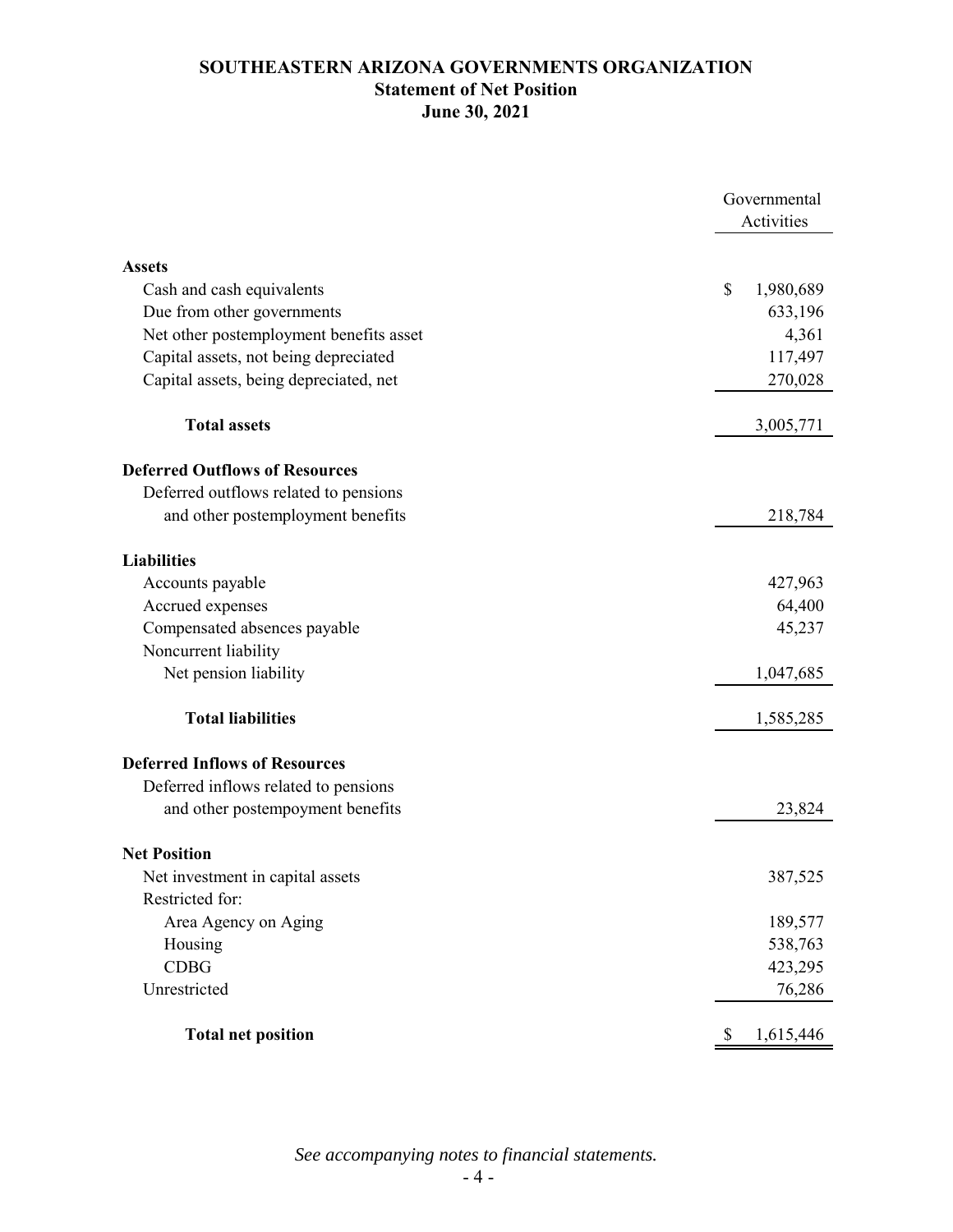# **SOUTHEASTERN ARIZONA GOVERNMENTS ORGANIZATION Statement of Activities Year Ended June 30, 2021**

|                                      |                                              |    |                |    |          |  | Program Revenues         |               |    | Net (Expense)<br>Revenue and<br>Changes in Net<br>Position |
|--------------------------------------|----------------------------------------------|----|----------------|----|----------|--|--------------------------|---------------|----|------------------------------------------------------------|
|                                      |                                              |    | Indirect       |    | Charges  |  | Operating                | Capital       |    |                                                            |
|                                      |                                              |    | Expenses       |    | for      |  | Grants and               | Grants and    |    |                                                            |
| Functions / Programs                 | Expenses                                     |    | Allocation     |    | Services |  | Contributions            | Contributions |    | Total                                                      |
| <b>Primary government:</b>           |                                              |    |                |    |          |  |                          |               |    |                                                            |
| Governmental activities              |                                              |    |                |    |          |  |                          |               |    |                                                            |
| Aging programs                       | \$3,666,418                                  | \$ | 89,346         | \$ | 1,000    |  | \$3,686,721              | \$<br>101,820 | \$ | 33,777                                                     |
| Economic and environmental planning  | 231,939                                      |    | 19,995         |    |          |  | 279,926                  |               |    | 27,992                                                     |
| Transportation                       | 436,321                                      |    | 49,196         |    |          |  | 482,866                  |               |    | (2,651)                                                    |
| Community development                | 100,567                                      |    | 14,734         |    | 105,500  |  | 27,210                   |               |    | 17,409                                                     |
| Housing                              | 40,601                                       |    | 1,879          |    | 25,094   |  | 7,924                    |               |    | (9, 462)                                                   |
| Management and general               | 208,184                                      |    | (175, 150)     |    |          |  | $\overline{\phantom{0}}$ |               |    | (33, 034)                                                  |
| <b>Total governmental activities</b> | 4,684,030                                    |    | $\blacksquare$ |    | 131,594  |  | 4,484,647                | 101,820       |    | 34,031                                                     |
|                                      | <b>General revenues:</b>                     |    |                |    |          |  |                          |               |    |                                                            |
|                                      | Assessment income                            |    |                |    |          |  |                          |               |    | 79,100                                                     |
|                                      | Interest income                              |    |                |    |          |  |                          |               |    | 5,554                                                      |
|                                      | Loss on investment                           |    |                |    |          |  |                          |               |    | (4, 638)                                                   |
|                                      | Total general revenues                       |    |                |    |          |  |                          |               |    | 80,016                                                     |
|                                      | Change in net position                       |    |                |    |          |  |                          |               |    | 114,047                                                    |
|                                      | Net position, beginning of year, as restated |    |                |    |          |  |                          |               |    | 1,501,399                                                  |
| \$<br>Net position, end of year      |                                              |    |                |    |          |  |                          | 1,615,446     |    |                                                            |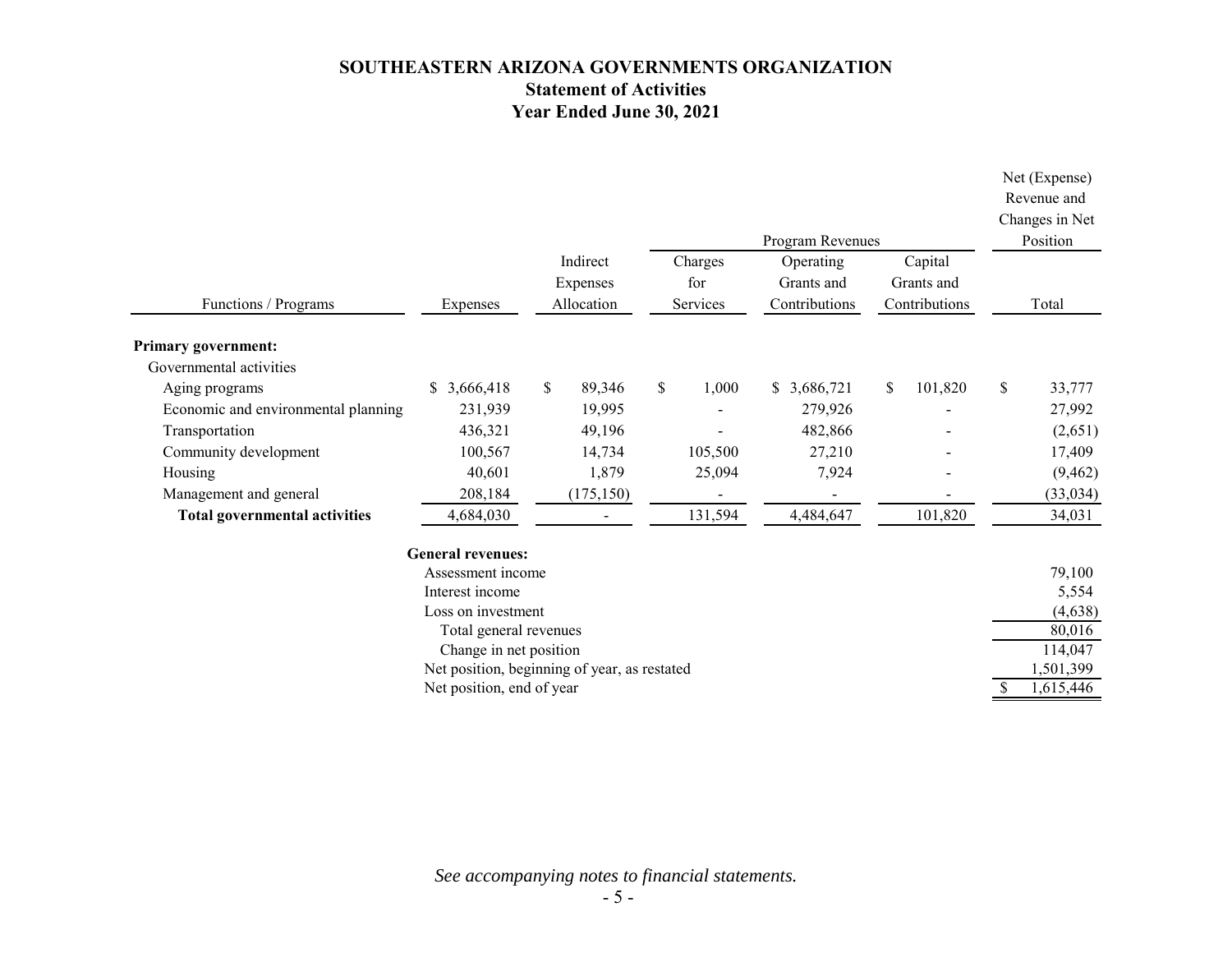# **SOUTHEASTERN ARIZONA GOVERNMENTS ORGANIZATION Balance Sheet – Governmental Funds June 30, 2021**

|                                                      | General Fund   |     | Area Agency<br>on Aging |               | Housing |              | Transportation | <b>CDBG</b> |    | Economic and<br>Environmental<br>Planning |    | Total<br>Governmental<br>Funds |
|------------------------------------------------------|----------------|-----|-------------------------|---------------|---------|--------------|----------------|-------------|----|-------------------------------------------|----|--------------------------------|
| <b>Assets</b>                                        |                |     |                         |               |         |              |                |             |    |                                           |    |                                |
| Cash and cash equivalents                            | \$<br>839,555  | \$  | 182,900                 | \$            | 538,763 | \$           |                | 419,471     |    |                                           |    | 1,980,689                      |
| Due from other governments                           |                |     | 427,112                 |               |         |              | 81,494         | 5,000       |    | 119,590                                   |    | 633,196                        |
| Due from other funds                                 | 204,504        |     |                         |               |         |              |                |             |    |                                           |    | 204,504                        |
| <b>TOTAL ASSETS</b>                                  | 1,044,059<br>S | S.  | 610,012                 | <sup>\$</sup> | 538,763 | S.           | 81,494         | 424,471     | S  | 119,590                                   | S. | 2,818,389                      |
| <b>Liabilities</b>                                   |                |     |                         |               |         |              |                |             |    |                                           |    |                                |
| Accounts payable                                     | \$<br>1,468    | \$  | 420,435                 | \$            |         | $\mathbb{S}$ | 3,836          | \$<br>1,176 | \$ | 1,048                                     | \$ | 427,963                        |
| Accrued expenses                                     | 64,400         |     |                         |               |         |              |                |             |    |                                           |    | 64,400                         |
| Due to other funds                                   |                |     |                         |               |         |              | 84,500         |             |    | 120,004                                   |    | 204,504                        |
| <b>Total liabilities</b>                             | 65,868         |     | 420,435                 |               |         |              | 88,336         | 1,176       |    | 121,052                                   |    | 696,867                        |
| <b>Fund balances</b>                                 |                |     |                         |               |         |              |                |             |    |                                           |    |                                |
| Nonspendable                                         | 204,504        |     |                         |               |         |              |                |             |    |                                           |    | 204,504                        |
| Restricted                                           |                |     | 189,577                 |               | 538,763 |              |                | 423,295     |    |                                           |    | 1,151,635                      |
| Unassigned                                           | 773,687        |     |                         |               |         |              | (6, 842)       |             |    | (1, 462)                                  |    | 765,383                        |
| <b>Total fund balances</b>                           | 978,191        |     | 189,577                 |               | 538,763 |              | (6, 842)       | 423,295     |    | (1, 462)                                  |    | 2,121,522                      |
| <b>TOTAL LIABILITIES</b><br><b>AND FUND BALANCES</b> | 1,044,059      | \$. | 610,012                 |               | 538,763 | \$.          | 81,494         | 424,471     |    | 119,590                                   |    | 2,818,389                      |
|                                                      |                |     |                         |               |         |              |                |             |    |                                           |    |                                |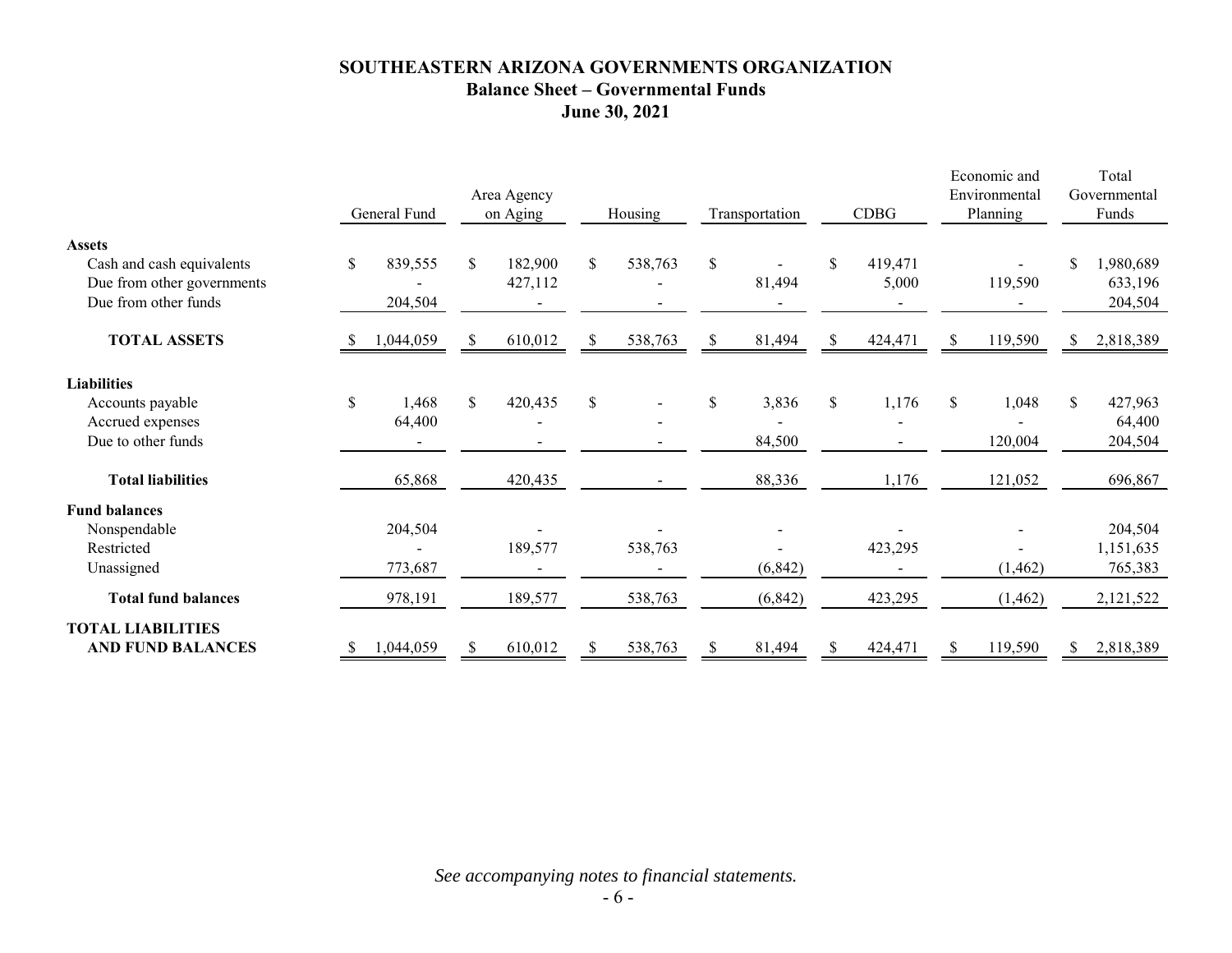# **SOUTHEASTERN ARIZONA GOVERNMENTS ORGANIZATION Reconciliation of the Balance Sheet to the Statement of Net Position Governmental Funds June 30, 2021**

| Fund balances-total governmental funds                      | \$2,121,522     |
|-------------------------------------------------------------|-----------------|
| Amounts reported for governmental activities in the         |                 |
| Statement of Net Position are different because:            |                 |
| Capital assets used in governmental activities              |                 |
| are not financial resources and therefore, are              |                 |
| not reported in the funds.                                  | 387,525         |
| Net OPEB assets held in trust for future benefits           |                 |
| are not available for operations and therefore              |                 |
| are not reported in the funds.                              | 4,361           |
| Long-term liabilities, such as net pension/OPEB liabilities |                 |
| and compensated absences are not due and                    |                 |
| payable in the current period and, therefore,               |                 |
| are not reported as a liability in the funds.               | (1,092,922)     |
| Deferred outflows and inflows of resources                  |                 |
| related to pensions/OPEB are applicable to future           |                 |
| reporting periods and, therefore, are not                   |                 |
| reported in the funds.                                      | 194,960         |
| Net position of governmental activities                     | 1,615,446<br>\$ |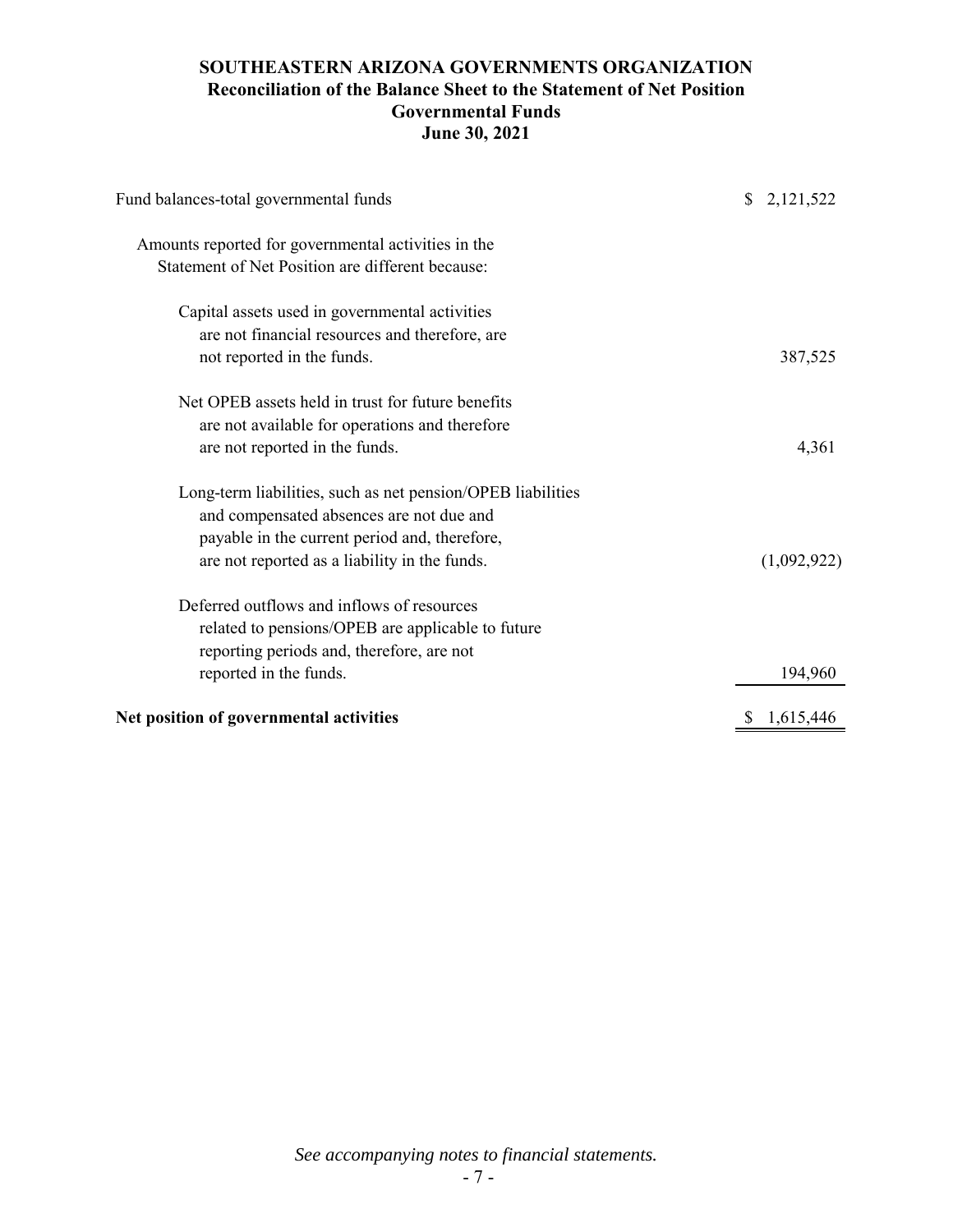# **SOUTHEASTERN ARIZONA GOVERNMENTS ORGANIZATION Statement of Revenue, Expenditures, and Changes in Fund Balances – Governmental Funds Year Ended June 30, 2021**

|                                       | General Fund             | Area Agency<br>on Aging | Housing     | Transportation | Community<br>Development<br><b>Block Grant</b> | Economic and<br>Environmental<br>Planning | Total<br>Governmental<br>Funds |
|---------------------------------------|--------------------------|-------------------------|-------------|----------------|------------------------------------------------|-------------------------------------------|--------------------------------|
| <b>Revenues</b><br>Intergovernmental  | \$                       | 3,787,691               | 7,924<br>\$ | \$<br>482,866  | \$<br>27,210                                   | \$<br>279,926                             | \$<br>4,585,617                |
| Indirect charges                      | 175,150                  |                         |             |                |                                                |                                           | 175,150                        |
| Fee for services                      |                          | 1,000                   | 25,094      |                | 105,500                                        |                                           | 131,594                        |
| Local government assessments          | 79,100                   |                         |             |                |                                                |                                           | 79,100                         |
| Other                                 |                          | 850                     |             |                |                                                |                                           | 850                            |
| Interest                              | 5,554                    |                         |             |                |                                                |                                           | 5,554                          |
| Loss on investment                    | (4, 638)                 |                         |             |                |                                                |                                           | (4,638)                        |
| <b>Total revenues</b>                 | 255,166                  | 3,789,541               | 33,018      | 482,866        | 132,710                                        | 279,926                                   | 4,973,227                      |
| <b>Expenditures</b>                   |                          |                         |             |                |                                                |                                           |                                |
| Current                               |                          |                         |             |                |                                                |                                           |                                |
| Aging programs                        |                          | 3,732,594               |             |                |                                                |                                           | 3,732,594                      |
| Economic and environmental planning   |                          |                         |             |                |                                                | 249,693                                   | 249,693                        |
| Housing                               |                          |                         | 42,480      |                |                                                |                                           | 42,480                         |
| Management and general                | 192,950                  |                         |             |                |                                                |                                           | 192,950                        |
| Transportation                        |                          |                         |             | 483,749        |                                                |                                           | 483,749                        |
| Community development                 |                          |                         |             |                | 114,135                                        |                                           | 114,135                        |
| Capital outlay                        |                          | 101,820                 |             |                |                                                |                                           | 101,820                        |
| <b>Total expenditures</b>             | 192,950                  | 3,834,414               | 42,480      | 483,749        | 114,135                                        | 249,693                                   | 4,917,421                      |
| Excess (deficiency) of revenues       |                          |                         |             |                |                                                |                                           |                                |
| over (under) expenditures             | 62,216                   | (44, 873)               | (9, 462)    | (883)          | 18,575                                         | 30,233                                    | 55,806                         |
| Other financing sources (uses)        |                          |                         |             |                |                                                |                                           |                                |
| Transfer in                           |                          |                         |             |                |                                                | 9,272                                     | 9,272                          |
| Transfer out                          | (7,272)                  | (449)                   |             | (381)          | (1,170)                                        |                                           | (9,272)                        |
| Total other financing sources (uses)  | (7, 272)                 | (449)                   |             | (381)          | (1,170)                                        | 9,272                                     |                                |
| Net change in fund balances           | 54,944                   | (45,322)                | (9, 462)    | (1,264)        | 17,405                                         | 39,505                                    | 55,806                         |
| Fund balances, Beginning, as restated | 923,247                  | 234,899                 | 548,225     | (5,578)        | 405,890                                        | (40, 967)                                 | 2,065,716                      |
| <b>FUND BALANCES, ENDING</b>          | 978,191<br><sup>\$</sup> | 189,577                 | 538,763     | (6, 842)       | 423,295<br>S                                   | (1, 462)                                  | 2,121,522                      |

*See accompanying notes to financial statements.*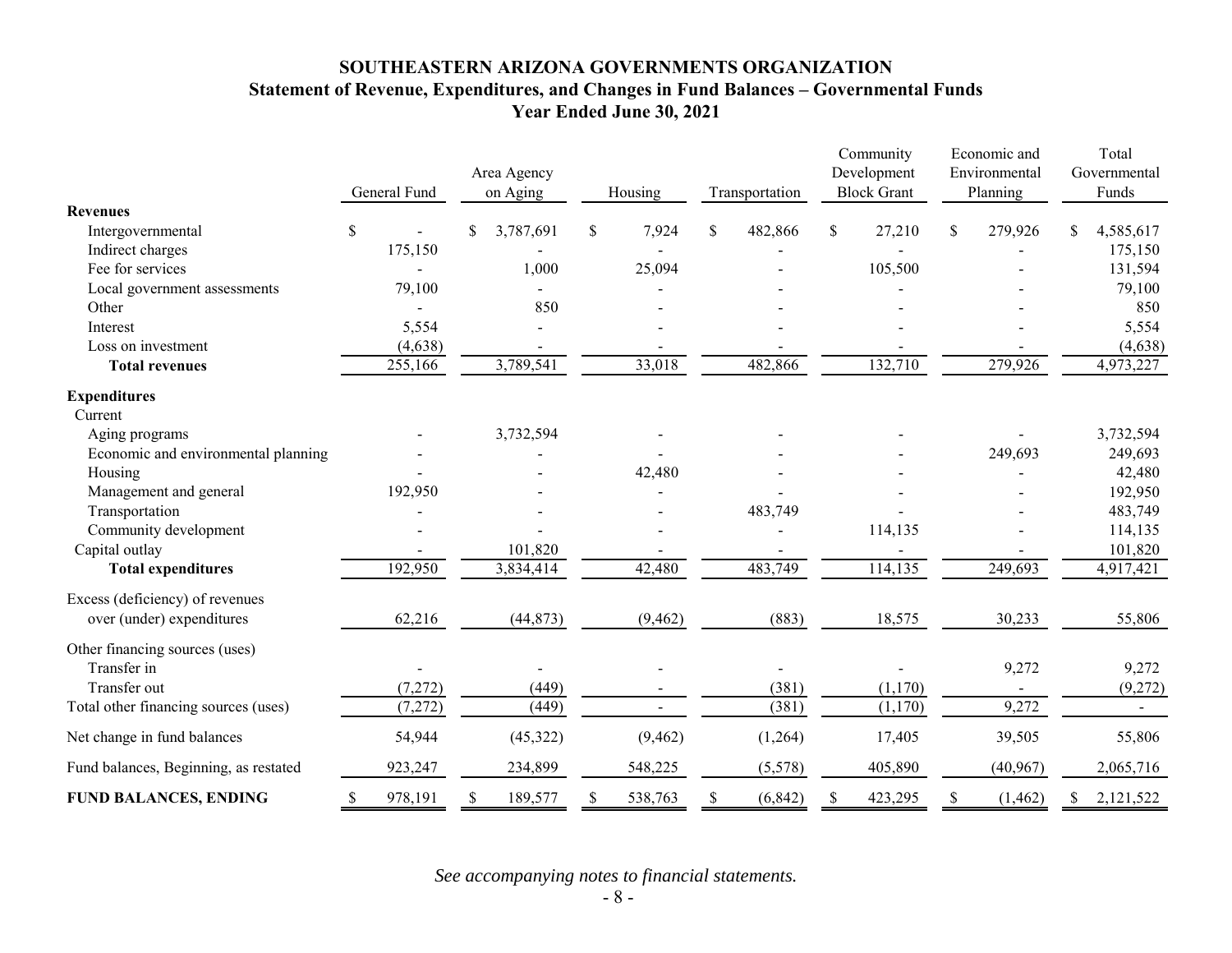# **SOUTHEASTERN ARIZONA GOVERNMENTS ORGANIZATION Reconciliation of the Statement of Revenue, Expenditures, and Changes in Fund Balances of Governmental Funds to the Statement of Activities Governmental Funds Year Ended June 30, 2021**

| Net change in fund balances-total governmental funds                                                              |            | \$<br>55,806  |
|-------------------------------------------------------------------------------------------------------------------|------------|---------------|
| Amounts reported for governmental activities in the                                                               |            |               |
| Statement of Activities are different because:                                                                    |            |               |
| Governmental funds report capital outlays as expenditures.<br>However, in the Statement of Activities the cost of |            |               |
| those assets is allocated over their estimated useful                                                             |            |               |
| lives and reported as depreciation expense.                                                                       |            |               |
|                                                                                                                   | 101,820    |               |
| Current year capital acquisitions                                                                                 |            |               |
| Current year depreciation expense                                                                                 | (29, 955)  | 71,865        |
| Pension/OPEB contributions are reported as expenditures                                                           |            |               |
| in the governmental funds when made. However,                                                                     |            |               |
| they are reported as deferred outflows of resources in                                                            |            |               |
| the Statement of Net Position because the reported net                                                            |            |               |
| pension/OPEB liability is measured a year before the                                                              |            |               |
| report date. Pension/OPEB expense, which is the change in                                                         |            |               |
| the net pension/OPEB liability adjusted for changes in deferred                                                   |            |               |
| outflows and inflows of resources related to pensions/                                                            |            |               |
| OPEB, is reported in the Statement of Activities.                                                                 |            |               |
| SEAGO pension/OPEB contributions                                                                                  | 95,295     |               |
| Pension expense                                                                                                   | (109, 748) |               |
|                                                                                                                   |            | (14, 453)     |
|                                                                                                                   |            |               |
| Some expenses reported in the Statement of Activities                                                             |            |               |
| do not require the use of current financial resources                                                             |            |               |
| and therefore, are not reported as expenditures in                                                                |            |               |
| governmental funds.                                                                                               |            |               |
| Decrease in compensated absences payable                                                                          |            | 829           |
| Change in net position of governmental activities                                                                 |            | \$<br>114,047 |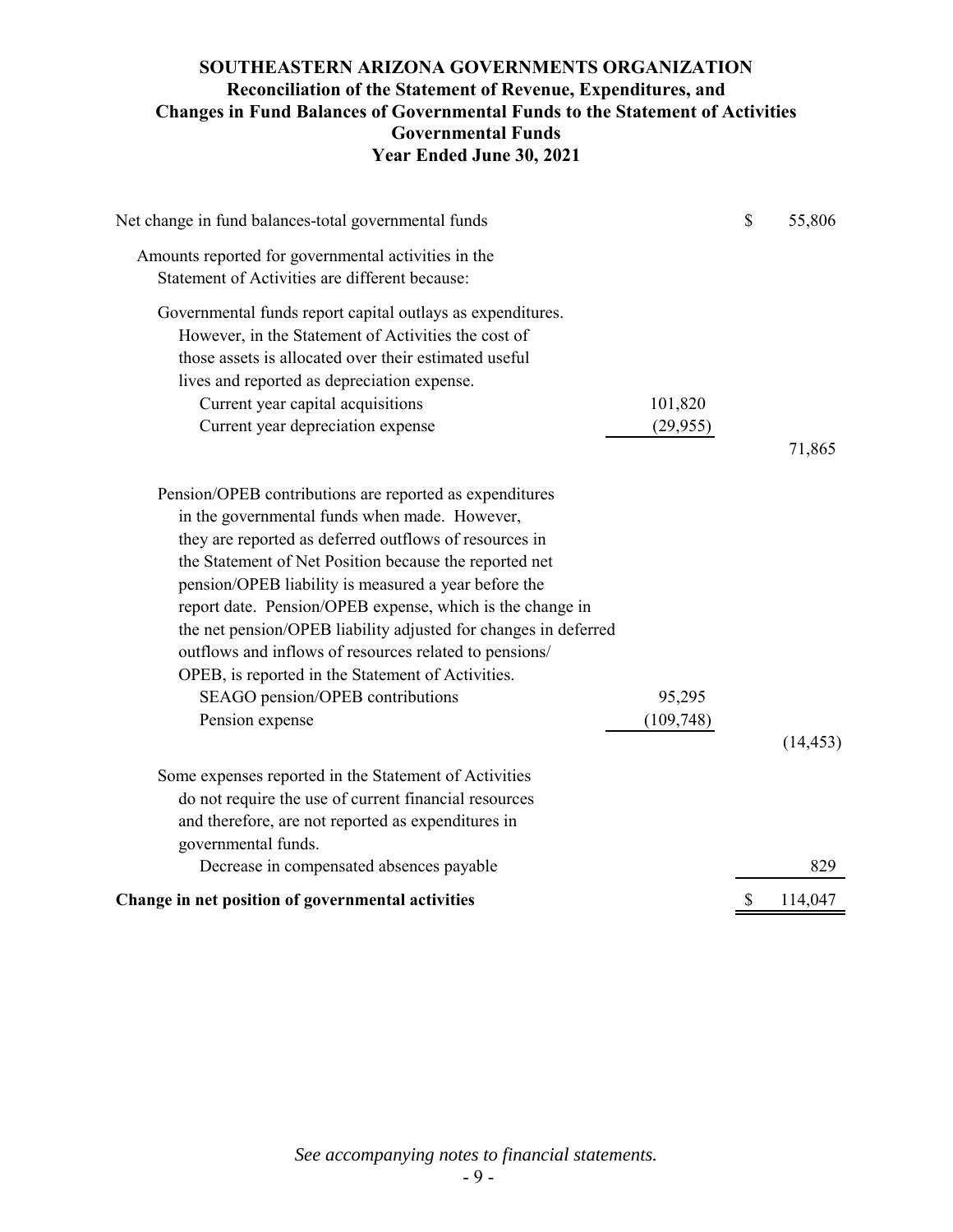# *NOTE 1 – SUMMARY OF SIGNIFICANT ACCOUNTING POLICIES*

The accompanying financial statements of Southeastern Arizona Governments Organization (SEAGO) have been prepared in conformity with U.S. generally accepted accounting principles applicable to governmental units adopted by the Governmental Accounting Standards Board (GASB). A summary of SEAGO's more significant accounting policies follows.

# **A.** *Reporting Entity*

SEAGO is a governmental entity which represents the local governmental units in Cochise, Graham, Greenlee and Santa Cruz Counties, Arizona. SEAGO aids local governments in planning and administering federal and state grants. In addition, the SEAGO assumes direct responsibility for the delivery of certain grant services.

## **B.** *Basis of Presentation*

The basic financial statements include both government-wide and fund financial statements. The government-wide statements focus on SEAGO as a whole, while the fund financial statements focus on major funds. Each presentation provides valuable information that can be analyzed and compared between years and between governments to enhance the usefulness of the information.

**Government-wide statements** provide information about the primary government. The statements include a statement of net position and a statement of activities. These statements report the financial activities of the overall government. Governmental activities generally are financed through intergovernmental revenue.

A statement of activities presents a comparison between direct expenses and program revenue. Direct expenses are those that are specifically associated with a program or function and, therefore, are clearly identifiable to a particular function. Program revenue include:

- Charges to customers or applicants for goods or services
- Operating grants and contributions

Revenues that are not classified as program revenues, including internally dedicated resources, are reported as general revenues.

Generally, the effect of interfund activity has been eliminated from the government-wide financial statements to minimize the double counting of internal activities.

**Fund financial statements** provide information about SEAGO's funds. The emphases of fund financial statements are on major governmental funds and are displayed in a separate column. All remaining governmental funds are aggregated and reported as nonmajor funds.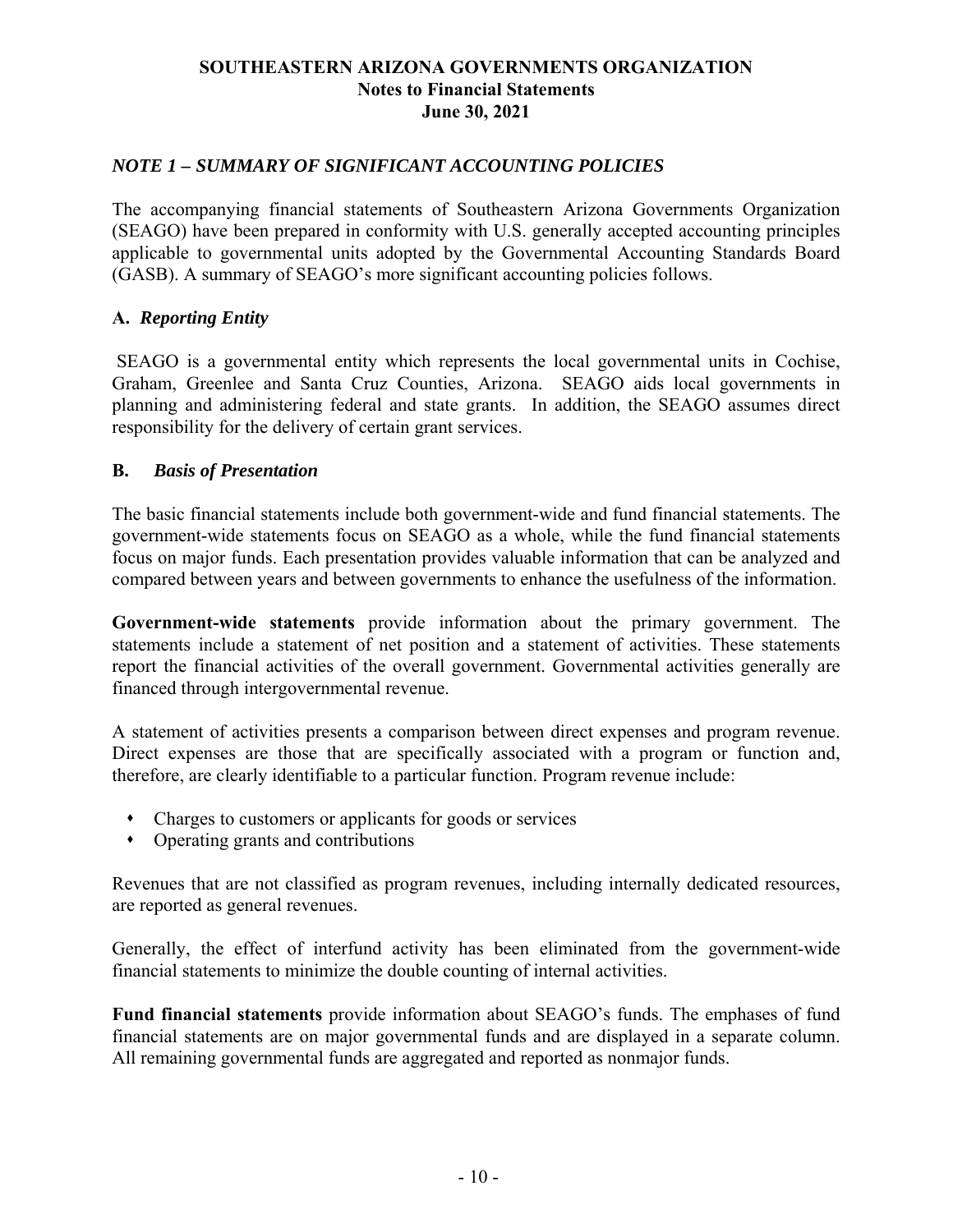# *NOTE 1 – SUMMARY OF SIGNIFICANT ACCOUNTING POLICIES – Continued*

SEAGO reports the following major governmental funds:

*The General Fund* is SEAGO's primary operating fund. It accounts for all financial resources of the general government, except those required to be accounted for in another fund.

*The Area Agency on Aging Fund* accounts for area agency on aging pass-through funding for senior related programs within the region.

*The Housing Fund* provides mortgage counseling to purchase or refinance homes for families within the region.

*The Transportation Fund* provides transportation planning, grant application assistance and other services for communities within the region.

*The Community Development Block Grant Fund* provides technical assistance, planning, administration, and other services for communities within the region.

*The Economic and Environmental Planning Fund* provides economic and environmental planning and other services for communities within the region.

## **C.** *Basis of Accounting*

The government-wide financial statements are presented using the economic resources measurement focus and the accrual basis of accounting. Revenue is recorded when earned and expenses are recorded at the time liabilities are incurred, regardless of when the related cash flows take place. Grants and donations are recognized as revenue as soon as all eligibility requirements the provider imposed have been met.

Governmental funds in the fund financial statements are reported using the current financial resources measurement focus and the modified accrual basis of accounting. Under this method, revenue is recognized when measurable and available. SEAGO considers all revenue reported in the governmental funds to be available if the revenue is collected within 60 days after year-end. Expenditures are recorded when the related fund liability is incurred, except for principal and interest on general long-term debt, claims and judgments, compensated absences, which are recognized as expenditures to the extent they are due and payable. General capital asset acquisitions are reported as expenditures in governmental funds. Issuances of general long-term debt and acquisitions under capital lease agreements are reported as other financing sources.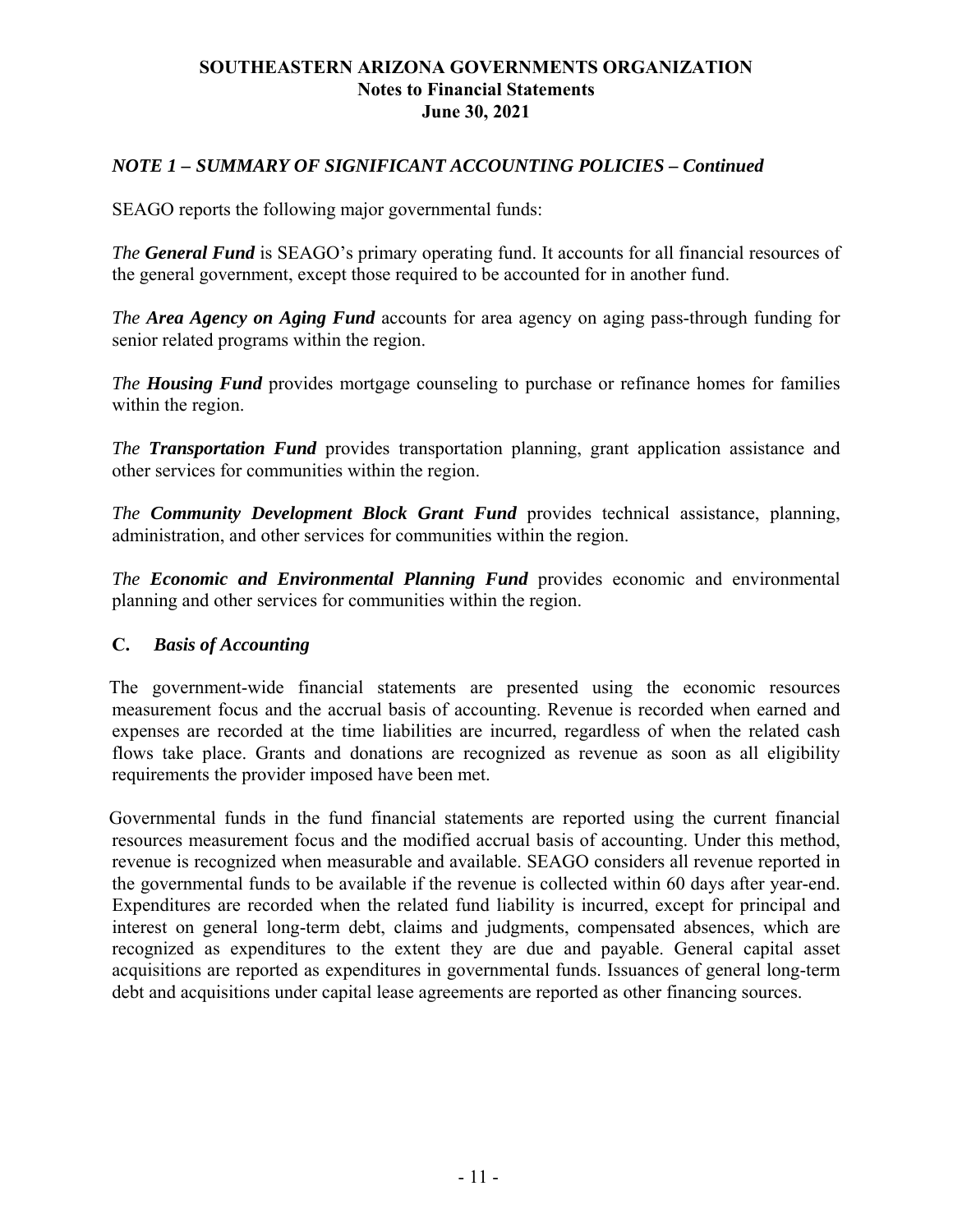# *NOTE 1 – SUMMARY OF SIGNIFICANT ACCOUNTING POLICIES – Continued*

## **D.** *Cash and cash equivalents*

For the purpose of the government-wide and fund statements, "Cash and cash equivalents" includes all demand, savings accounts, and highly liquid investments with a maturity of three months or less.

## **E.** *Capital assets*

Capital assets are reported at actual cost. Donated assets are reported at acquisition value at the time received.

Capitalization thresholds (the dollar values above which asset acquisitions are added to the capital asset accounts), depreciation methods, and estimated useful lives of capital assets reported in the government-wide statements are as follows:

|                         | Capitalization | Depreciation    | Estimated     |
|-------------------------|----------------|-----------------|---------------|
|                         | Threshold      | Method          | Useful Life   |
| Land                    | \$<br>5,000    | Not depreciated | N/A           |
| <b>Buildings</b>        | 5,000          | Straight-line   | $15-40$ years |
| Furniture and equipment | 5,000          | Straight-line   | $3-10$ years  |
| Leasehold improvements  | 5,000          | Straight-line   | $15-40$ years |

## **F.** *Compensated absences*

Compensated absences consist of vacation leave.

Employees may earn vacation hours depending on years of service. Any vacation hours in excess of 240 hours unused at year-end are forfeited. Upon termination of employment, up to 160 hours of vacation benefits are paid to employees. Accordingly, vacation benefits are accrued as a liability in the financial statements.

Employees may accumulate an unlimited number of sick leave hours. Generally, sick leave benefits provide for ordinary sick pay and are cumulative but are forfeited upon termination of employment. Because sick leave benefits do not vest with employees, a liability for sick leave benefits is not accrued in the financial statements.

## **G.** *Estimates*

The preparation of financial statements in conformity with generally accepted accounting principles requires management to make estimates and assumptions that affect the reported amounts of assets and liabilities and disclosure of contingent assets and liabilities at the date of the financial statements and the reported amounts of revenue and expenses during the reporting period. Actual results could differ from those estimates.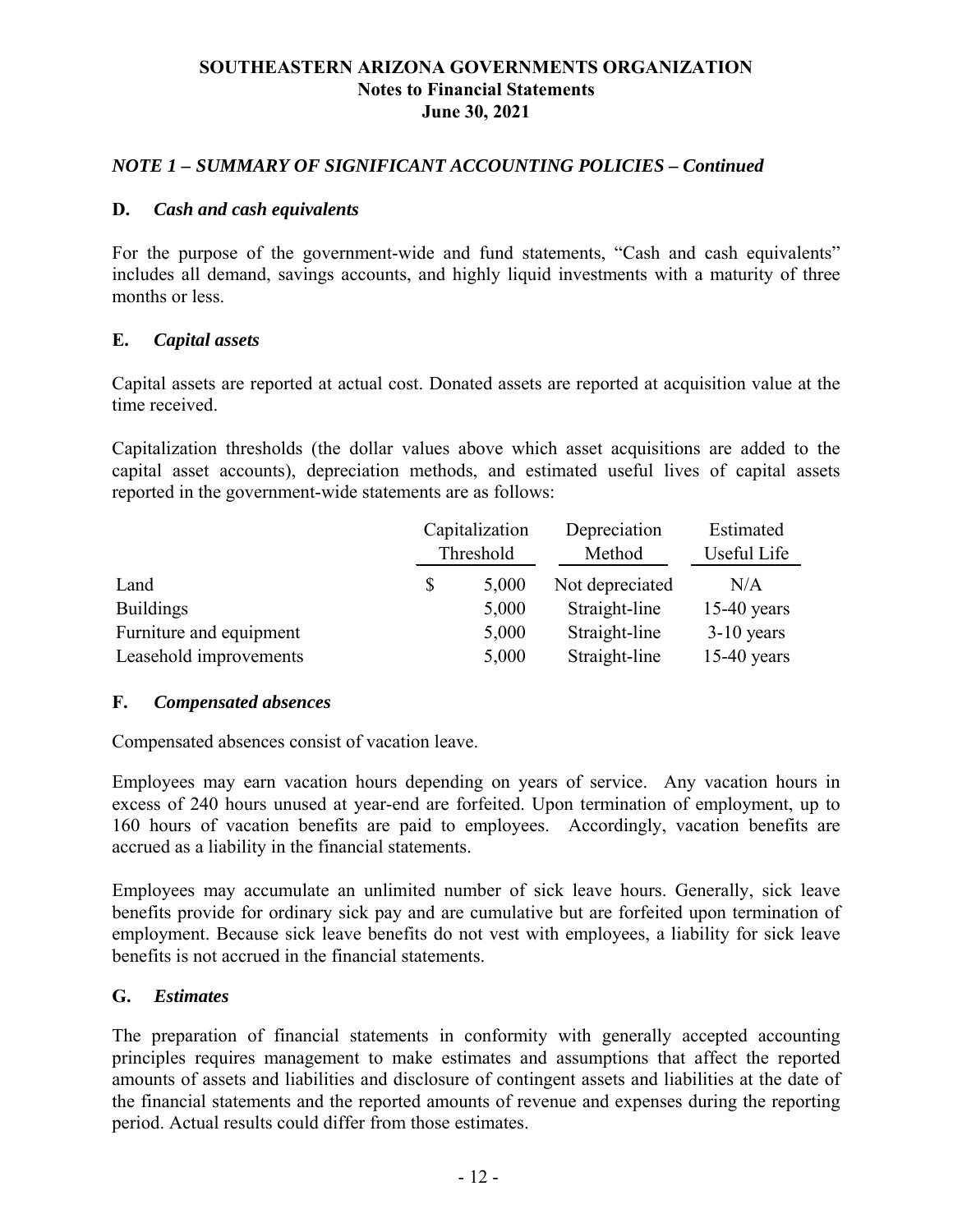# *NOTE 1 – SUMMARY OF SIGNIFICANT ACCOUNTING POLICIES – Continued*

## **H.** *Budgetary Comparison*

SEAGO is not legally required to adopt a budget for the general or major funds, and therefore budgetary comparison information is not included in this report.

## **I.** *Indirect Expenses*

Expenses that cannot be specifically associated with a single program are allocated to the funds based upon an estimated percentage of use of the resource by each fund.

## **J.** *Deferred Outflows and Inflows of Resources*

The statement of net position include separate sections for deferred outflows of resources and deferred inflows of resources. Deferred outflows of resources represent a consumption of net position that applies to future periods that will be recognized as an expense or expenditure in future periods. Deferred inflows of resources represent an acquisition of net position that applies to future periods and will be recognized as a revenue in future periods.

## **K.** *Pensions*

For purposes of measuring the net pension liability, deferred outflows of resources and deferred inflows of resources related to pensions, and pension expense, information about the pension plan's fiduciary net position and additions to/deductions from the plan's fiduciary net position have been determined on the same basis as they are reported by the plan. For this purpose, benefit payments (including refunds of employee contributions) are recognized when due and payable in accordance with the benefits terms. Investments are reported at fair value.

## **L.** *Fund Balance Reporting*

The Governmental Accounting Standards Board (GASB) Statement No. 54 requires fund balances to be properly reported within one of the fund balance categories listed below:

- 1. *Nonspendable* fund balance includes amounts that cannot be spent because they are either not in spendable form or legally or contractually required to be maintained intact such as fund balance associated with inventories, prepaids, long-term loans and notes receivable (unless the proceeds are restricted, committed, or assigned),
- 2. *Restricted* fund balance includes amounts that can be spent only for the specific purposes stipulated by constitution provisions or enabling legislation, or external resource providers,
- 3. *Committed* fund balance includes amounts that can be used only for the specific purposes determined by a formal action of SEAGO's Executive Board,
- 4. *Assigned* fund balances are intended to be used by SEAGO for specific purposes but do not meet the criteria to be classified as restricted or committed, and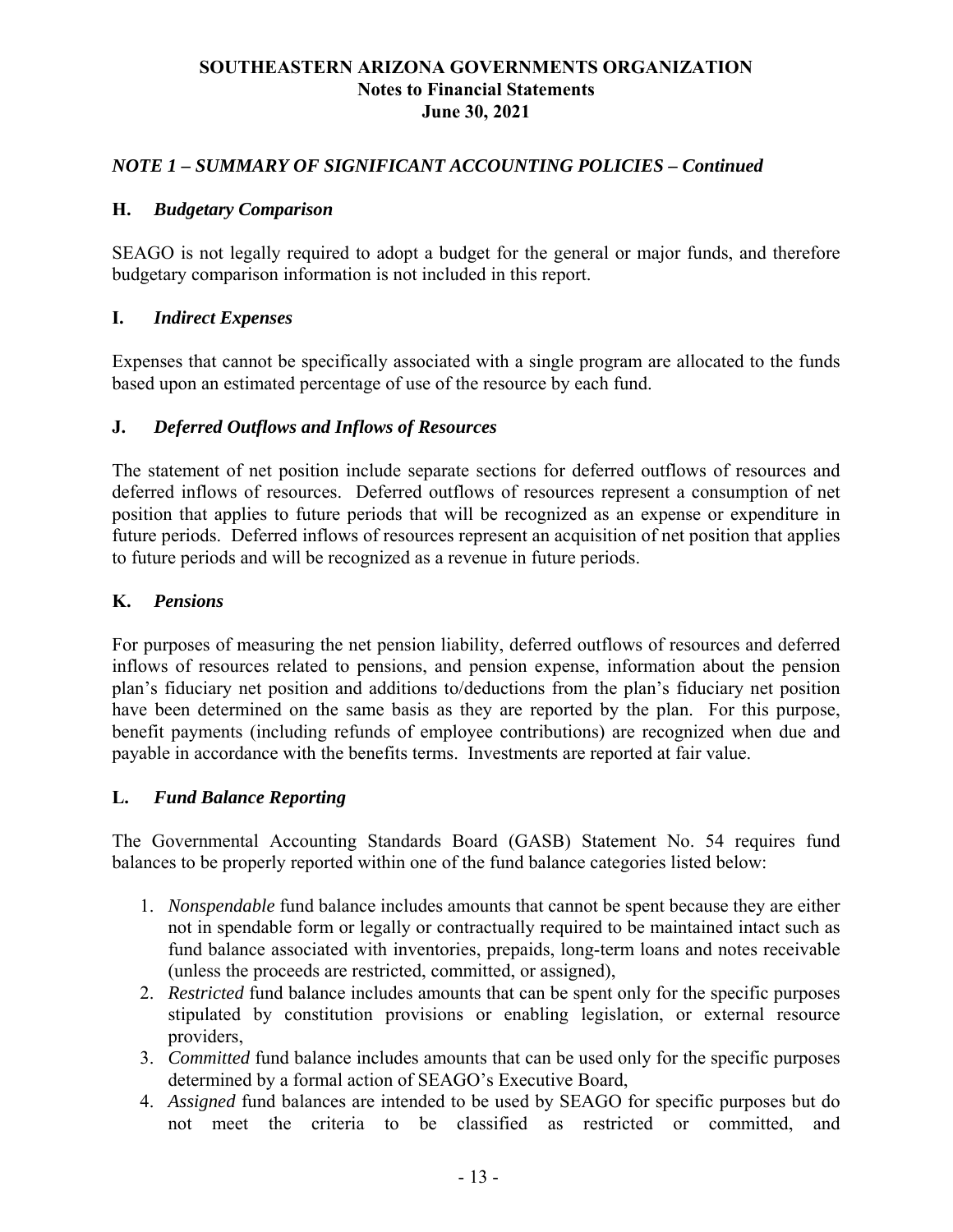# *NOTE 1 – SUMMARY OF SIGNIFICANT ACCOUNTING POLICIES – Continued*

## **L.** *Fund Balance Reporting - Continued*

5. *Unassigned* fund balance is the residual classification for SEAGO's governmental funds and includes all spendable amounts not contained in other classifications.

SEAGO's policy for committed fund balances is through formal organizational resolutions passed through the executive board. The process of rescinding a committed fund balance requires the same process.

SEGO's policy for assigned fund balances is through motions passed by the executive board. Assigned fund balances do not require a formal resolution.

When expenditures incur for purposes for which both restricted and unrestricted (committed, assigned, or unassigned) amounts are available, SEAGO's policy is to apply the expenditure first to restricted, and then to unrestricted in the following order of committed, assigned, and then unassigned.

# *NOTE 2 – DEPOSITS AND INVESTMENTS*

Arizona Revised Statutes (A.R.S.) authorize SEAGO to invest public monies in the State Treasurer's investment pool; obligations issued or guaranteed by the United States or any of the senior debt of its agencies, sponsored agencies, corporations, sponsored corporations, or instrumentalities; specified state and local government bonds, notes, and other evidences of indebtedness; interest-earning investments such as savings accounts, certificates of deposit, and repurchase agreements in eligible depositories; specified commercial paper issued by corporations organized and doing business in the United States; specified bonds, debentures, notes, and other evidences of indebtedness that are denominated in United States dollars; and certain open-end and closed-end mutual funds, including exchange traded funds. In addition, SEAGO may invest trust funds in certain fixed income securities of corporations doing business in the United States or District of Columbia.

## *Credit risk*

Statutes have the following requirements for credit risk:

- 1. Commercial paper must be of prime quality and be rated within the top two ratings by a nationally recognized rating agency.
- 2. Bonds, debentures, notes, and other evidences of indebtedness that are denominated in United States dollars must be rated "A" or better at the time of purchase by at least two nationally recognized rating agencies.
- 3. Fixed income securities must carry one of the two highest ratings by Moody's investor's service and Standard and Poor's rating service. If only one of the above-mentioned services rates the security, it must carry the highest rating of that service.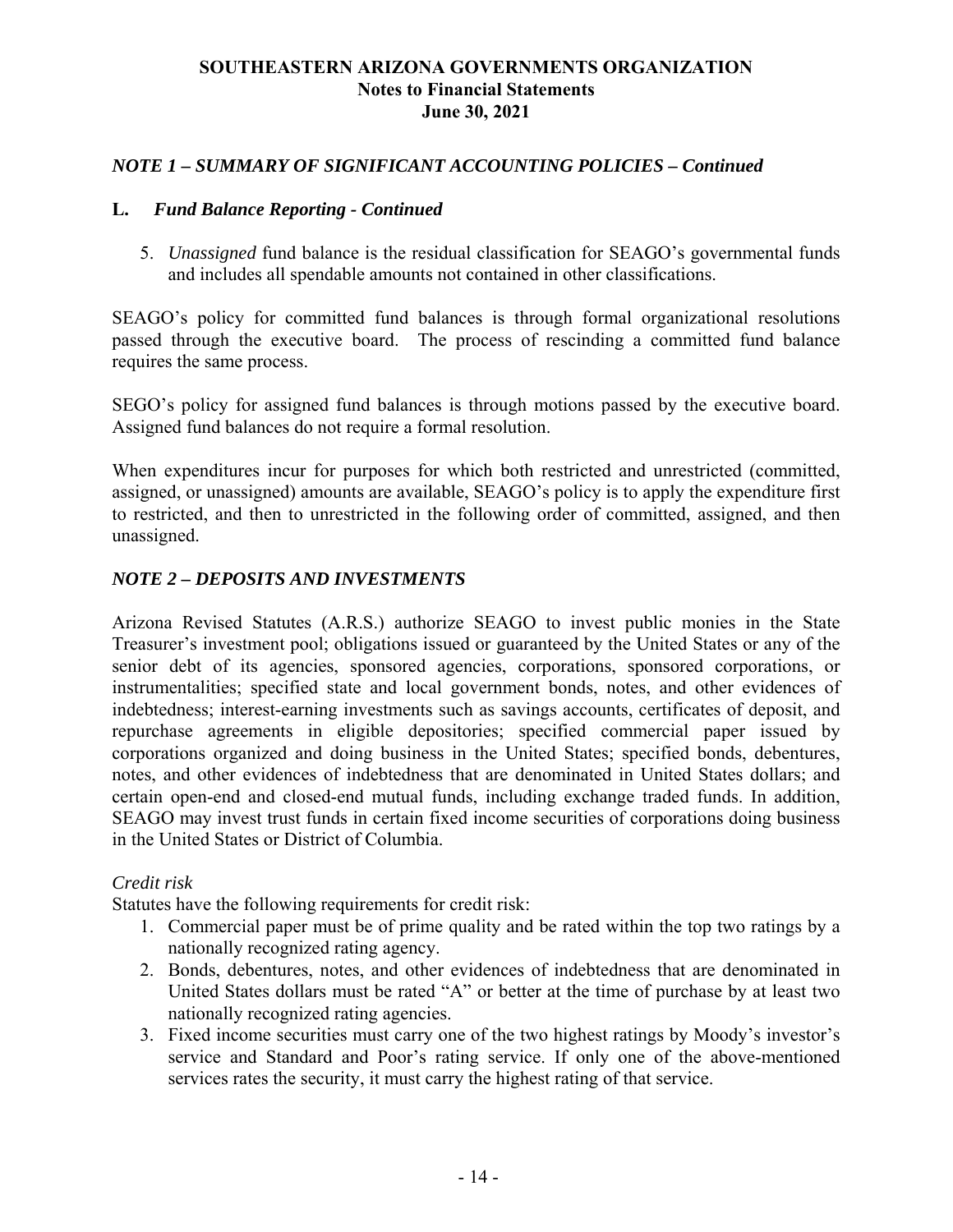# *NOTE 2 – DEPOSITS AND INVESTMENTS – Continued*

## *Custodial credit risk*

Statutes require collateral for deposits at 102 percent of all deposits federal depository insurance does not cover.

## *Concentration of credit risk*

Statutes do not include any requirements for concentration of credit risk.

## *Interest rate risk*

Statutes require that public monies invested in securities and deposits have a maximum maturity of 5 years. The maximum maturity for investments in repurchase agreements is 180 days.

## *Foreign currency risk*

Statutes do not allow foreign investments unless the investment is denominated in United States dollars.

SEAGO has not formally adopted deposit and investment policies that limit the Organization's allowable deposits or investments and address the specific types of risk to which SEAGO is exposed.

*Deposits –* At June 30, 2021, the carrying amount of SEAGO's total cash in bank was \$276,019 and the bank balance was \$348,000. Of the bank balance \$250,000 was covered by federal depository insurance.

*Investments –* At June 30, 2021, the investments consisted of the following.

|                       | Credit  | Reported  | Fair        |
|-----------------------|---------|-----------|-------------|
| Investment            | Rating  | Amount    | Value       |
| Arizona LGIP Pool 700 | Unrated | 1.704.670 | \$1,704,670 |

## *NOTE 3 – DUE FROM OTHER GOVERNMENTS*

Amounts due from other governments consist of reimbursable grants and contracts entered into with federal, state and local governments. Following is a list due from each type of government at June 30, 2021.

| Federal      | $\mathcal{S}$ | 118,750 |
|--------------|---------------|---------|
| <b>State</b> |               | 509,446 |
| Local        |               | 5,000   |
| <b>Total</b> | $\mathcal{S}$ | 633,196 |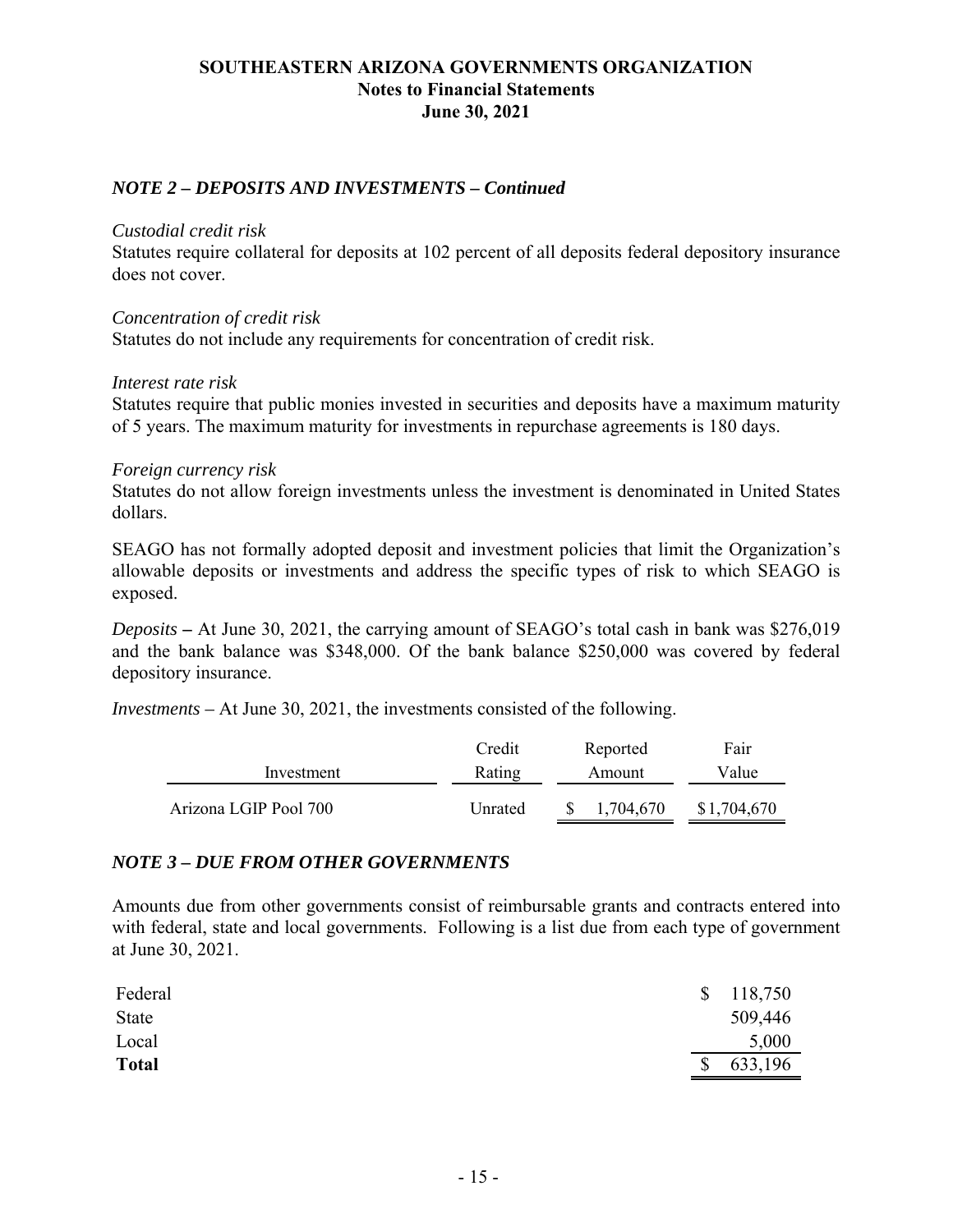# *NOTE 4 – CAPITAL ASSETS*

Capital asset activity for the year ended June 30, 2021, was as follows:

|                                       | Balance      |              |              | Balance       |
|---------------------------------------|--------------|--------------|--------------|---------------|
|                                       | July 1, 2020 | Increases    | Decreases    | June 30, 2021 |
| <b>Governmental activities:</b>       |              |              |              |               |
| Capital assets not being depreciated: |              |              |              |               |
| Land                                  | \$<br>25,825 | $\mathbb{S}$ | $\mathbb{S}$ | \$<br>25,825  |
| Work in process                       |              | 91,672       |              | 91,672        |
|                                       | 25,825       | 91,672       |              | 117,497       |
| Capital assets being depreciated:     |              |              |              |               |
| Furniture and equipment               | 154,728      | 10,148       |              | 164,876       |
| Leasehold improvements                | 261,934      |              |              | 261,934       |
| Building                              | 323,010      |              |              | 323,010       |
| <b>Total</b>                          | 739,672      | 10,148       |              | 749,820       |
| Less accumulated depreciation for:    |              |              |              |               |
| Furniture and equipment               | (152, 108)   | (610)        |              | (152,718)     |
| Leasehold improvements                | (209, 545)   | (17, 462)    |              | (227,007)     |
| <b>Building</b>                       | (88, 184)    | (11, 883)    |              | (100, 067)    |
| <b>Total</b>                          | (449, 837)   | (29, 955)    |              | (479, 792)    |
| Total capital assets being            |              |              |              |               |
| depreciated, net                      | 289,835      | (29, 955)    |              | 270,028       |
| <b>Governmental activities</b>        |              |              |              |               |
| capital assets, net                   | 315,660<br>Ÿ | 71,865<br>S  | \$           | 387,525<br>S  |

Depreciation expense was charged to functions/programs as follows:

| Governmental activities:                           |   |        |
|----------------------------------------------------|---|--------|
| Aging programs                                     | S | 17,040 |
| Economic and environmental planning                |   | 197    |
| Transportation                                     |   | 746    |
| <b>Community Developmental Block Grant</b>         |   | 144    |
| Management and general                             |   | 11,828 |
|                                                    |   |        |
| Total governmental activities depreciation expense |   | 29,955 |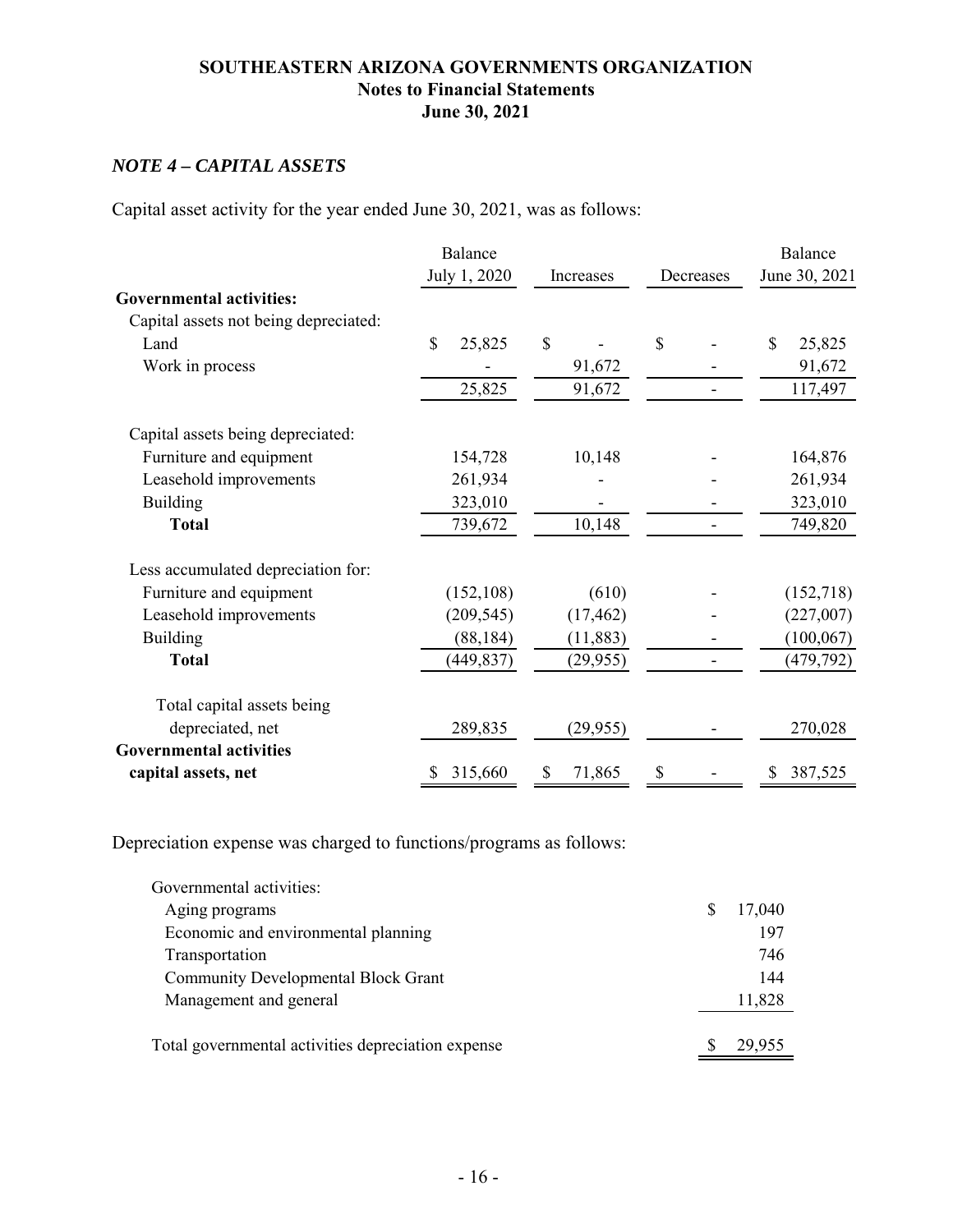# *NOTE 5 – COMPENSATED ABSENCES*

*Vacation* – Employees may earn annual vacation time based upon the number of years of employment. An employee is entitled to receive compensation for up to 160 hours of unused/unpaid vacation time upon termination of employment. A summary of changes in the liability for compensated absences for the year ended June 30, 2021, follows:

| Balance at July 1, 2020            | <sup>8</sup> | 46,066   |
|------------------------------------|--------------|----------|
| Additions to compensated absences  |              | 34.892   |
| Reductions to compensated absences |              | (35,721) |
|                                    |              |          |
| Balance at June 30, 2021           | <sup>S</sup> | 45,237   |

## *NOTE 6 – NET PENSION LIABILITY*

Pension – Employees participate in the Arizona State Retirement System. A summary of changes in the liability for the net pension liability for the year ended June 30, 2021, follows:

| Balance at July 1, 2020        | <sup>S</sup> | 901,885     |
|--------------------------------|--------------|-------------|
| Increases to pension liability |              | 145,800     |
|                                |              |             |
| Balance at June 30, 2021       |              | \$1,047,685 |

# *NOTE 7 – INTERFUND TRANSACTIONS*

Interfund receivable and payable balances at June 30, 2021, were as follows:

|                                     | Payable to |         |
|-------------------------------------|------------|---------|
|                                     |            | General |
| Payable from                        |            | Fund    |
| Transportation                      |            | 84,500  |
| Economic and Environmental Planning |            | 120,004 |
|                                     |            |         |
|                                     |            | 204,504 |

Interfund receivables and payable above were necessary in order to fund the ongoing activities of the grant programs in current and prior periods.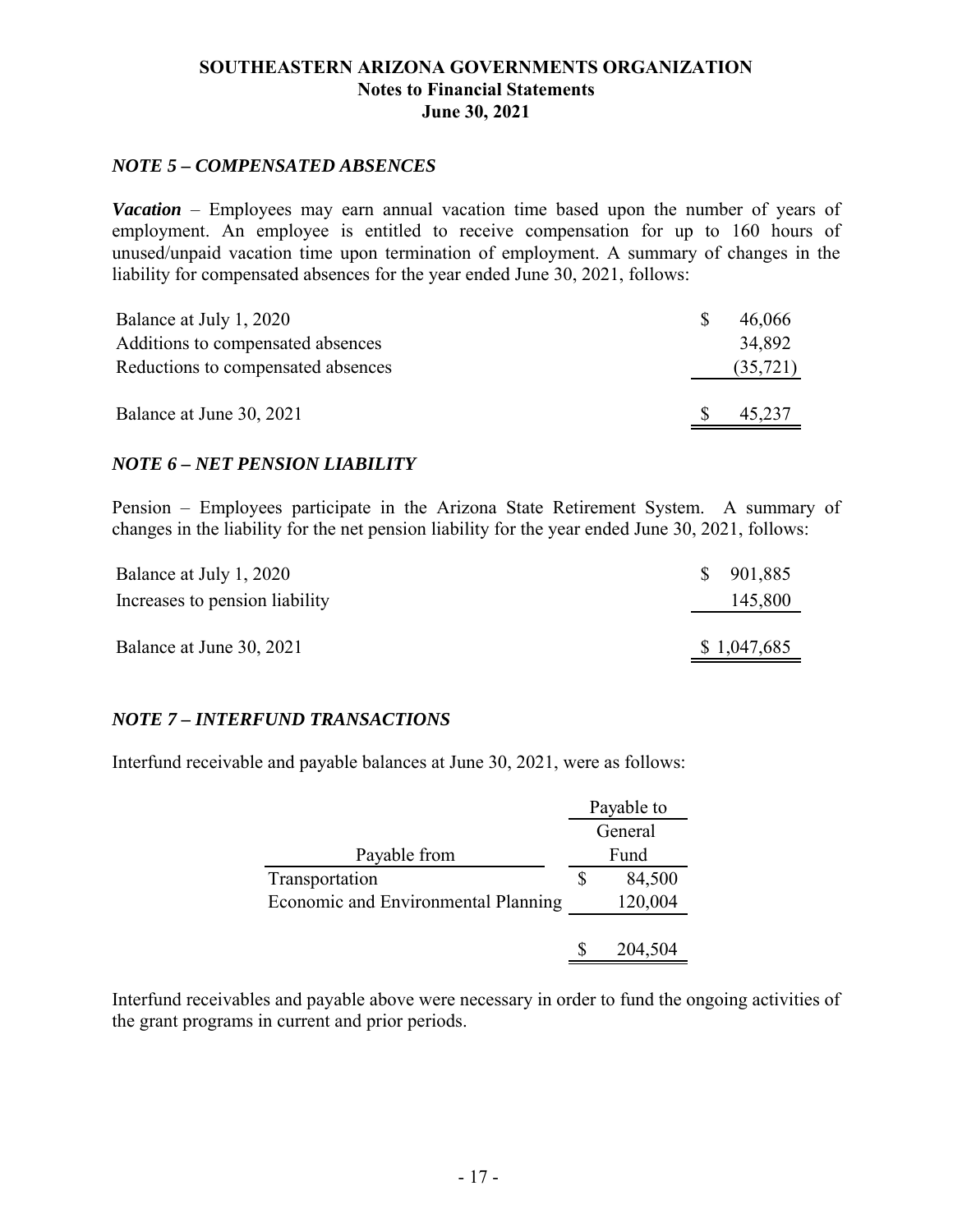# *NOTE 7 – INTERFUND TRANSACTIONS - Continued*

Interfund transfers for the year ended June 30, 2021 consisted of the following:

|                              | Transfer to                   |  |
|------------------------------|-------------------------------|--|
|                              | Economic and                  |  |
| Transfer from                | <b>Environmental Planning</b> |  |
| General Fund                 | 7,272                         |  |
| Area Agency on Aging         | 449                           |  |
| Transportation               | 381                           |  |
| <b>Community Development</b> | 1,170                         |  |
|                              |                               |  |

# *NOTE 8 – CONTINGENT LIABILITY*

SEAGO participates, as both a pass-through and a sub grantee, in several programs administered by federal and state agencies. Programs included in these financial statements may be subject to program compliance and/or financial monitoring by the granting agencies or representatives. Accordingly, the amount, if any, of expenditures which may be disallowed by the granting agencies cannot be determined at this time.

## *NOTE 9 – RISK MANAGEMENT*

SEAGO is exposed to various risks of loss related to torts, theft, destruction of assets, errors and omissions, injuries to employees, civil rights violations, and other natural disasters. SEAGO carries commercial insurance for all risks of loss, including workers' compensation and employees' health and accident insurance. Settled claims resulting from these risks have not exceeded commercial insurance coverage in any of the past three fiscal years.

## *NOTE 10 – CONCENTRATIONS*

Although SEAGO administers multiple government grant programs, SEAGO depends on two grants for approximately 94% of its grant revenue and 86% of total revenue included in these financial statements. These revenue sources are from the Aging and Adult Administration grant with the Arizona Department of Economic Security and Transportation grant with the Arizona Department of Transportation. Decreases in funding or discontinuance of these programs in future years may have a significant effect upon the operations of SEAGO.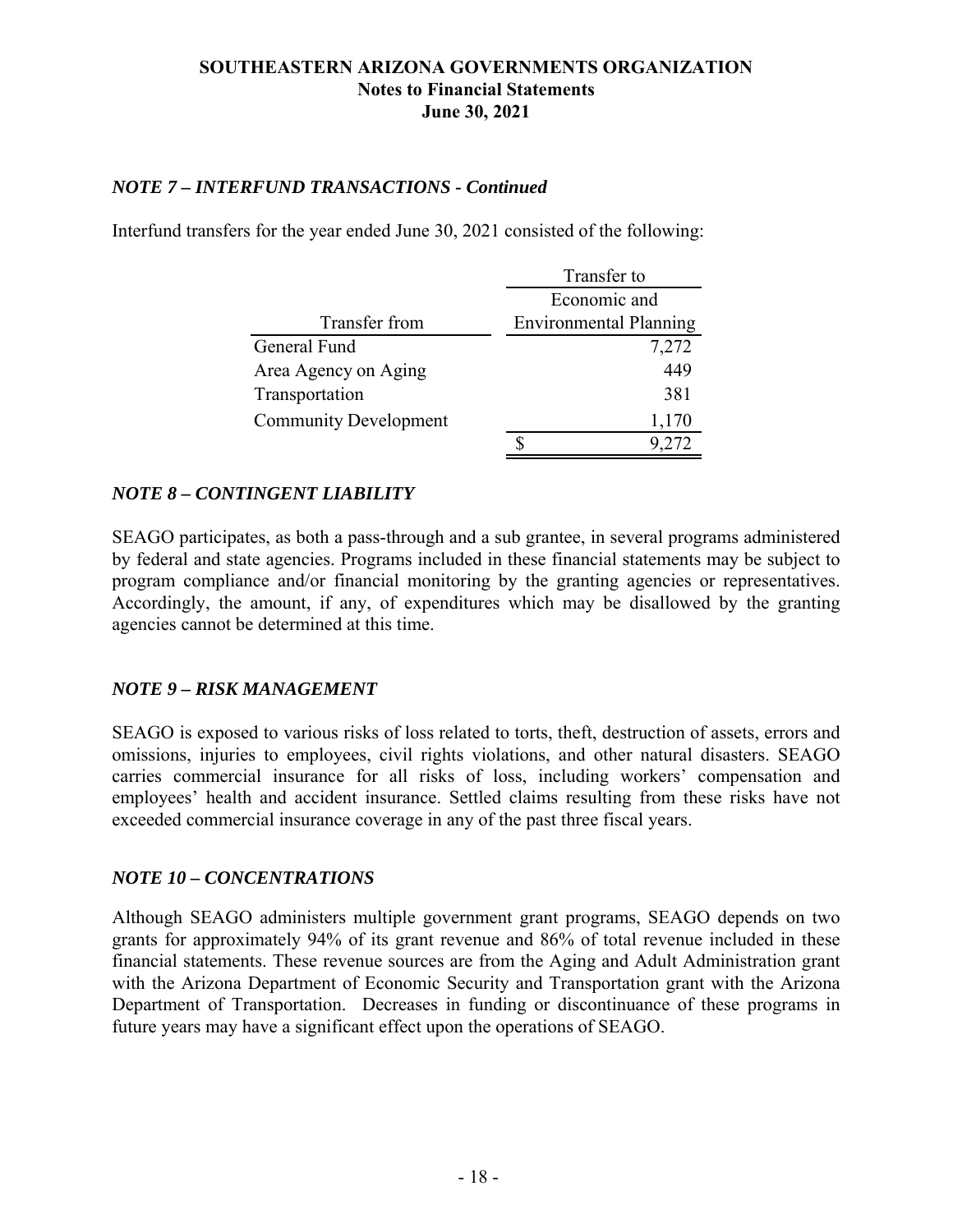# *NOTE 11 – RESTATEMENT OF FUND BALANCE AND NET POSITION*

Beginning fund balance and net position, respectively, was increased by 206,779 to properly account for the understatement of accounts receivable in prior periods.

# *NOTE 12 – PENSION PLAN AND OTHER POSTEMPLOYMENT BENEFITS*

SEAGO contributes to the pension plan described below. The plan is a component unit of the State of Arizona.

At June 30, 2021, SEAGO reported the following aggregate amounts related to pensions for the plan to which it contributes:

| <b>Statement of Net Position and</b><br><b>Statement of Activities</b> |   | Governmental<br>Activities |
|------------------------------------------------------------------------|---|----------------------------|
| Net OPEB assets                                                        | S | 4,361                      |
| Net pension and OPEB liabilities                                       |   | 1,047,685                  |
| Deferred outflows of resources                                         |   |                            |
| related to pension and OPEB                                            |   | 218,784                    |
| Deferred inflows of resources                                          |   |                            |
| related to pension and OPEB                                            |   | 23,824                     |
| Pension and OPEB expense                                               |   | 109.748                    |

SEAGO reported \$95,295 of pension and OPEB expenditures in the governmental funds related to the pension plan to which it contributes.

## **A. Arizona State Retirement System**

**Plan Description** – All eligible SEAGO employees participate in the Arizona State Retirement System (ASRS). The ASRS administers a cost-sharing multiple-employer defined benefit pension plan, a cost-sharing multiple-employer defined benefit health insurance premium benefit (OPEB) plan, and a cost-sharing multiple-employer defined benefit long-term disability (OPEB) plan. The Arizona State Retirement System Board governs the ASRS according to the provisions of A.R.S. Title 38, Chapter 5, Articles 2 and 2.1. The ASRS issues a publicly available financial report that includes its financial statements and required supplementary information. The report is available on its website at www.azasrs.gov.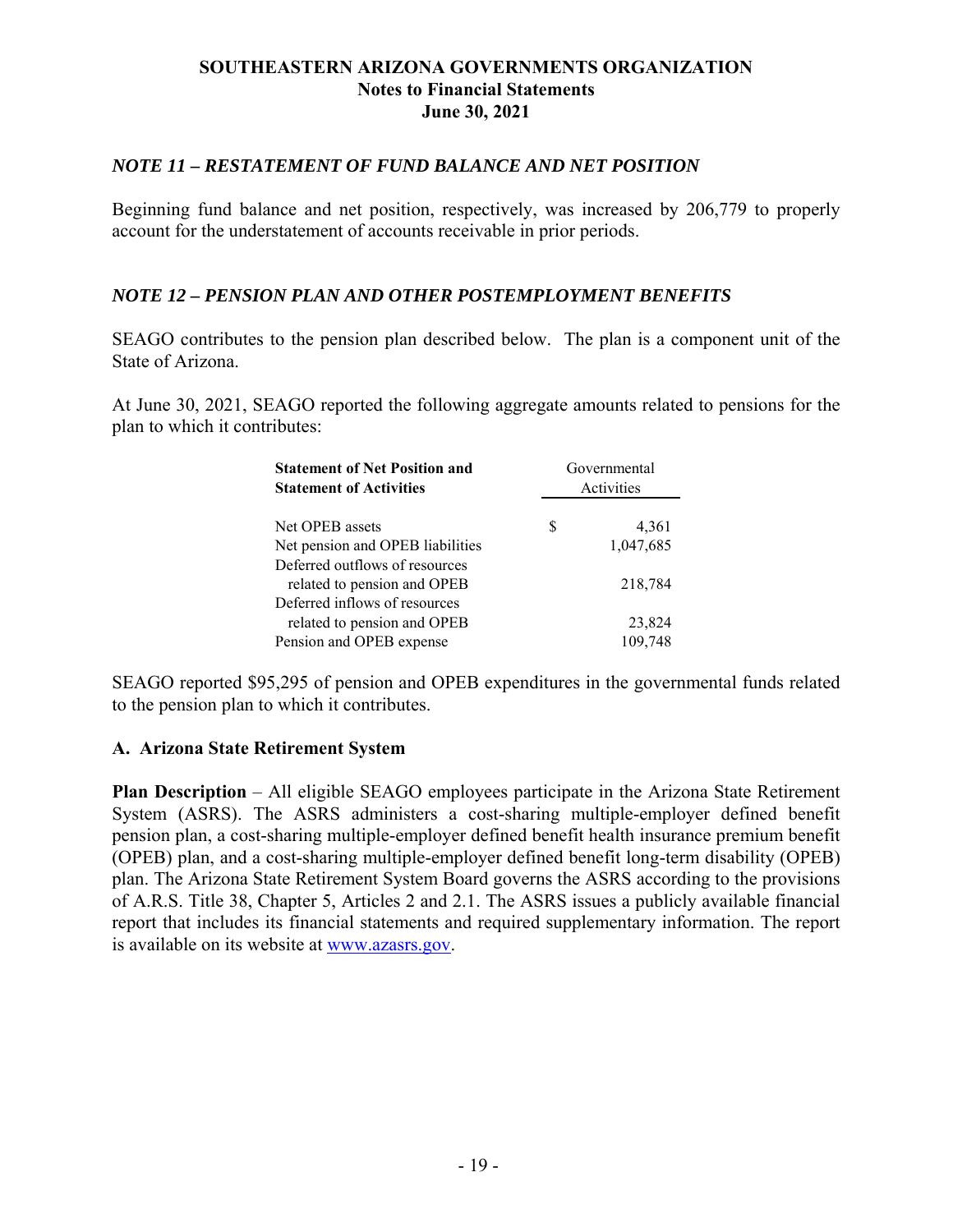# *NOTE 12 – PENSION PLAN AND OTHER POSTEMPLOYMENT BENEFITS - Continued*

**Benefits Provided** – The ASRS provides retirement, health insurance premium supplement, long-term disability, and survivor benefits. State statute establishes benefits terms. Retirement benefits are calculated on the basis of age, average monthly compensation, and service credit as follows:

|                                        |                                         | Initial Membership Date:                |
|----------------------------------------|-----------------------------------------|-----------------------------------------|
|                                        | Before July 1, 2011                     | On or after July 1, 2011                |
| Years of service and age               | Sum of years and age equals 80          | 30 years age 55                         |
| required to receive benefit            | 10 years age $62$                       | 25 years age 60                         |
|                                        | 5 years age $50*$                       | 10 years age $62$                       |
|                                        | Any years age 65                        | 5 years age $50*$                       |
|                                        |                                         | Any years age 65                        |
| Final average salary is based on       | Highest 36 months of last 120<br>months | Highest 60 months of last 120<br>months |
| Benefit percent per year of<br>service | $2.1\%$ to $2.3\%$                      | 2.1\% to $2.3\%$                        |

\*With actuarially reduced benefits.

Retirement benefits for members who joined the ASRS prior to September 13, 2013, are subject to automatic cost-of-living adjustments based on excess investment earning. Members with a membership date on or after September 13, 2013, are not eligible for cost-of-living adjustments. Survivor benefits are payable upon a member's death. For retired members, the retirement benefit option chosen determines the survivor benefit. For all other members, the beneficiary is entitled to the member's account balance that includes the member's contributions and employer's contributions, plus interest earned.

Health insurance premium benefits are available to retired or disabled members with 5 years of credited service. The benefits are payable only with respect to allowable health insurance premiums for which the member is responsible. For members with 10 or more years of service, benefits range from \$100 per month to \$260 per month depending on the age of the member and dependents. For members with 5 to 9 years of service, the benefits are the same dollar amounts as above multiplied by a vesting fraction based on completed years of service.

Active members are eligible for a monthly long-term disability benefit equal to two-thirds of monthly earnings. Members receiving benefits continue to earn service credit up to their normal retirement dates. Members with long-term disability commencement dates after June 30, 1999, are limited to 30 years of service or the service on record as of the effective disability date if their service is greater than 30 years.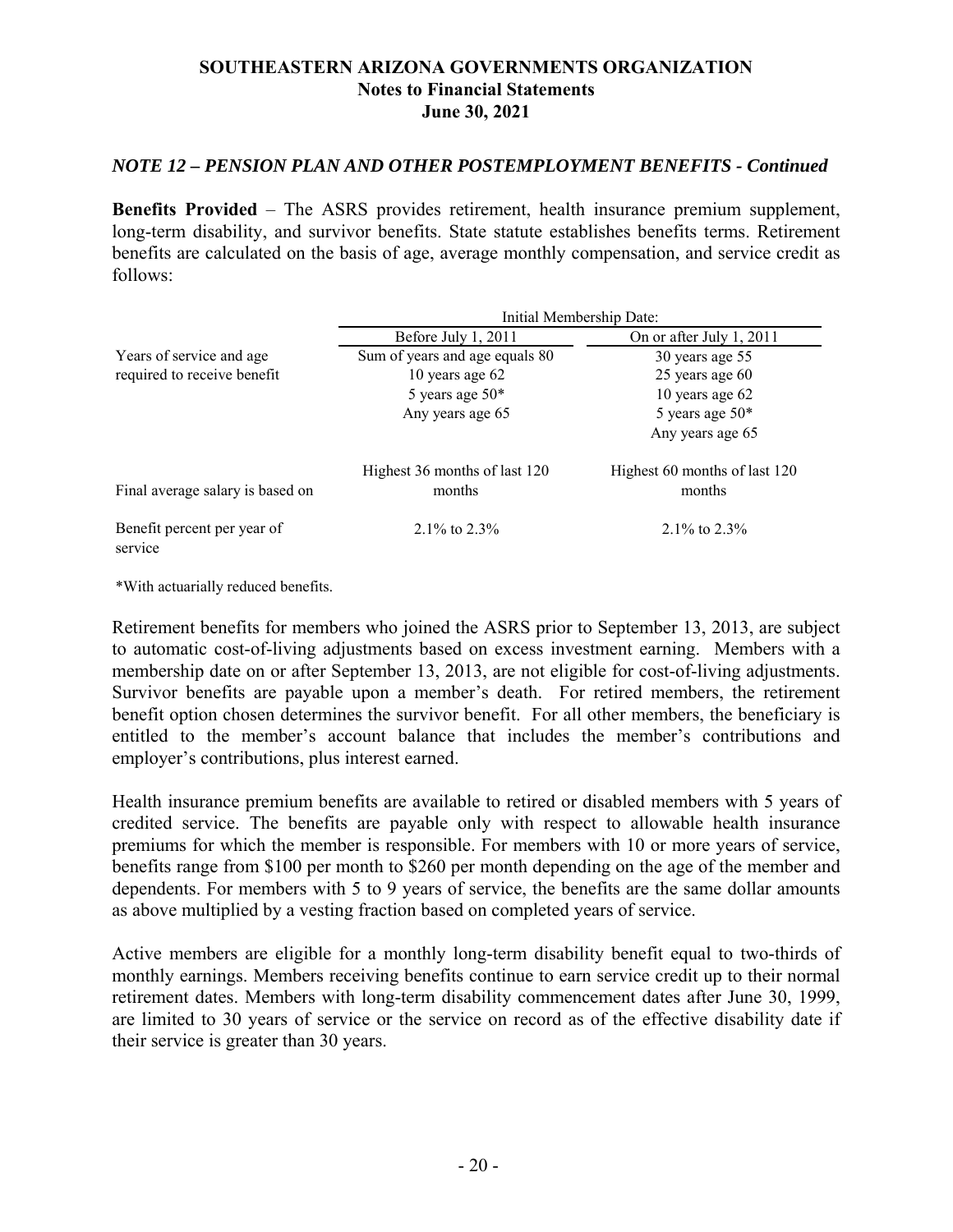# *NOTE 12 – PENSION PLAN AND OTHER POSTEMPLOYMENT BENEFITS - Continued*

**Contributions** – In accordance with state statutes, annual actuarial valuations determine active member and employer contribution requirements. The combined active member and employer contribution rates are expected to finance the costs of benefits employees earn during the year, with an additional amount to finance any unfunded accrued liability. For the year ended June 30, 2021, statute required active ASRS members to contribute at the actuarially determined rate of 12.22 percent (12.04 percent for retirement and 0.18 percent for long-term disability) of the members' annual covered payroll, and statute required SEAGO to contribute at the actuarially determined rate of 12.22 percent (11.65 percent for retirement, 0.39 percent for health insurance premium benefit, and 0.18 percent for long-term disability) of the active members' annual covered payroll.

In addition, SEAGO was required by statute to contribute at the actuarially determined rate of 10.21 percent (10.14 percent for retirement, 0.07 percent for health insurance premium benefit, and 0.07 percent for long-term disability) of annual covered payroll of retired members who worked for SEAGO in positions that an employee who contributes to the ASRS would typically fill. SEAGO's contributions to the pension, health insurance premium benefit, and long-term disability plans for the year ended June 30, 2021, were \$90,101, \$3,856 and \$1,338, respectively.

During fiscal year 2021, SEAGO paid for ASRS pension and OPEB contributions as follows: 12.89 percent from the General Fund, 41.37 percent from the Area Agency on Aging Fund, 26.75 percent from the Transportation Fund, 11.13 percent from the CDBG Fund, and 7.86 percent from the Economic Environmental Planning Fund.

**Liability** - At June 30, 2021, SEAGO reported the following asset and liabilities for its proportionate share of the ASRS' net pension/OPEB asset or liability.

|                                  | <b>Net Pension/OPEB</b> |                   |
|----------------------------------|-------------------------|-------------------|
|                                  |                         | (Asset) Liability |
| Pension                          |                         | 1.043.057         |
| Health insurance premium benefit |                         | (4,361)           |
| Long-term disability             |                         | 4.628             |

The net asset and net liabilities were measured as of June 30, 2020. The total liability used to calculate the net asset or net liability was determined using update procedures to roll forward the total liability from an actuarial valuation as of June 30, 2018, to the measurement date of June 30, 2020. SEAGO's proportion of the net assets or net liability was based on SEAGO's actual contributions to the plan relative to the total of all participating employers' contributions for the year ended June 30, 2020.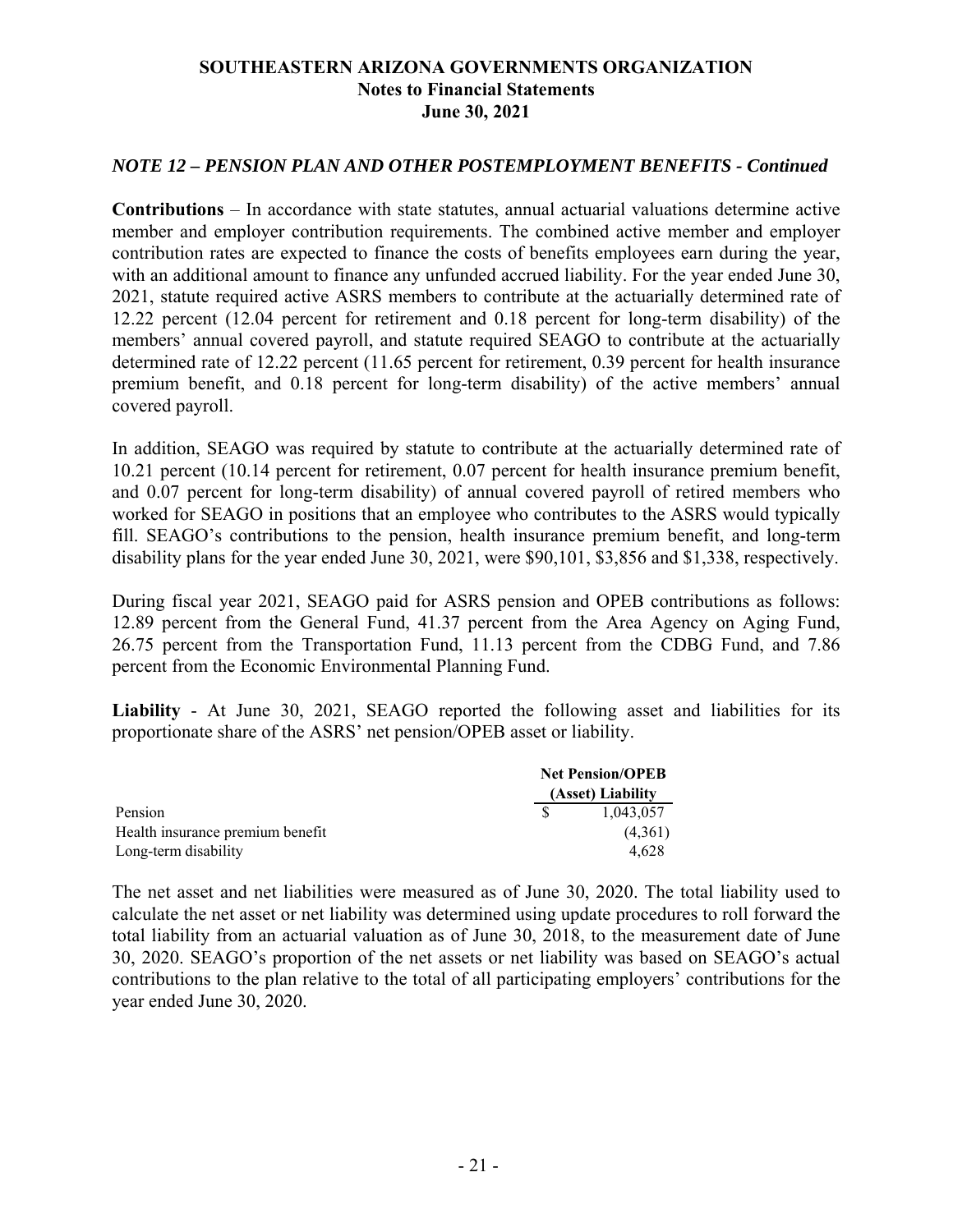# *NOTE 12 – PENSION PLAN AND OTHER POSTEMPLOYMENT BENEFITS - Continued*

SEAGO's proportion measured as of June 30, 2020, and the change from its proportions measured as of June 30, 2019 were:

|                                  | <b>Proportion</b>    | Increase (decrease) |
|----------------------------------|----------------------|---------------------|
|                                  | <b>June 30, 2020</b> | from June 30, 2019  |
| Pension                          | $0.00602\%$          | $-0.00015\%$        |
| Health insurance premium benefit | $0.00616\%$          | $-0.00016\%$        |
| Long-term disability             | $0.00610\%$          | $-0.00016\%$        |

**Expense** – For the year ended June 30, 2021, SEAGO recognized the following pension and OPEB expense.

|                                  | <b>Pension/OPEB</b> |
|----------------------------------|---------------------|
|                                  | <b>Expense</b>      |
| Pension                          | 106.887             |
| Health insurance premium benefit | 1,385               |
| Long-term disability             | 1.476               |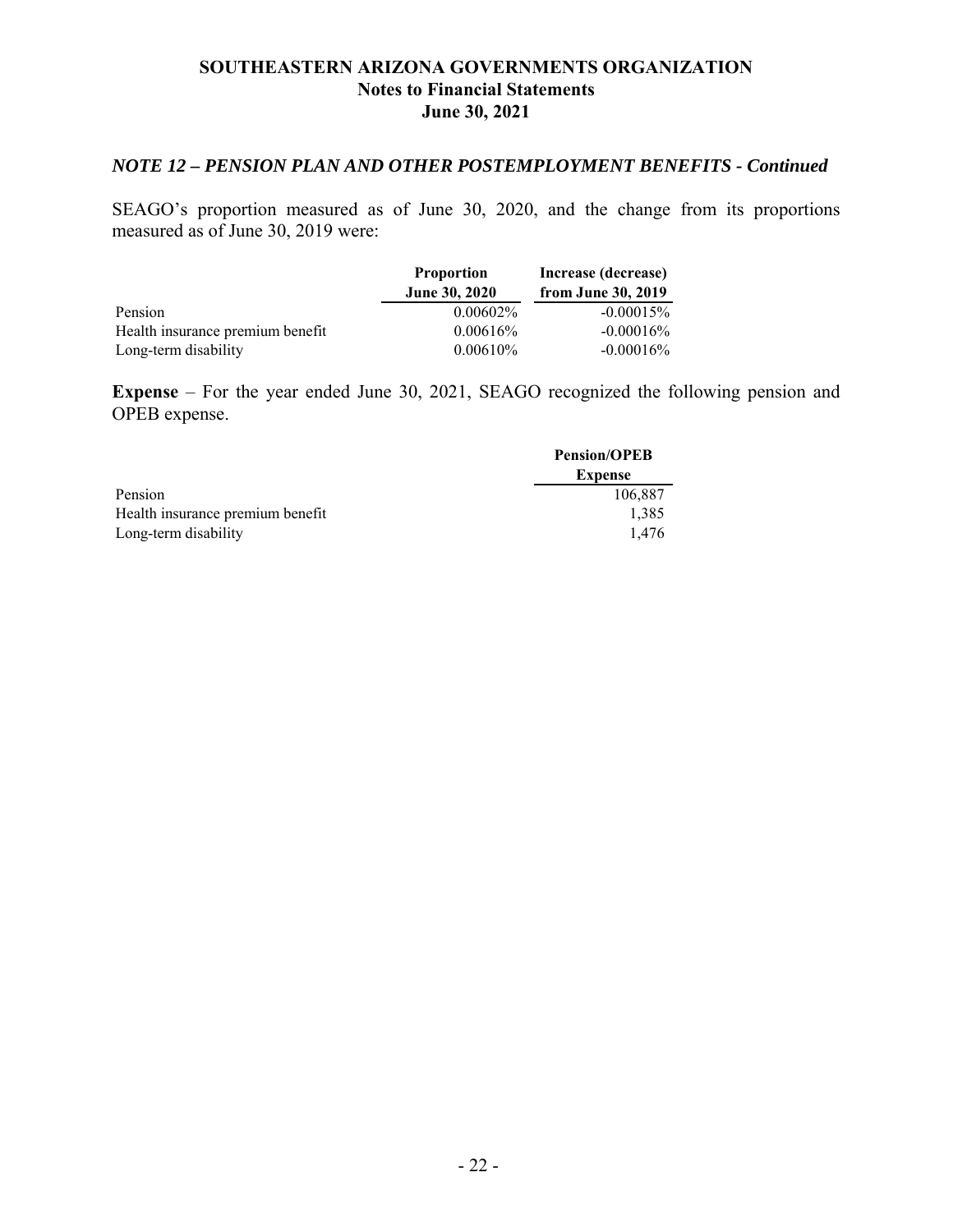# *NOTE 12 – PENSION PLAN AND OTHER POSTEMPLOYMENT BENEFITS - Continued*

**Deferred Outflows/Inflows of Resources**—At June 30, 2021, SEAGO reported deferred outflows of resources and deferred inflows of resources related to pensions and OPEB from the following sources: **Health Insurance Premium** 

|                                                                                                                                          |                 |                             | <b>Pension</b>  |                   |                 | Health Insurance Premium | <b>Benefit</b> |                   |
|------------------------------------------------------------------------------------------------------------------------------------------|-----------------|-----------------------------|-----------------|-------------------|-----------------|--------------------------|----------------|-------------------|
|                                                                                                                                          | <b>Deferred</b> |                             | <b>Deferred</b> |                   | <b>Deferred</b> |                          |                | <b>Deferred</b>   |
|                                                                                                                                          |                 | <b>Outflows of</b>          |                 | <b>Inflows</b> of |                 | <b>Outflows of</b>       |                | <b>Inflows of</b> |
|                                                                                                                                          |                 | <b>Resources</b>            |                 | <b>Resources</b>  |                 | <b>Resources</b>         |                | <b>Resources</b>  |
| Differences between expected and<br>actual experience<br>Changes of assumptions or other                                                 | \$              | 9,436                       | \$              |                   | $\mathbb{S}$    |                          | \$             | 8,594             |
| inputs<br>Net difference between projected<br>and actual earnings on plan                                                                |                 |                             |                 |                   |                 | 2,418                    |                |                   |
| investments<br>Changes in proportion and<br>differences between SEAGO                                                                    |                 | 100,604                     |                 |                   |                 | 4,462                    |                |                   |
| contributions and proportionate<br>share of contributions<br>SEAGO contributions subsequent                                              |                 | 5,015                       |                 | 15,035            |                 | 20                       |                | $\overline{4}$    |
| to the measurement date                                                                                                                  |                 | 90,101                      |                 |                   |                 | 3,856                    |                |                   |
| Total                                                                                                                                    | S.              | 205,156                     | \$              | 15,035            | \$              | 10,756                   | \$             | 8,598             |
|                                                                                                                                          |                 | <b>Long-Term Disability</b> |                 |                   |                 |                          |                |                   |
|                                                                                                                                          |                 | <b>Deferred</b>             |                 | <b>Deferred</b>   |                 |                          |                |                   |
|                                                                                                                                          |                 | <b>Outflows of</b>          |                 | <b>Inflows of</b> |                 |                          |                |                   |
|                                                                                                                                          |                 | <b>Resources</b>            |                 | <b>Resources</b>  |                 |                          |                |                   |
| Differences between expected and<br>actual experience<br>Changes of assumptions or other                                                 | \$              | 403                         | \$              | 119               |                 |                          |                |                   |
| inputs                                                                                                                                   |                 | 499                         |                 |                   |                 |                          |                |                   |
| Net difference between projected<br>and actual earnings on plan<br>investments<br>Changes in proportion and<br>differences between SEAGO |                 | 509                         |                 |                   |                 |                          |                |                   |
| contributions and proportionate<br>share of contributions<br>SEAGO contributions subsequent                                              |                 | 123                         |                 | 72                |                 |                          |                |                   |
| to the measurement date                                                                                                                  |                 | 1,338                       |                 |                   |                 |                          |                |                   |
| Total                                                                                                                                    |                 |                             |                 |                   |                 |                          |                |                   |
|                                                                                                                                          | \$              | 2,872                       | \$              | 191               |                 |                          |                |                   |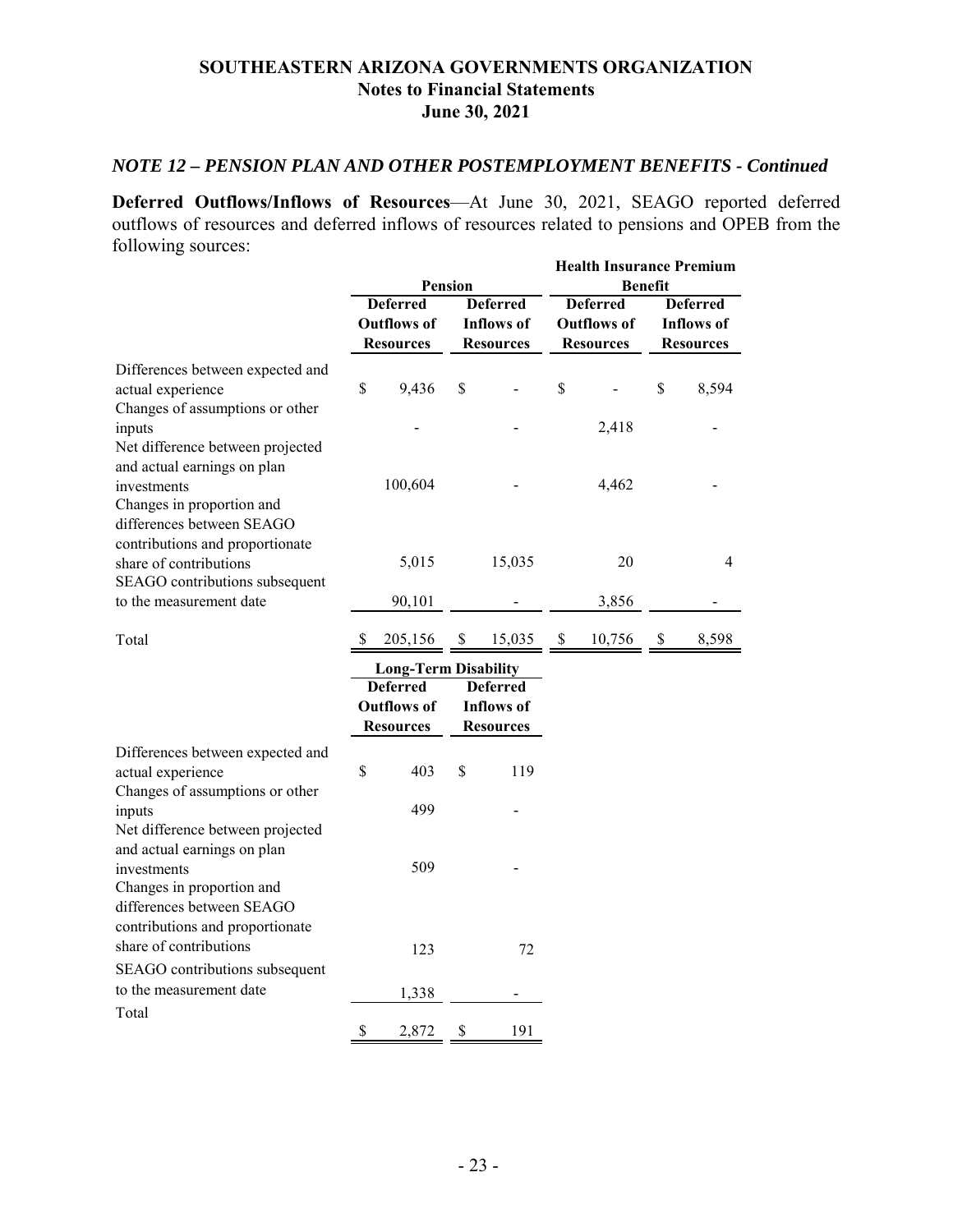# *NOTE 12 – PENSION PLAN AND OTHER POSTEMPLOYMENT BENEFITS - Continued*

The amounts reported as deferred outflows of resources related to ASRS pensions and OPEB resulting SEAGO contributions subsequent to the measurement date will be recognized as an increase of the net asset or a reduction of the net liability in the year ended June 30, 2022. Other amounts reported as deferred outflows of resources and deferred inflows of resources related to pensions and OPEB will be recognized as expenses as follows:

|                     |   |                |   | <b>Health Insurance</b> | Long-Term         |
|---------------------|---|----------------|---|-------------------------|-------------------|
| Year ended June 30, |   | <b>Pension</b> |   | <b>Premium Benefit</b>  | <b>Disability</b> |
| 2022                | S | 8.786          | S | (922)                   | 225               |
| 2023                |   | 23,728         |   | 23                      | 307               |
| 2024                |   | 36,390         |   | 226                     | 323               |
| 2025                |   | 31,116         |   | (236)                   | 291               |
| 2026                |   | -              |   | (789)                   | 158               |
| Thereafter          |   |                |   | -                       | 39                |

**Actuarial Assumptions** – The significant actuarial assumptions used to measure the total pension/OPEB liability are as follows:

| <b>ASRS</b>                 |                                                                          |
|-----------------------------|--------------------------------------------------------------------------|
| Actuarial valuation date    | June 30, 2019                                                            |
| Actuarial roll forward date | June 30, 2020                                                            |
| Actuarial cost method       | Entry age normal                                                         |
| Investment rate of return   | $7.5\%$                                                                  |
| Projected salary increases  | 2.7 - 7.2% for pensions/not applicable for OPEB                          |
| Inflation                   | $2.3\%$                                                                  |
| Permanent benefit increase  | Included for pensions/not applicable for OPEB                            |
| Mortality rates             | 2017 SRA Scale U-MP for pensions and health insurance<br>premium benefit |
| Recovery rates              | 2012 GLDT for long-term disability                                       |
| Healthcare cost trend rate  | Not applicable                                                           |

Actuarial assumptions used in the June 30, 2019, valuation were based on the results of an actuarial experience study for the 5-year period ended June 30, 2016.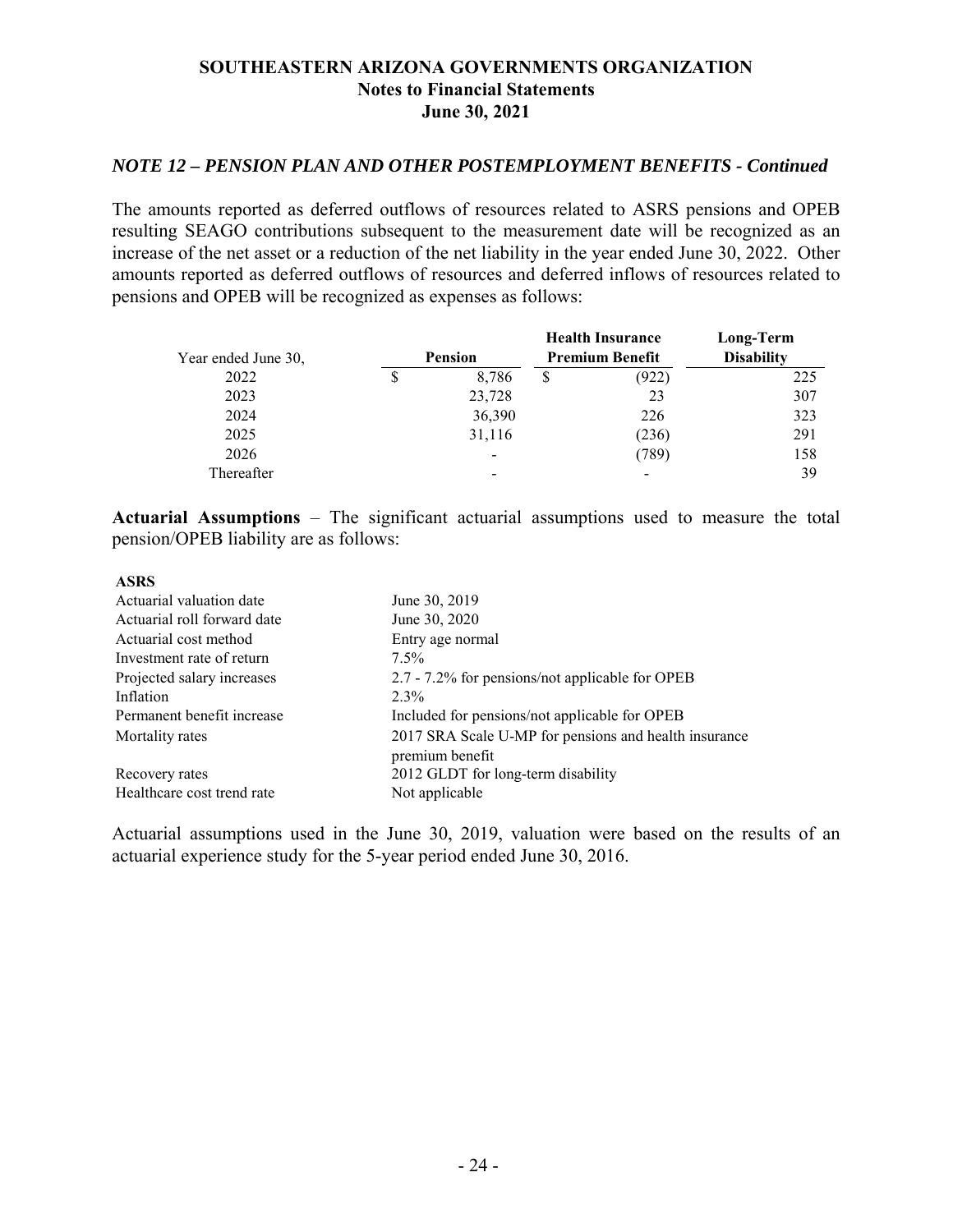## *NOTE 12 – PENSION PLAN AND OTHER POSTEMPLOYMENT BENEFITS - Continued*

The long-term expected rate of return on ASRS plan investments was determined to be 7.50 percent using a building-block method in which best-estimate ranges of expected future real rates of return (expected returns, net of plan investment expense and inflation) are developed for each major asset class. These ranges are combined to produce the long-term expected rate of return by weighting the expected future real rates of return by the target asset allocation percentage and by adding expected inflation. The target allocation and best estimates of geometric real rates of return for each major asset class are summarized in the following table:

| <b>Asset Class</b>            | <b>Target Allocation</b> | Long-term<br><b>Expected</b><br><b>Geometric Real</b> |
|-------------------------------|--------------------------|-------------------------------------------------------|
|                               |                          |                                                       |
| Equity                        | 50%                      | 6.39%                                                 |
| Credit                        | 20%                      | 5.44%                                                 |
| Interest Rate Sensitive Bonds | 10%                      | $0.22\%$                                              |
| Real estate                   | <b>20%</b>               | 5.85%                                                 |
| Total                         | 100%                     |                                                       |

**Discount Rate** – The discount rate used to measure the ASRS total pension/OPEB liability was 7.5 percent. The projection of cash flows used to determine the discount rate assumed that contributions from participating employers will be made based on the actuarially determined rates based on the ASRS Board's funding policy, which establishes the contractually required rate under Arizona statute. Based on those assumptions, the plans' fiduciary net position was projected to be available to make all projected future benefit payments of current plan members. Therefore, the long-term expected rate of return on plan investments was applied to all periods of projected benefit payments to determine the total pension/OPEB liability.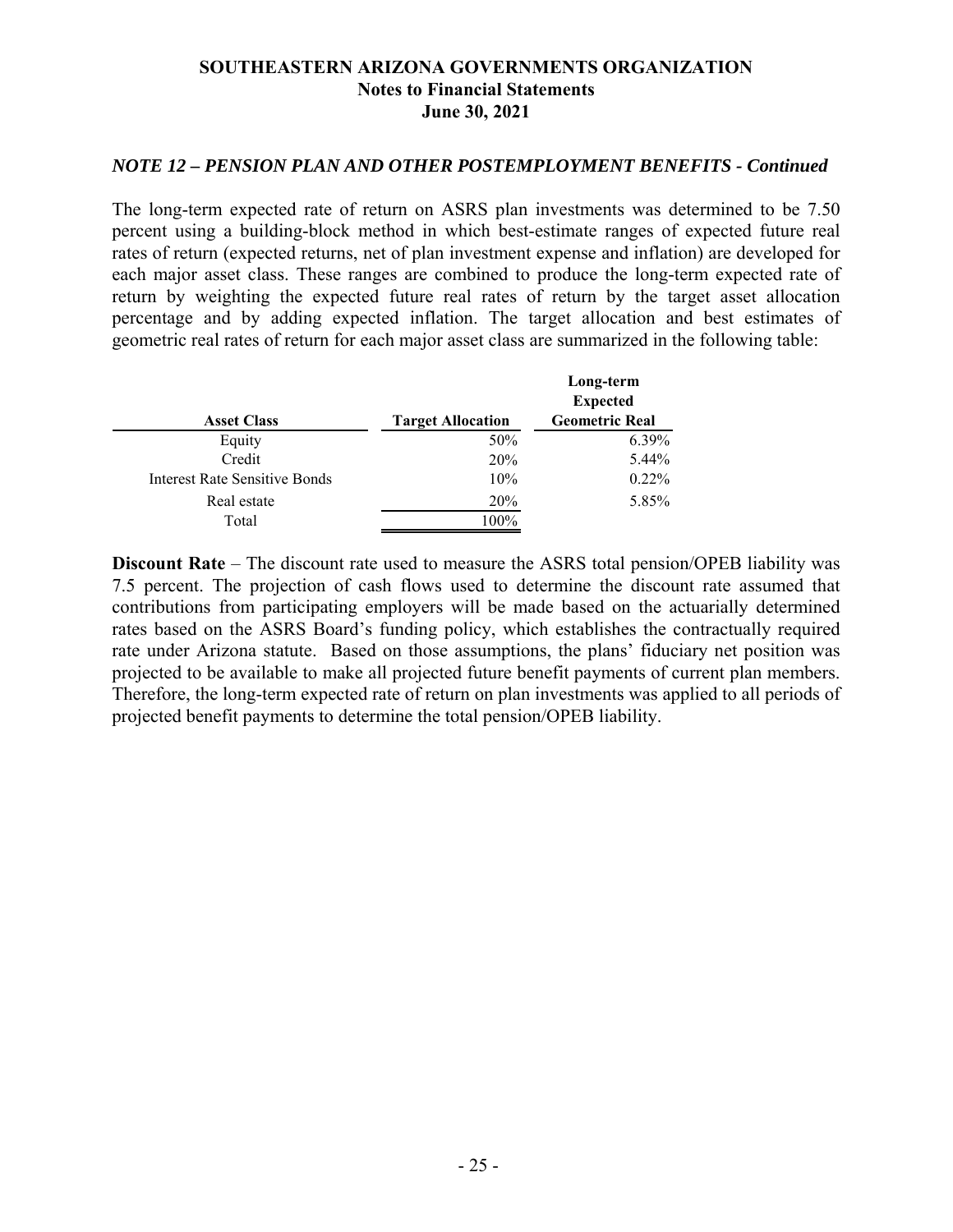## *NOTE 12 – PENSION PLAN AND OTHER POSTEMPLOYMENT BENEFITS - Continued*

**Sensitivity of SEAGO's Proportionate Share of the ASRS Net Pension/OPEB (Asset) Liability to Changes in the Discount Rate** – The following table presents SEAGO's proportionate share of the net pension/OPEB liability calculated using the discount rate of 7.5 percent, as well as what SEAGO's proportionate share of the net pension/OPEB liability would be if it were calculated using a discount rate that is 1 percentage point lower (6.5 percent) or 1 percentage point higher (8.5 percent) than the current rate:

|                                                                    |                          |           | <b>Current Discount</b> |                          |
|--------------------------------------------------------------------|--------------------------|-----------|-------------------------|--------------------------|
|                                                                    | 1% Decrease<br>$(6.5\%)$ |           | Rate<br>$(7.5\%)$       | 1% Increase<br>$(8.5\%)$ |
| <b>SEAGO's Proportionate share of the</b><br>Net pension liability | S                        | 1,426,366 | \$<br>1,043,057         | \$<br>722,630            |
| Net insurance premium benefit liability                            |                          |           |                         |                          |
| (asset)                                                            |                          | 5,722     | (4,361)                 | (12, 943)                |
| Net long-term disability liability                                 |                          | 5,053     | 4,628                   | 4,215                    |

**Plan Fiduciary Net Position** – Detailed information about the plans' fiduciary net position is available in the separately issued ASRS financial report.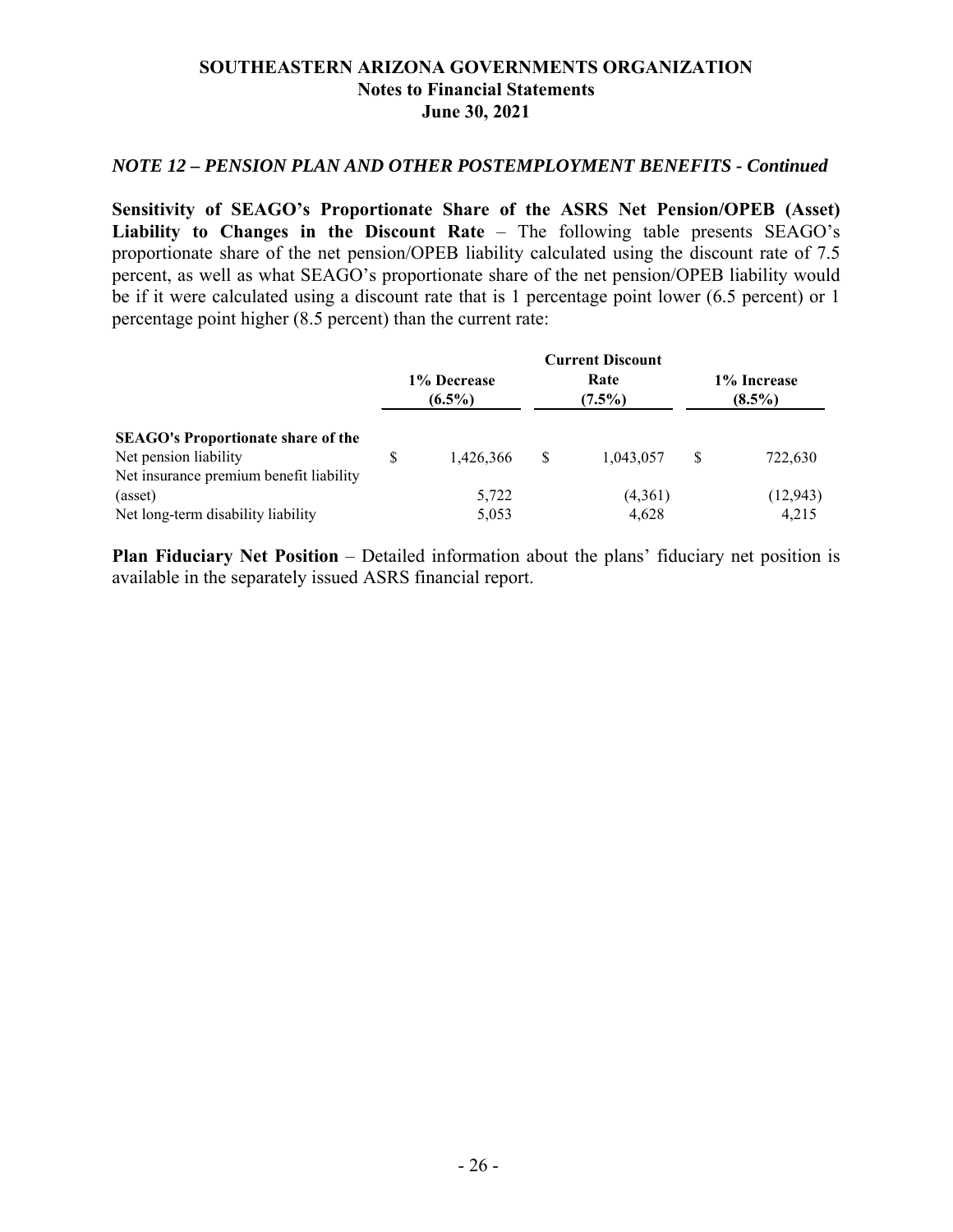# **SOUTHEASTERN ARIZONA GOVERNMENTS ORGANIZATION Required Supplementary Information Schedule of SEAGO's Proportionate Share of the Net Pension/OPEB Liability Cost-Sharing Plans June 30, 2021**

#### **ASRS-Pension**

pension liability

|                                                                                                                                             | <b>Reporting Fiscal Year</b><br>(Measurement Date) |  |                |    |                |  |                |  |                |  |                |  |                |                      |
|---------------------------------------------------------------------------------------------------------------------------------------------|----------------------------------------------------|--|----------------|----|----------------|--|----------------|--|----------------|--|----------------|--|----------------|----------------------|
|                                                                                                                                             | 2021<br>(2020)                                     |  | 2020<br>(2019) |    | 2019<br>(2018) |  | 2018<br>(2017) |  | 2017<br>(2016) |  | 2016<br>(2015) |  | 2015<br>(2014) | 2014 through<br>2012 |
| SEAGO's proportion of the net pension liability                                                                                             | 0.006020%                                          |  | 0.006170\%     |    | $0.006060\%$   |  | 0.005800%      |  | 0.005970%      |  | 0.005760%      |  | 0.005336%      | Information          |
| SEAGO's proportionate share of the net pension liability                                                                                    | \$1,043,057                                        |  | 897,807        | S. | 845,157        |  | 903,527        |  | 963,618        |  | 896,852        |  | 789.615        | not available        |
| SEAGO's covered payroll                                                                                                                     | 786,908                                            |  | 650,295        |    | 602,514        |  | 566,197        |  | 558,959        |  | 530,321        |  | 481,047        |                      |
| SEAGO's proportionate share of the net pension liability                                                                                    | 132.55%                                            |  | 138.06%        |    | 140.27%        |  | 159.58%        |  | 172.40%        |  | 169.11%        |  | 164.15%        |                      |
| as a percentage of its covered-employee payroll<br>Plan fiduciary net position as a percentage of the total<br>ing a shekarar 1961. (1946). | 69.33%                                             |  | 73.24%         |    | 73.40%         |  | 69.92%         |  | 67.06%         |  | 68.35%         |  | 69.49%         |                      |

# **ASRS-Health Insurance Premium Benefit**

|                                                                                                        |   |                |   |                | <b>Reporting Fiscal Year</b><br>(Measurement Date) |    |                |                      |
|--------------------------------------------------------------------------------------------------------|---|----------------|---|----------------|----------------------------------------------------|----|----------------|----------------------|
|                                                                                                        |   | 2021<br>(2020) |   | 2020<br>(2019) | 2019<br>(2018)                                     |    | 2018<br>(2017) | 2017 through<br>2012 |
| SEAGO's proportion of the net OPEB (asset)                                                             |   | 0.006160%      |   | 0.006320\%     | 0.006180\%                                         |    | 0.005890%      | Information          |
| SEAGO's proportionate share of the net OPEB (asset)                                                    |   | (4,361)        | S | (1,747)        | \$<br>(2,225)                                      | ۰Ъ | (3,207)        | not available        |
| SEAGO's covered payroll                                                                                | S | 786,908        |   | 650,295        | \$<br>602,514                                      |    | 566,197        |                      |
| SEAGO's proportionate share of the net OPEB (asset) as a<br>percentage of its covered-employee payroll |   | $-0.55\%$      |   | $-0.27\%$      | $-0.37\%$                                          |    | $-0.57\%$      |                      |
| Plan fiduciary net position as a percentage of the total                                               |   | 104.33%        |   | 101.62%        | 102.20%                                            |    | 103.57%        |                      |
| <b>OPEB</b> liability                                                                                  |   |                |   |                |                                                    |    |                |                      |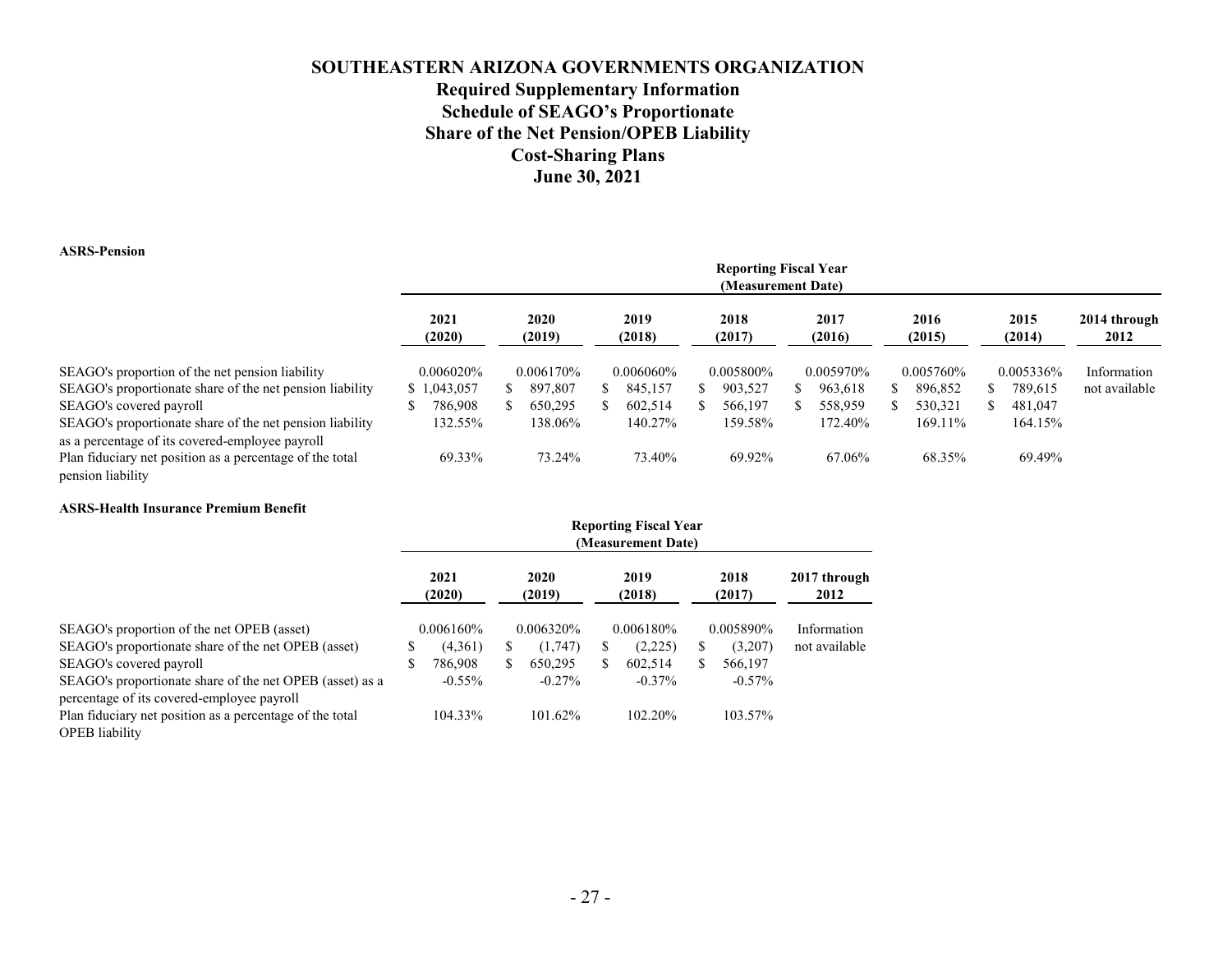# **SOUTHEASTERN ARIZONA GOVERNMENTS ORGANIZATION Required Supplementary Information Schedule of SEAGO's Proportionate Share of the Net Pension/OPEB Liability Cost-Sharing Plans June 30, 2021**

#### **ASRS-Long-Term Disability**

|                                                                                                                              |    |                |                |              |                | <b>Reporting Fiscal Year</b><br>(Measurement Date) |                |                      |  |
|------------------------------------------------------------------------------------------------------------------------------|----|----------------|----------------|--------------|----------------|----------------------------------------------------|----------------|----------------------|--|
| SEAGO's proportion of the net OPEB (asset)<br>SEAGO's proportionate share of the net OPEB (asset)<br>SEAGO's covered payroll |    | 2021<br>(2020) | 2020<br>(2019) |              | 2019<br>(2018) |                                                    | 2018<br>(2017) | 2017 through<br>2012 |  |
|                                                                                                                              |    | $0.006100\%$   |                | $0.006260\%$ |                | $0.006080\%$                                       | 0.005830\%     | Information          |  |
|                                                                                                                              | S  | 4,628          | \$             | 4.078        | S              | 3.177                                              | 2,113          | not available        |  |
|                                                                                                                              | \$ | 786,908        | \$             | 650,295      | \$             | 602.514                                            | 566,197        |                      |  |
| SEAGO's proportionate share of the net OPEB (asset) as a<br>percentage of its covered-employee payroll                       |    | $0.59\%$       |                | $0.63\%$     |                | $0.53\%$                                           | $0.37\%$       |                      |  |
| Plan fiduciary net position as a percentage of the total<br><b>OPEB</b> liability                                            |    | 68.01%         |                | 72.85%       |                | 77.83%                                             | 84.44%         |                      |  |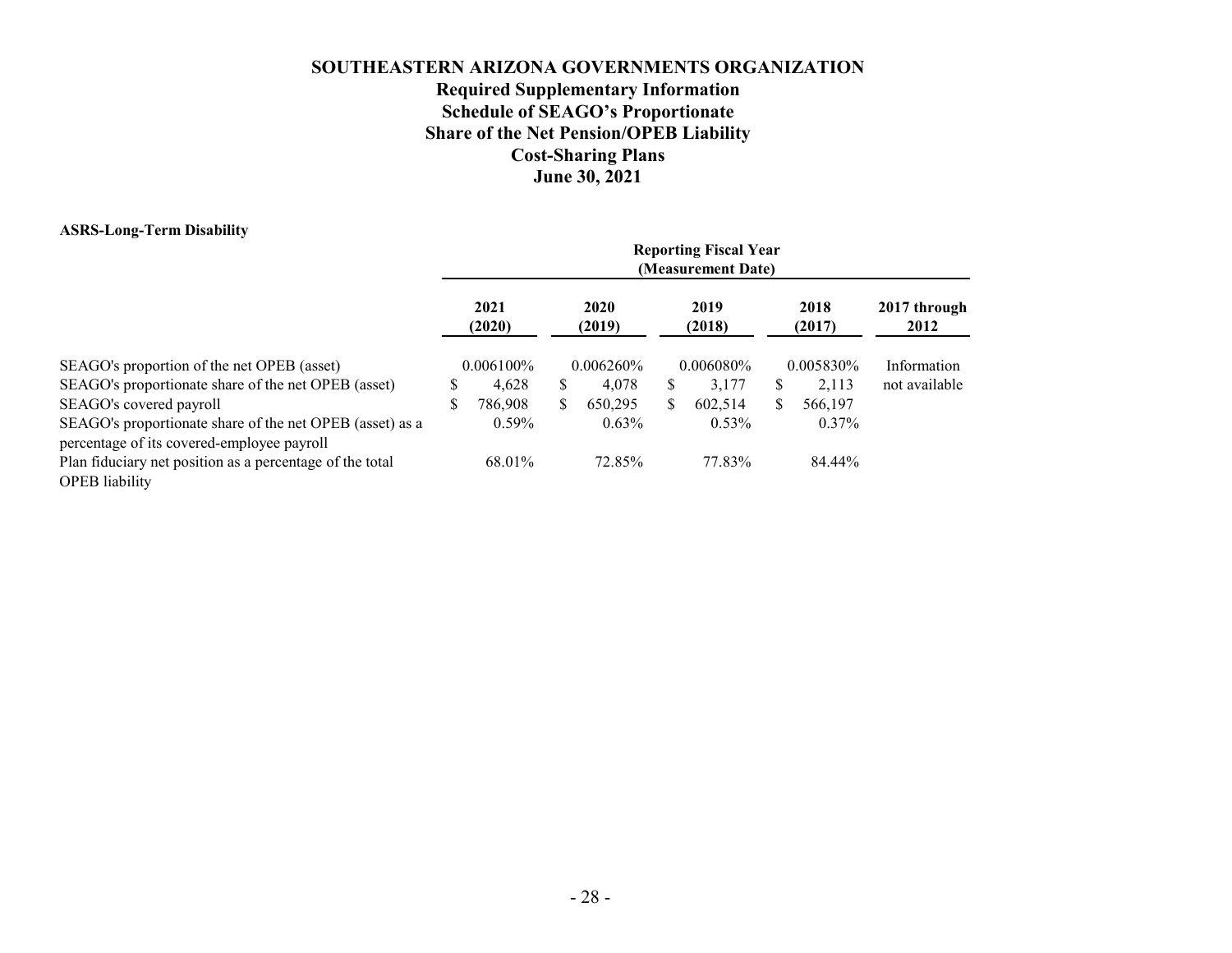# **SOUTHEASTERN ARIZONA GOVERNMENTS ORGANIZATION Required Supplementary Information Schedule of SEAGO Pension/OPEB Contributions June 30, 2021**

**ASRS-Pension**

|                                                                                           |           |           |           |           | <b>Reporting Fiscal Year</b> |           |           |           |                              |
|-------------------------------------------------------------------------------------------|-----------|-----------|-----------|-----------|------------------------------|-----------|-----------|-----------|------------------------------|
|                                                                                           | 2021      | 2020      | 2019      | 2018      | 2017                         | 2016      | 2015      | 2014      | 2013 through<br>2012         |
| Statutorily required contribution<br>SEAGO's contributions in relation to the statutorily | 90.101    | 75.285    | 72.703    | 65.674    | 61,036                       | 60.647    | 57,752    | 51,472    | Information<br>not available |
| required contribution                                                                     | (90, 101) | (75, 285) | (72, 703) | (65, 674) | (61,036)                     | (60, 647) | (57, 752) | (51, 472) |                              |
| SEAGO's contribution deficiency (excess)                                                  |           |           |           |           |                              |           |           |           |                              |
| SEAGO's covered payroll                                                                   | 786,908   | 657.511   | 650,295   | 602.514   | 566,197                      | 558.959   | 530,321   | 481,047   |                              |
| SEAGO's contributions as a percentage of covered payroll                                  | 11.45%    | 11.45%    | 11.18%    | 10.90%    | 10.78%                       | 10.85%    | 10.89%    | 10.70%    |                              |

#### **ASRS-Health Insurance Premium Benefit**

|                                                                                           |                          |     |                          | <b>Reporting Fiscal Year</b> |   |                          |   |          |                              |
|-------------------------------------------------------------------------------------------|--------------------------|-----|--------------------------|------------------------------|---|--------------------------|---|----------|------------------------------|
|                                                                                           | 2021                     |     | 2020                     | 2019                         |   | 2018                     |   | 2017     | 2016 through<br>2012         |
| Statutorily required contribution<br>SEAGO's contributions in relation to the statutorily | 3,856                    | \$. | 3.222                    | 2.991                        | S | 2,651                    | S | 3,171    | Information<br>not available |
| required contribution                                                                     | (3,856)                  |     | (3,222)                  | (2,991)                      |   | (2,651)                  |   | (3,171)  |                              |
| SEAGO's contribution deficiency (excess)                                                  | $\overline{\phantom{0}}$ |     | $\overline{\phantom{0}}$ | -                            |   | $\overline{\phantom{0}}$ |   |          |                              |
| SEAGO's covered payroll                                                                   | 786,908                  |     | 657,511                  | 650,295                      |   | 602.514                  |   | 566,197  |                              |
| SEAGO's contributions as a percentage of covered payroll                                  | 0.49%                    |     | 0.49%                    | 0.46%                        |   | $0.44\%$                 |   | $0.56\%$ |                              |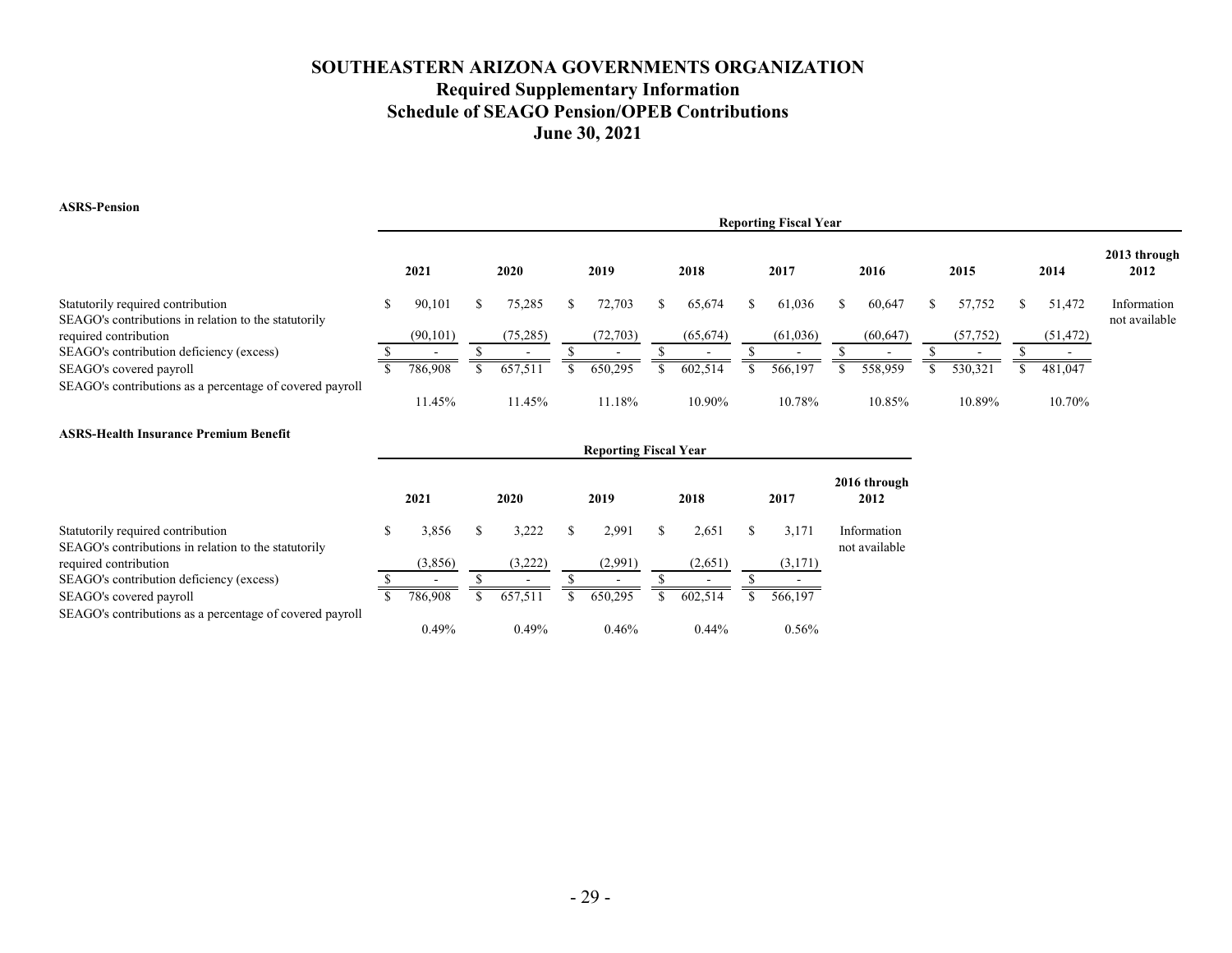# **SOUTHEASTERN ARIZONA GOVERNMENTS ORGANIZATION Required Supplementary Information Schedule of SEAGO Pension/OPEB Contributions June 30, 2021**

#### **ASRS-Long-Term Disability**

|                                                                                           |   |          |                          | <b>Reporting Fiscal Year</b> |                          |          |                              |
|-------------------------------------------------------------------------------------------|---|----------|--------------------------|------------------------------|--------------------------|----------|------------------------------|
|                                                                                           |   | 2021     | 2020                     | 2019                         | 2018                     | 2017     | 2016 through<br>2012         |
| Statutorily required contribution<br>SEAGO's contributions in relation to the statutorily | S | 1,338    | 1.118                    | 1.041                        | 964                      | 793      | Information<br>not available |
| required contribution                                                                     |   | (1, 338) | (1,118)                  | (1,041)                      | (964)                    | 793)     |                              |
| SEAGO's contribution deficiency (excess)                                                  |   | $\sim$   | $\overline{\phantom{0}}$ | $\overline{\phantom{0}}$     | $\overline{\phantom{a}}$ |          |                              |
| SEAGO's covered payroll                                                                   |   | 786,908  | 657,511                  | 650,295                      | 602,514                  | 566,197  |                              |
| SEAGO's contributions as a percentage of covered payroll                                  |   | $0.17\%$ | $0.17\%$                 | 0.16%                        | 0.16%                    | $0.14\%$ |                              |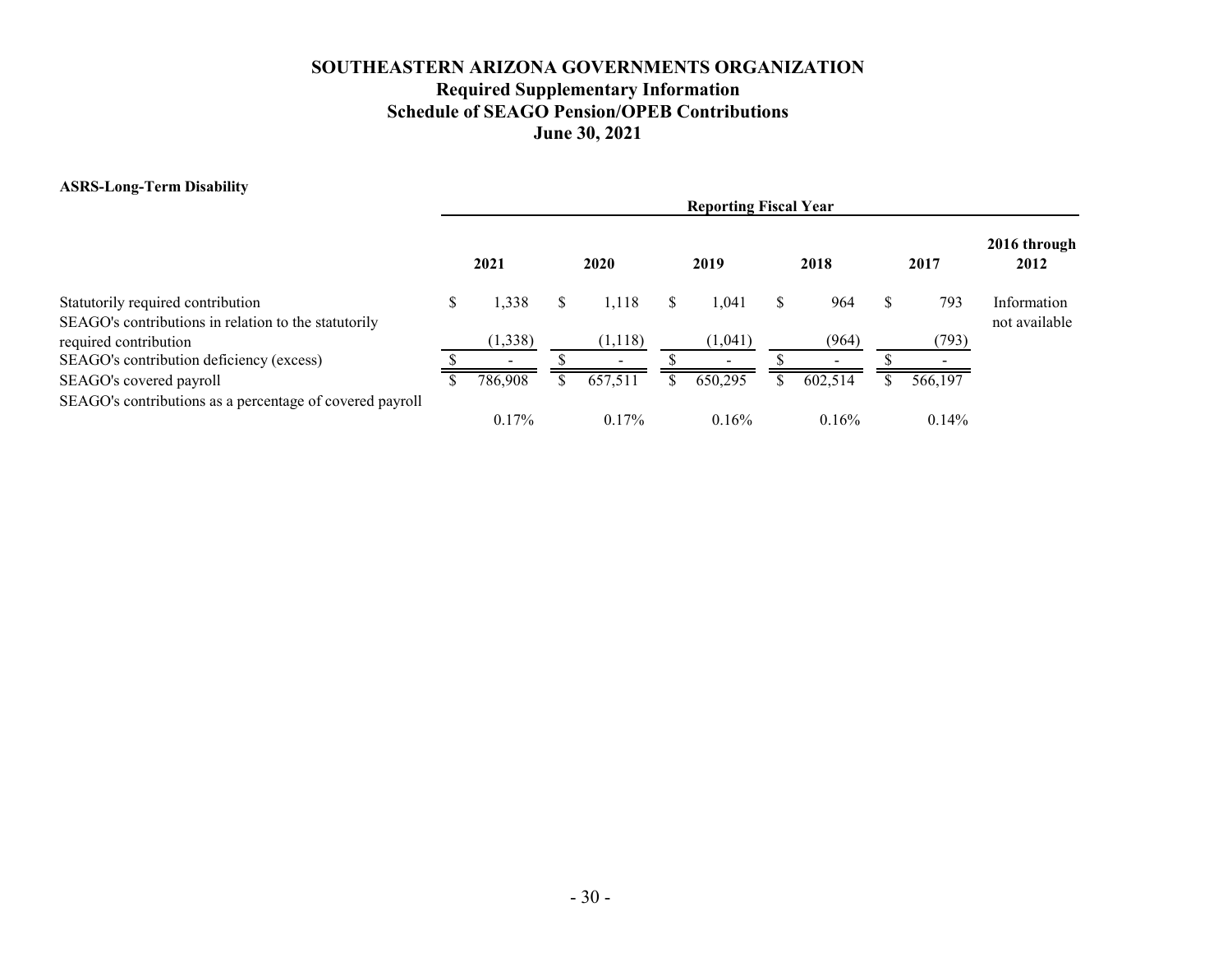

1535 W. Harvard Avenue, Suite 101 · Gilbert, Arizona 85233 Tel: (480) 635-3200 · Fax: (480) 635-3201

# **INDEPENDENT AUDITORS'S REPORT ON INTERNAL CONTROL OVER FINANCIAL REPORTING AND ON COMPLIANCE AND OTHER MATTERS BASED ON AN AUDIT OF FINANCIAL STATEMENTS PERFORMED IN ACCORDANCE WITH** *GOVERNMENT AUDITING STANDARDS*

To the Executive Board Southeastern Arizona Governments Organization

We have audited, in accordance with the auditing standards generally accepted in the United States of America and the standards applicable to financial audits contained in *Government Auditing Standards* issued by the Comptroller General of the United States, the financial statements of the governmental activities, each major fund, and the aggregate remaining fund information of Southeastern Arizona Governments Organization (SEAGO), as of and for the year ended June 30, 2021, and the related notes to the financial statements, which collectively comprise SEAGO's basic financial statements, and have issued our report thereon dated March 30, 2022.

## **Internal Control Over Financial Reporting**

In planning and performing our audit of the financial statements, we considered SEAGO's internal control over financial reporting (internal control) to determine the audit procedures that are appropriate in the circumstances for the purpose of expressing our opinions on the financial statements, but not for the purpose of expressing an opinion on the effectiveness of SEAGO's internal control. Accordingly, we do not express an opinion on the effectiveness of SEAGO's internal control.

Our consideration of internal control was for the limited purpose described in the preceding paragraph and was not designed to identify all deficiencies in internal control that might be material weaknesses or significant deficiencies and therefore, material weaknesses or significant deficiencies may exist that have not been identified. However, as described in the accompanying schedule of findings and questioned costs, we did identify certain deficiencies in internal control that we consider to be material weaknesses and significant deficiencies.

A *deficiency in internal control* exists when the design or operation of a control does not allow management or employees, in the normal course of performing their assigned functions, to prevent, or detect and correct, misstatements on a timely basis. A *material weakness* is a deficiency, or a combination of deficiencies, in internal control, such that there is a reasonable possibility that a material misstatement of the entity's financial statements will not be prevented,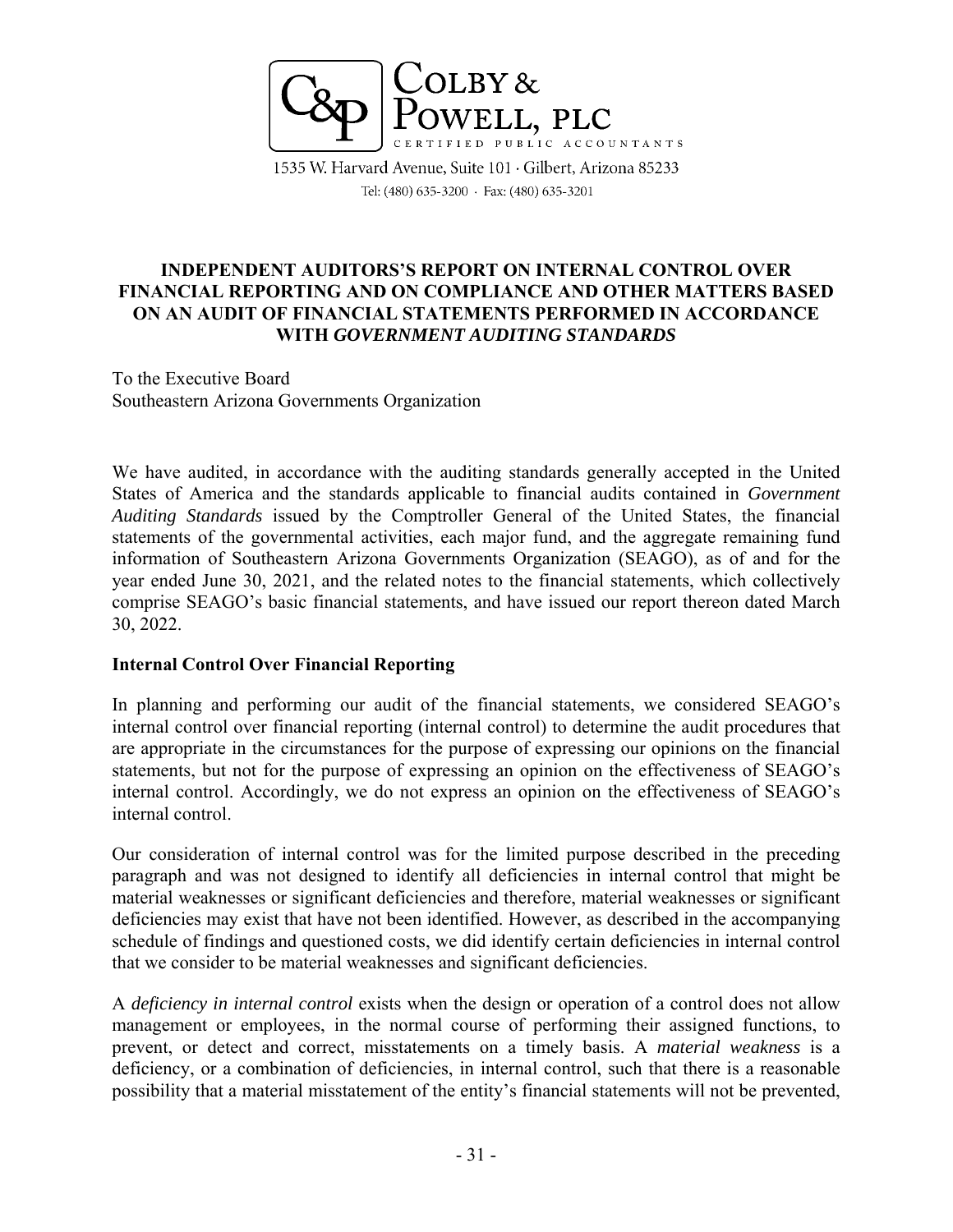or detected and corrected on a timely basis. We consider the deficiency described in the accompanying schedule of findings and questioned costs as items 2021-02 to be material weaknesses.

A *significant deficiency* is a deficiency, or a combination of deficiencies, in internal control that is less severe than a material weakness, yet important enough to merit attention by those charged with governance. We consider the deficiencies described in the accompany schedule of findings and questioned costs as items 2021-01 to be significant deficiency.

# **Compliance and Other Matters**

As part of obtaining reasonable assurance about whether the SEAGO's financial statements are free of material misstatement, we performed tests of its compliance with certain provisions of laws, regulations, contracts, and grant agreements, noncompliance with which could have a direct and material effect on the determination of financial statement amounts. However, providing an opinion on compliance with those provisions was not an objective of our audit, and accordingly, we do not express such an opinion. The results of our tests disclosed no instances of noncompliance or other matters that are required to be reported under *Government Auditing Standard.* 

# **Organization's Response to Findings**

SEAGO's response to the findings identified in our audit is described in the accompanying schedule of findings and questioned costs. SEAGO's response was not subjected to the auditing procedures applied in the audit of the financial statements and, accordingly, we express no opinion on it.

## **Purpose of this Report**

The purpose of this report is solely to describe the scope of our testing of internal control and compliance and the results of that testing, and not to provide an opinion on the effectiveness of the entity's internal control or on compliance. This report is an integral part of an audit performed in accordance with *Government Auditing Standards* in considering the entity's internal control and compliance. Accordingly, this communication is not suitable for any other purpose.

Colby + Powell

March 30, 2022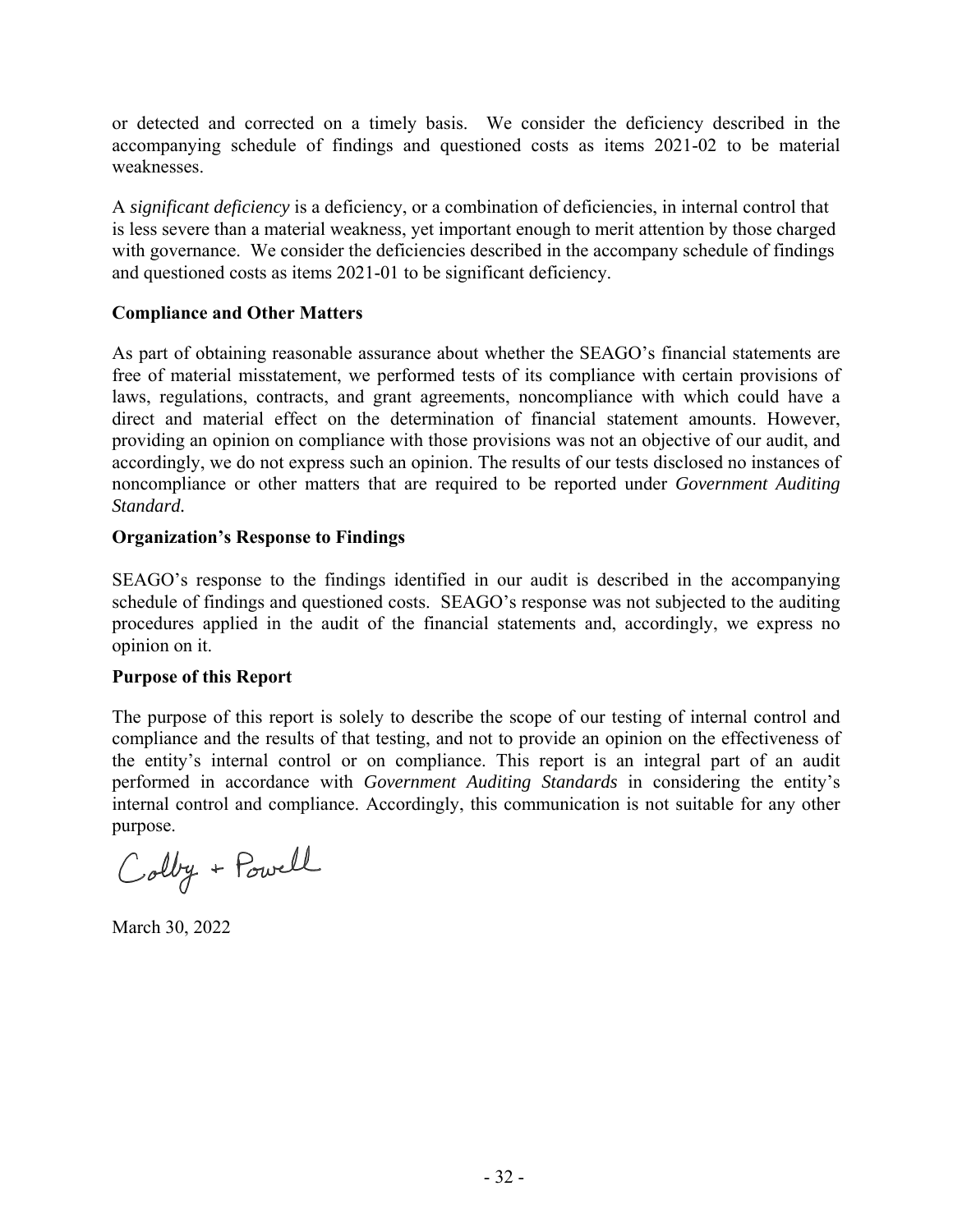

1535 W. Harvard Avenue, Suite 101 · Gilbert, Arizona 85233 Tel: (480) 635-3200 · Fax: (480) 635-3201

# **INDEPENDENT AUDITORS' REPORT ON COMPLIANCE FOR EACH MAJOR PROGRAM AND ON INTERNAL CONTROL OVER COMPLIANCE REQUIRED BY UNIFORM GUIDANCE**

To the Executive Board Southeastern Arizona Governments Organization Bisbee, Arizona

## **Report on Compliance for Each Major Federal Program**

We have audited the South Eastern Arizona Governments Organization (SEAGO) compliance with the types of compliance requirements described in the *OMB Compliance Supplement* that could have a direct and material effect on each of the SEAGO's major federal programs for the year ended June 30, 2021. SEAGO's major federal programs are identified in the summary of auditor's results section of the accompanying schedule of findings and questioned costs.

## **Management's Responsibility**

Management is responsible for compliance with the requirements of laws, regulations, contracts, and grants applicable to its federal programs.

## **Auditor's Responsibility**

Our responsibility is to express an opinion on compliance for each of the SEAGO's major federal programs based on our audit of the types of compliance requirements referred to above. We conducted our audit of compliance in accordance with auditing standards generally accepted in the United States of America; the standards applicable to financial audits contained in *Government Auditing Standards*, issued by the Comptroller General of the United States; and the audit requirements of Title 2 U.S. *Code of Federal Regulations* Part 200, *Uniform Administrative Requirements, Cost Principles, and Audit Requirements for Federal Awards* (Uniform Guidance). Those standards and the Uniform Guidance require that we plan and perform the audit to obtain reasonable assurance about whether noncompliance with the types of compliance requirements referred to above that could have a direct and material effect on a major federal program occurred. An audit includes examining, on a test basis, evidence about SEAGO's compliance with those requirements and performing such other procedures as we considered necessary in the circumstances.

We believe that our audit provides a reasonable basis for our opinion on compliance for each major federal program. However, our audit does not provide a legal determination of the SEAGO's compliance.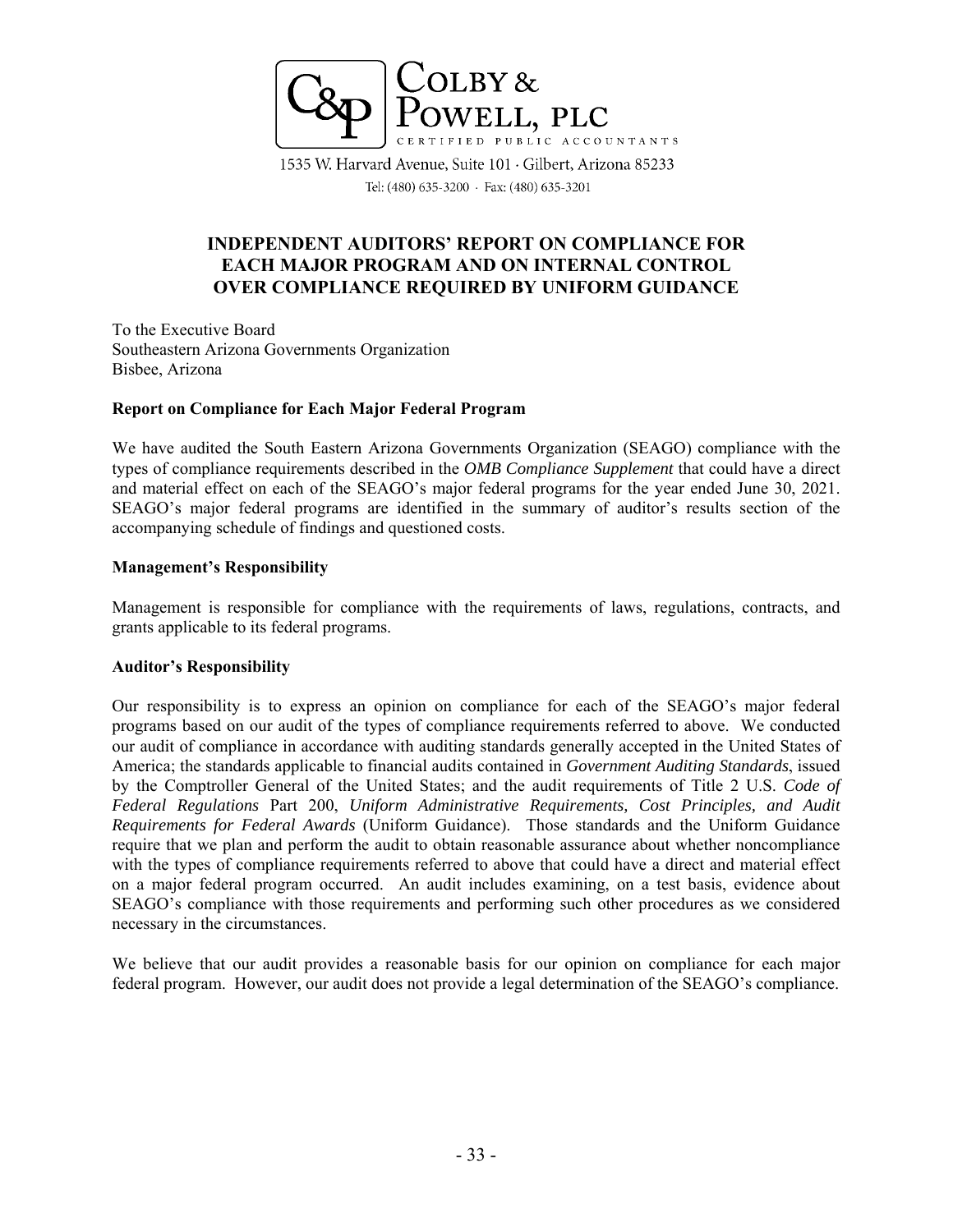## **Opinion on Each Major Federal Program**

In our opinion, the SEAGO complied, in all material respects, with the types of compliance requirements referred to above that could have a direct and material effect on each of its major federal programs for the year ended June 30, 2021.

## **Report on Internal Control Over Compliance**

Management of the SEAGO is responsible for establishing and maintaining effective internal control over compliance with the types of compliance requirements referred to above. In planning and performing our audit of compliance, we considered the SEAGO's internal control over compliance with the types of requirements that could have a direct and material effect on each major federal program to determine the auditing procedures that are appropriate in the circumstances for the purpose of expressing an opinion on compliance for each major federal program and to test and report on internal control over compliance in accordance with the Uniform Guidance, but not for the purpose of expressing an opinion on the effectiveness of internal control over compliance. Accordingly, we do not express an opinion on the effectiveness of the SEAGO's internal control over compliance.

A *deficiency in internal control over compliance* exists when the design or operation of a control over compliance does not allow management or employees, in the normal course of performing their assigned functions, to prevent, or detect and correct, noncompliance with a type of compliance requirement of a federal program on a timely basis. A *material weakness in internal control over compliance* is a deficiency, or combination of deficiencies, in internal control over compliance, such that there is a reasonable possibility that material noncompliance with a type of compliance requirement of a federal program will not be prevented, or detected and corrected, on a timely basis. A *significant deficiency in internal control over compliance* is a deficiency, or a combination of deficiencies, in internal control over compliance with a type of compliance requirement of a federal program that is less severe than a material weakness in internal control over compliance, yet important enough to merit attention by those charged with governance.

Our consideration of internal control over compliance was for the limited purpose described in the first paragraph of this section and was not designed to identify all deficiencies in internal control over compliance that might be material weaknesses or significant deficiencies. We did not identify any deficiencies in internal control over compliance that we consider to be material weaknesses. However material weaknesses may exist that have not been identified.

The purpose of this report on internal control over compliance is solely to describe the scope of our testing of internal control over compliance and the results of that testing based on the requirements of the Uniform Guidance. Accordingly, this report is not suitable for any other purpose.

Colby + Powell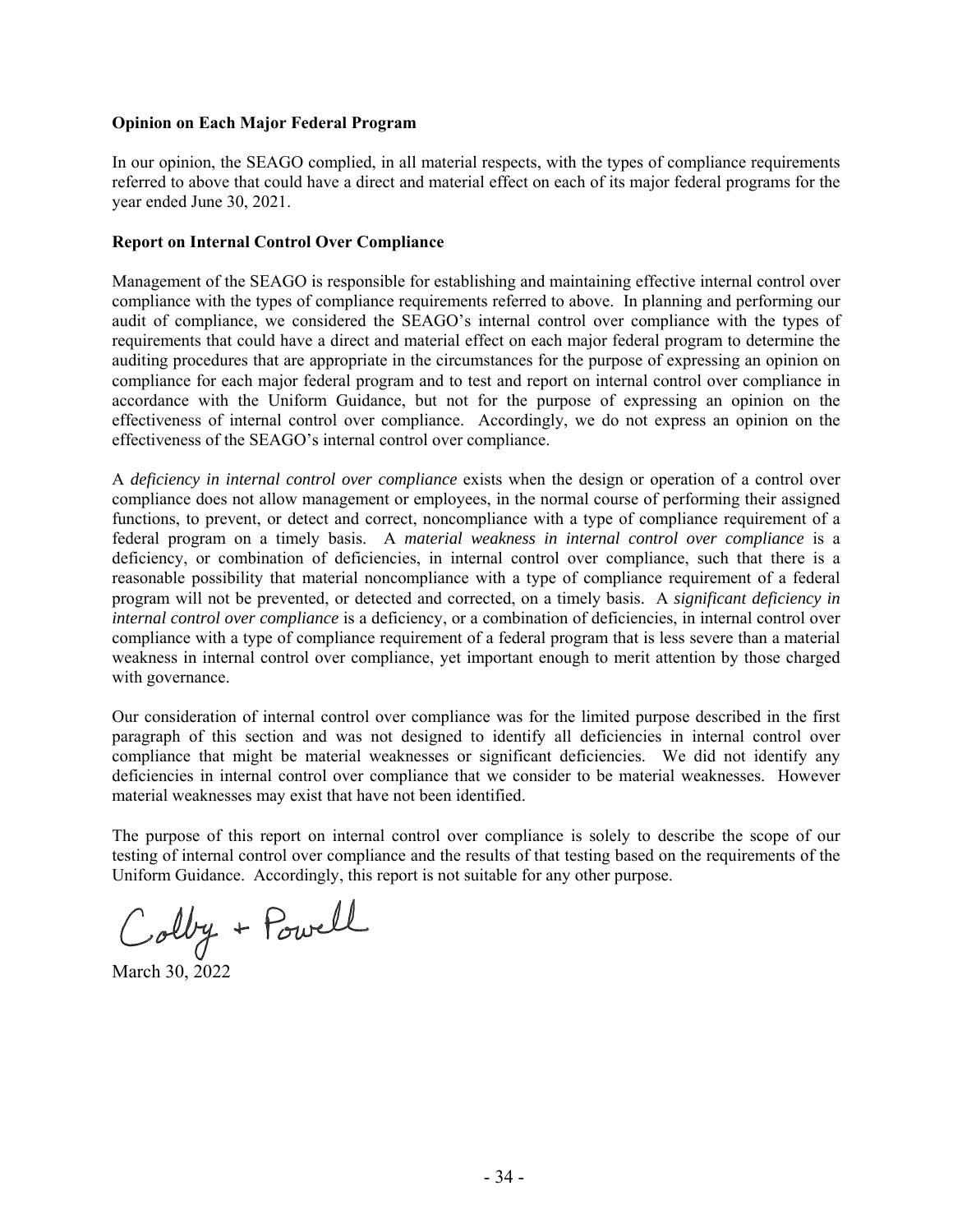# **SOUTHEASTERN ARIZONA GOVERNMENTS ORGANIZATION Schedule of Expenditures of Federal Awards Year Ended June 30, 2021**

| Federal Grantor/Pass-Through<br>Grantor/Program Title         | Federal<br><b>CFDA</b><br>Number | Pass-Through<br>Grantor's<br>Number | Passed<br>Through to<br>Subrecipients | Expenditures  |
|---------------------------------------------------------------|----------------------------------|-------------------------------------|---------------------------------------|---------------|
| <b>U.S. Department of Health and Human Services</b>           |                                  |                                     |                                       |               |
| Passed through the Arizona Department of Economic Security    |                                  |                                     |                                       |               |
| <b>Aging Cluster</b>                                          |                                  |                                     |                                       |               |
| Special Programs for the Aging--Title III, Part B--           |                                  |                                     |                                       |               |
| Grants for Supportive Services and Senior Centers             | 93.044                           | CTR048043                           | \$<br>751,097                         | \$<br>782,393 |
| COVID 19-Special Programs for the Aging--Title III, Part B--  |                                  |                                     |                                       |               |
| Grants for Supportive Services and Senior Centers             | 93.044                           | CTR048043                           | \$<br>108,886                         | 108,886       |
| Special Programs for the Aging--Title III, Part C--           |                                  |                                     |                                       |               |
| <b>Nutrition Services</b>                                     | 93.045                           | CTR048043                           | 643,974                               | 643,974       |
| COVID 19-Special Programs for the Aging--Title III, Part C--  |                                  |                                     |                                       |               |
| Nutrition Services                                            | 93.045                           | CTR048043                           | 550,433                               | 550,433       |
| Nutrition Services Incentive Program                          | 93.053                           | CTR048043                           | 109,118                               | 109,118       |
| Total Aging Cluster                                           |                                  |                                     | 2,163,508                             | 2,194,804     |
| Special Programs for the Aging-Title Vii, Chapter 3, Programs |                                  |                                     |                                       |               |
| for Prevention of Elder Abuse, Neglect, and Exploitation      | 93.041                           | CTR048043                           |                                       | 2,277         |
| Special Programs for the Aging-Title VII, Chapter 2-Long      |                                  |                                     |                                       |               |
| Term Care Ombudsman Services For Older Individuals            | 93.042                           | CTR048043                           |                                       | 10,608        |
| COVID 19-Special Programs for the Aging-Title VII, Chapter    |                                  |                                     |                                       |               |
| 2-Long Term Care Ombudsman Services For Older Individuals     | 93.042                           | CTR048043                           |                                       | 12,730        |
| Special Programs for the Aging-Title III, Part D-Disease      |                                  |                                     |                                       |               |
| Prevention and Health Promotion Services                      | 93.043                           | CTR048043                           |                                       | 28,836        |
| Special Programs for the Aging, Title IV, and Title II,       |                                  |                                     |                                       |               |
| Discretionary Projects                                        | 93.048                           | CTR048043                           |                                       | 9,369         |
| National Family Caregiver Support, Title III, Part E          | 93.052                           | CTR048043                           | 140,600                               | 167,381       |
| COVID 19-National Family Caregiver Support, Title III, Part E | 93.052                           | CTR048043                           | 45,273                                | 67,571        |
| Social Services Block Grant                                   | 93.667                           | CTR048043                           | 887,065                               | 887,065       |
| Medicare Entollment Assistance Program                        | 93.071                           | CTR048043                           |                                       | 17,800        |
| State Health Insurance Assistance Program                     | 93.324                           | CTR048043                           |                                       | 28,480        |
| <b>Total U.S. Department of Health and Human Services</b>     |                                  |                                     | 3,236,446                             | 3,426,921     |
| <b>U.S. Department of Transportation</b>                      |                                  |                                     |                                       |               |
| Passed through the Arizona Department of Transportation       |                                  |                                     |                                       |               |
| <b>Transit Services Programs Cluster</b>                      |                                  |                                     |                                       |               |
| Highway Planning and Construction                             | 20.205                           | GRT-19-0007501-T                    |                                       | 288,709       |
| Formula Grants for Rural Areas and Tribal Transit Program     | 20.509                           | GRT-19-0007312-T                    |                                       | 59,295        |
| <b>Enhanced Mobility of Seniors</b>                           |                                  |                                     |                                       |               |
| and Individuals with Disabilities                             | 20.513                           | GRT-19-0007501-T                    |                                       | 134,845       |
| <b>Total Department of Transportation</b>                     |                                  |                                     | ÷                                     | 482,849       |

*The accompanying notes are an integral part of this schedule.*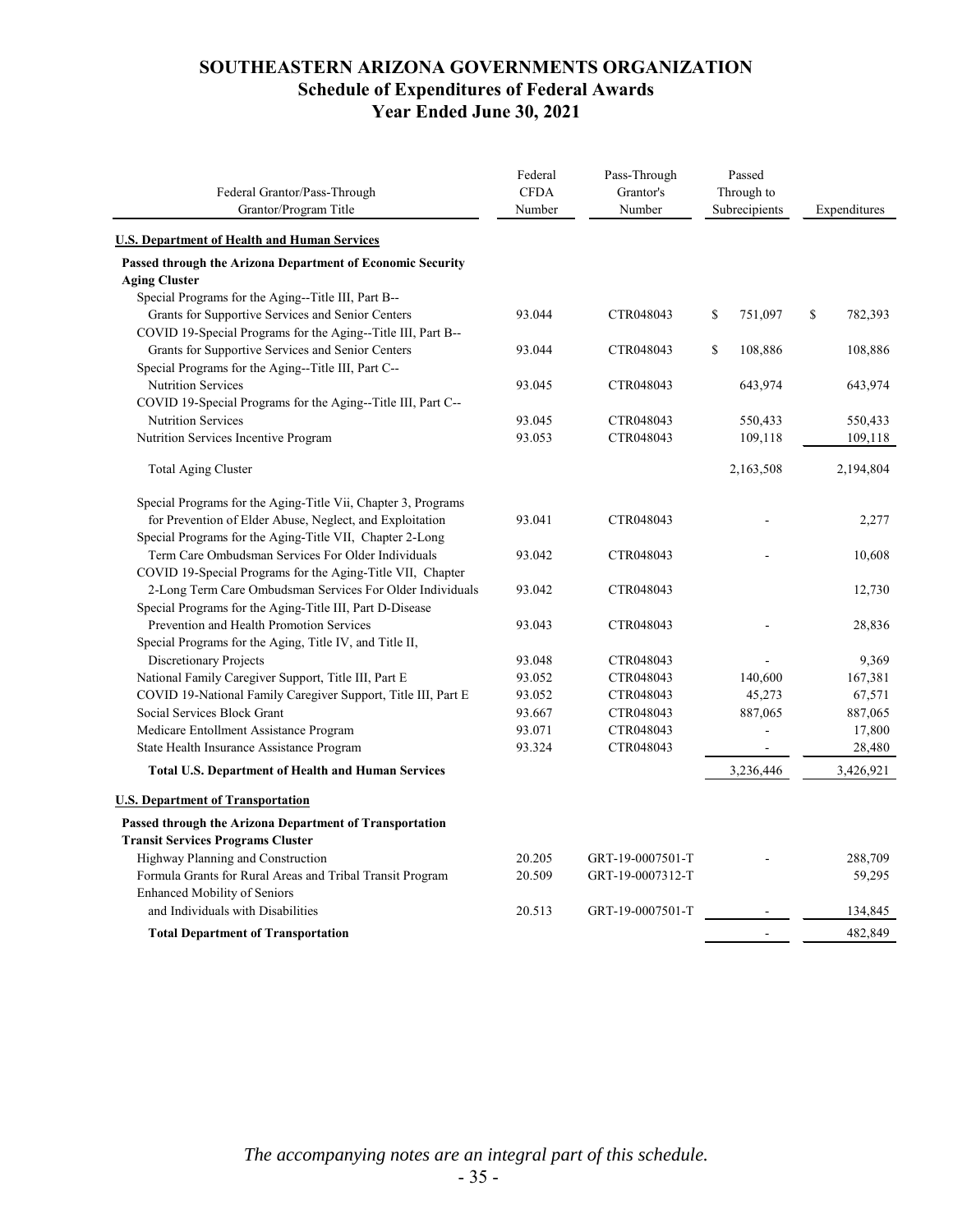# **SOUTHEASTERN ARIZONA GOVERNMENTS ORGANIZATION Schedule of Expenditures of Federal Awards-***continued* **Year Ended June 30, 2021**

| Federal Grantor/Pass-Through<br>Grantor/Program Title                                               | Federal<br><b>CFDA</b><br>Number | Pass-Through<br>Grantor's<br>Number | Passed<br>Through to<br>Subrecipients | Expenditures      |
|-----------------------------------------------------------------------------------------------------|----------------------------------|-------------------------------------|---------------------------------------|-------------------|
| <b>U.S. Department of Commerce</b>                                                                  |                                  |                                     |                                       |                   |
| Economic Development Support for Planning Organizations<br>Economic Adjustment Assistance           | 11.302<br>11.307                 |                                     |                                       | 75,000<br>200,000 |
| <b>Total U.S. Department of Commerce</b>                                                            |                                  |                                     |                                       | 275,000           |
| <b>U.S. Department of Housing and Urban Development</b>                                             |                                  |                                     |                                       |                   |
| Passed through the Arizona Department of Housing                                                    |                                  |                                     |                                       |                   |
| Housing Counseling Assistance Program                                                               | 14.169                           |                                     |                                       | 33,018            |
| Community Development Block Grant/State's Program and<br>Non-Entitlement Grants in Hawaii           | 14.228                           | 148-17                              |                                       | 28,960            |
| Total U.S. Department of Housing and Urgan Development                                              |                                  |                                     |                                       | 61,978            |
| <b>U.S. Environmental Protection Agency</b>                                                         |                                  |                                     |                                       |                   |
| Passed through the Arizona Department of Enviornmental Quality<br>Water Quality Management Planning | 66.454                           | GSC-2015-00006                      |                                       | 3,176             |
| <b>Total U.S. Enviromental Protection Agency</b>                                                    |                                  |                                     |                                       | 3,176             |
| <b>TOTAL EXPENDITURES OF FEDERAL AWARDS</b>                                                         |                                  |                                     | 3.236.446                             | 4,249,924<br>S    |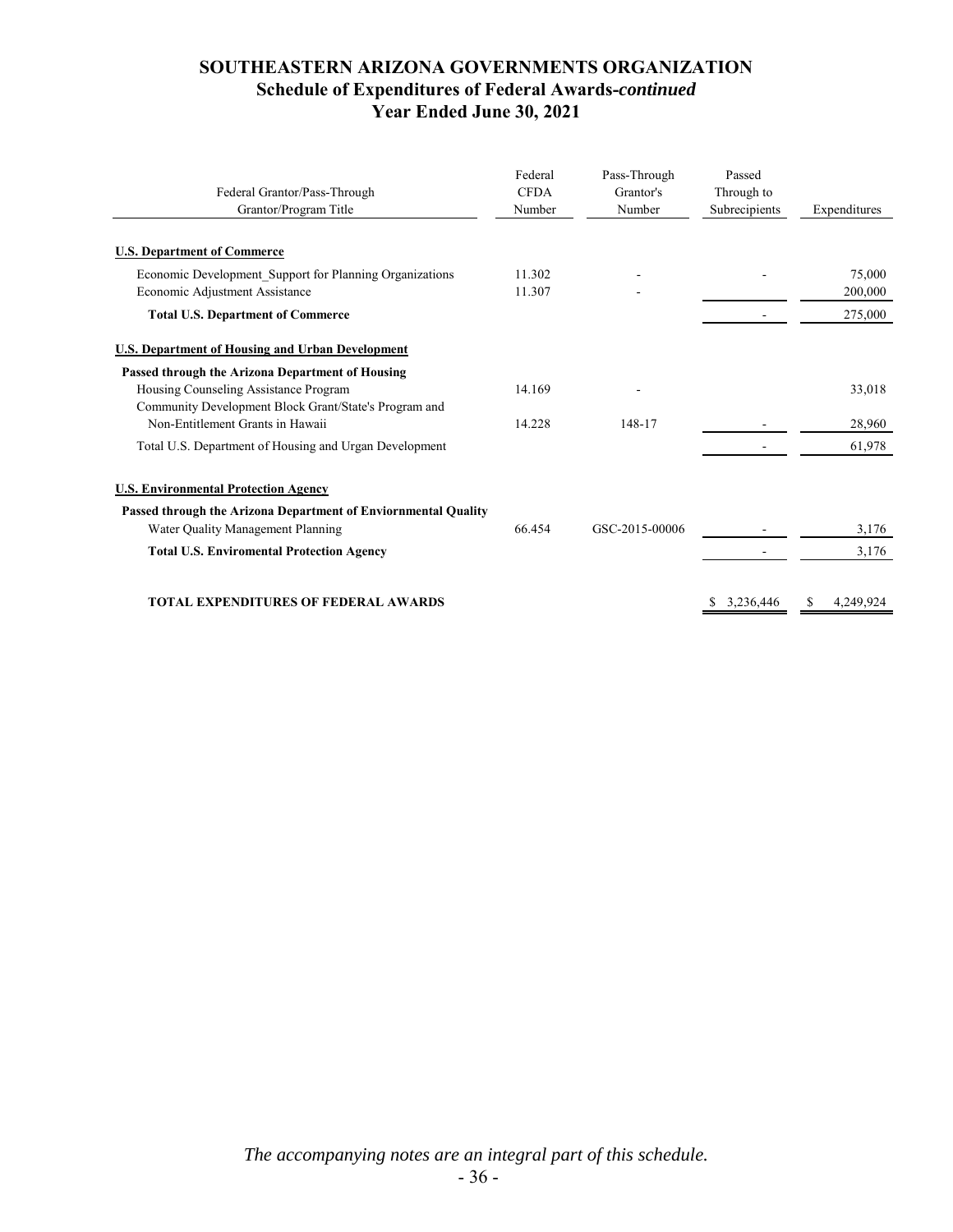# **SOUTHEASTERN ARIZONA GOVERNMENTS ORGANIZATION Notes to Schedule of Expenditures of Federal Awards June 30, 2021**

# *NOTE 1 – BASIS OF PRESENTATION*

The accompanying schedule of expenditures of federal awards includes the federal award activity of SEAGO under programs of the federal government for the year ended June 30, 2021. The information in this schedule is presented in accordance with the requirements of Title 2 U.S. Code of Federal Regulations Part 200, Uniform Administrative Requirements, Cost Principles, and Audit Requirements for Federal Awards (Uniform Guidance). Because the Schedule presents only a selected portion of the operations of SEAGO, it is not intended to and does not present the financial position, or changes in net position of SEAGO.

# *NOTE 2 – SUMMARY OF SIGNIFICANT ACCOUNTING POLICIES*

Expenditures reported on the Schedule are reported on the modified accrual/accrual basis of accounting. Such expenditures are recognized following the cost principles contained in the Uniform Guidance, wherein certain types of expenditures are not allowable or are limited as to reimbursement. SEAGO has not elected to use the 10% *de minimis* indirect cost rate allowed under the Uniform Guidance.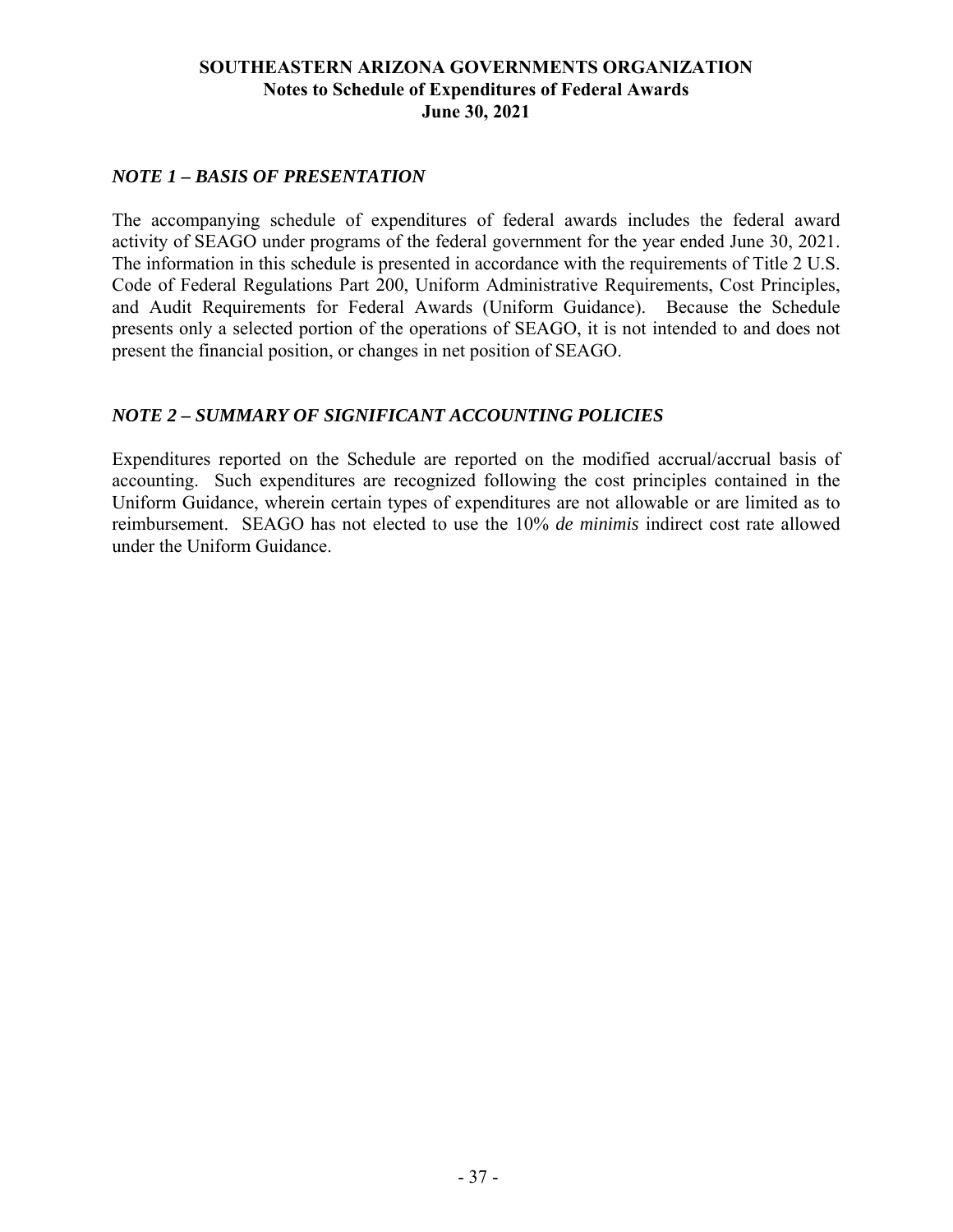# **SOUTHEASTERN ARIZONA GOVERNMNETS ORGANIZATION Schedule of Findings and Questioned Costs June 30, 2021**

# **Section I - Summary of Auditor's Results**

# **Financial Statements**

|                       | Type of auditor's report issued                                                                                                                                                         |   | Unmodified |   |                |
|-----------------------|-----------------------------------------------------------------------------------------------------------------------------------------------------------------------------------------|---|------------|---|----------------|
|                       | Internal control over financial reporting:                                                                                                                                              |   |            |   |                |
|                       | Material weakness(es) identified?                                                                                                                                                       | X | Yes        |   | N <sub>0</sub> |
|                       | Significant deficiency(ies) identified not considered to<br>be material weakness(es)?                                                                                                   | X | Yes        |   | N <sub>o</sub> |
|                       | Noncompliance material to financial statements noted?                                                                                                                                   |   | Yes        | X | No             |
| <b>Federal Awards</b> |                                                                                                                                                                                         |   |            |   |                |
|                       | Internal control over major federal programs:                                                                                                                                           |   |            |   |                |
|                       | Material weakness(es) identified?                                                                                                                                                       |   | Yes        | X | N <sub>0</sub> |
|                       | Significant deficiency (ies) identified not considered to<br>be material weakness(es)?                                                                                                  |   | Yes        | X | N <sub>0</sub> |
|                       | Type of auditor's report issued on compliance for major federal programs:                                                                                                               |   | Unmodified |   |                |
| with CFR 200.516(a)?  | Any audit findings disclosed that are required to be reported in accordance                                                                                                             |   | Yes        | X | No             |
| <b>CFDA</b>           | Identification of major federal programs:                                                                                                                                               |   |            |   |                |
| Number                | Name of Federal Program                                                                                                                                                                 |   |            |   |                |
| 93.044                | <b>Aging Cluster</b><br>Special Programs for the Aging--Title III, Part B--<br>Grants for Supportive Services and Senior Centers<br>Special Programs for the Aging--Title III, Part C-- |   |            |   |                |
| 93.045                | <b>Nutrition Services</b>                                                                                                                                                               |   |            |   |                |
| 93.053                | Nutrition Services Incentive                                                                                                                                                            |   |            |   |                |
| 11.307                | Economic Adjustment Assistance                                                                                                                                                          |   |            |   |                |
|                       | Dollar threshold used to distinguish between type A and type B programs:                                                                                                                |   | \$750,000  |   |                |
|                       | Auditee qualified as low-risk auditee?                                                                                                                                                  |   | Yes        | Χ | No             |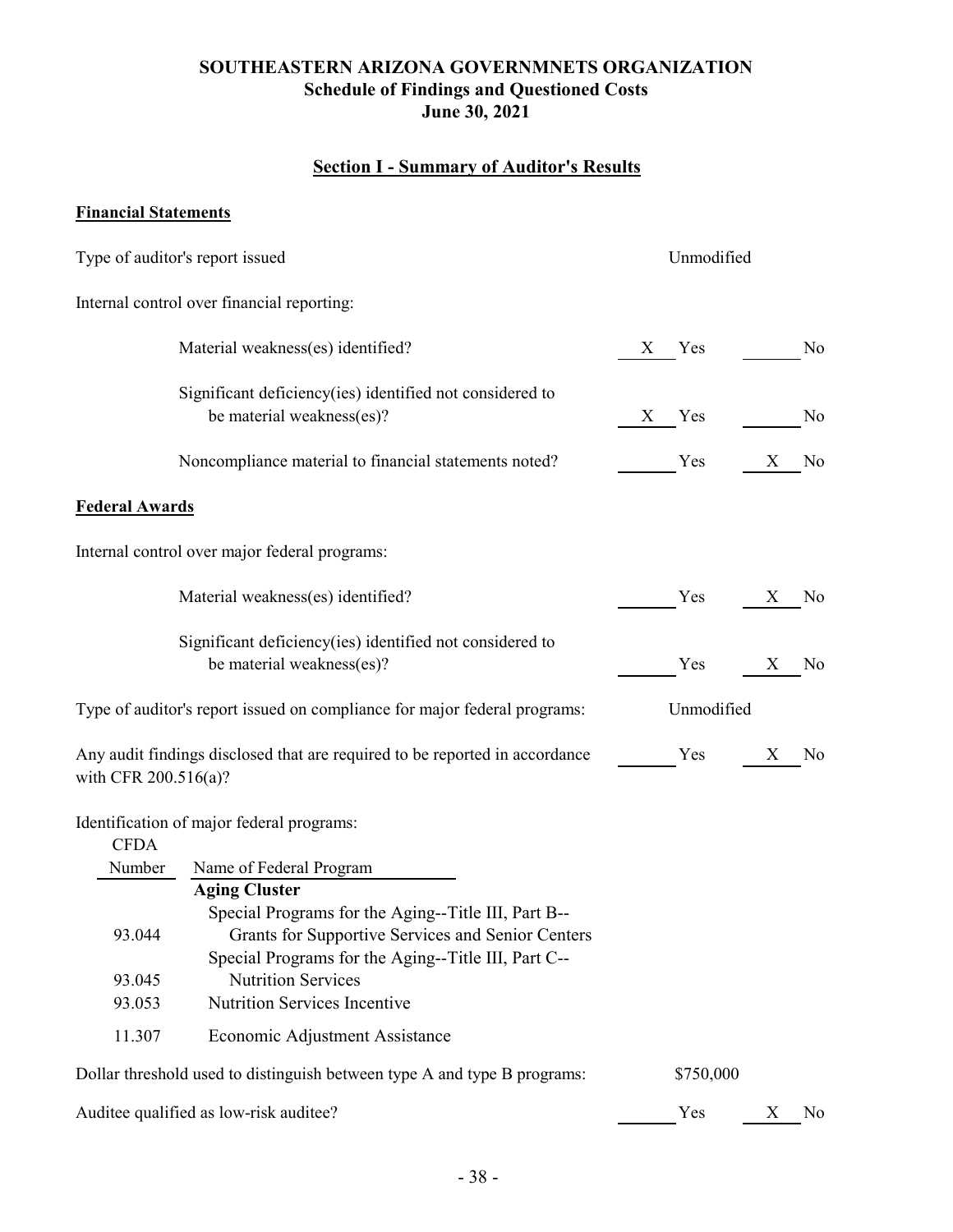# **SOUTHEASTERN ARIZONA GOVERNMNETS ORGANIZATION Schedule of Findings and Questioned Costs - Continued June 30, 2021**

## **Financial Statement Findings**

## *Item***: 2021-01**

*Subject*: Preparation of the working trial balance

*Criteria/Specific Requirements*: SEAGO should prepare a more complete and accurate working trial balance prior to the start of the audit.

*Condition*: SEAGO did not have a complete and accurate working trial balance prior to the start of the audit.

*Effect*: A misstatement could occur and not be detected by management within a timely manner.

*Cause*: SEAGO did not maintain procedures to ensure that the trial balance was properly prepared.

*Recommendation*: The working trial balance should require very few accounting adjustments prior to the start of the annual audit. All material and necessary journal entries that are known to the SEAGO management should be recorded in the trial balance.

*Response*: Management agrees with this finding and will ensure that all material adjustments are posted to the general ledger prior to the audit.

## *Item***: 2021-02**

*Subject*: Restatement of fund balance and net position

*Criteria/Specific Requirements*: SEAGO should maintain an accurate listing of accounts receivable.

*Condition*: SEAGO did not have a complete and accurate listing of accounts receivable for the prior period.

*Effect*: A misstatement occurred and was not detected by management within a timely manner.

*Cause*: SEAGO did not maintain procedures to ensure that an accurate listing of accounts receivable was maintained.

*Recommendation*: A complete and accurate listing of accounts receivable should be maintained and reconciled to the general ledger on a regular basis.

*Response*: Management agrees with this finding and will ensure that an accurate listing of accounts receivable be maintained and reconciled to the general ledger on a regular basis.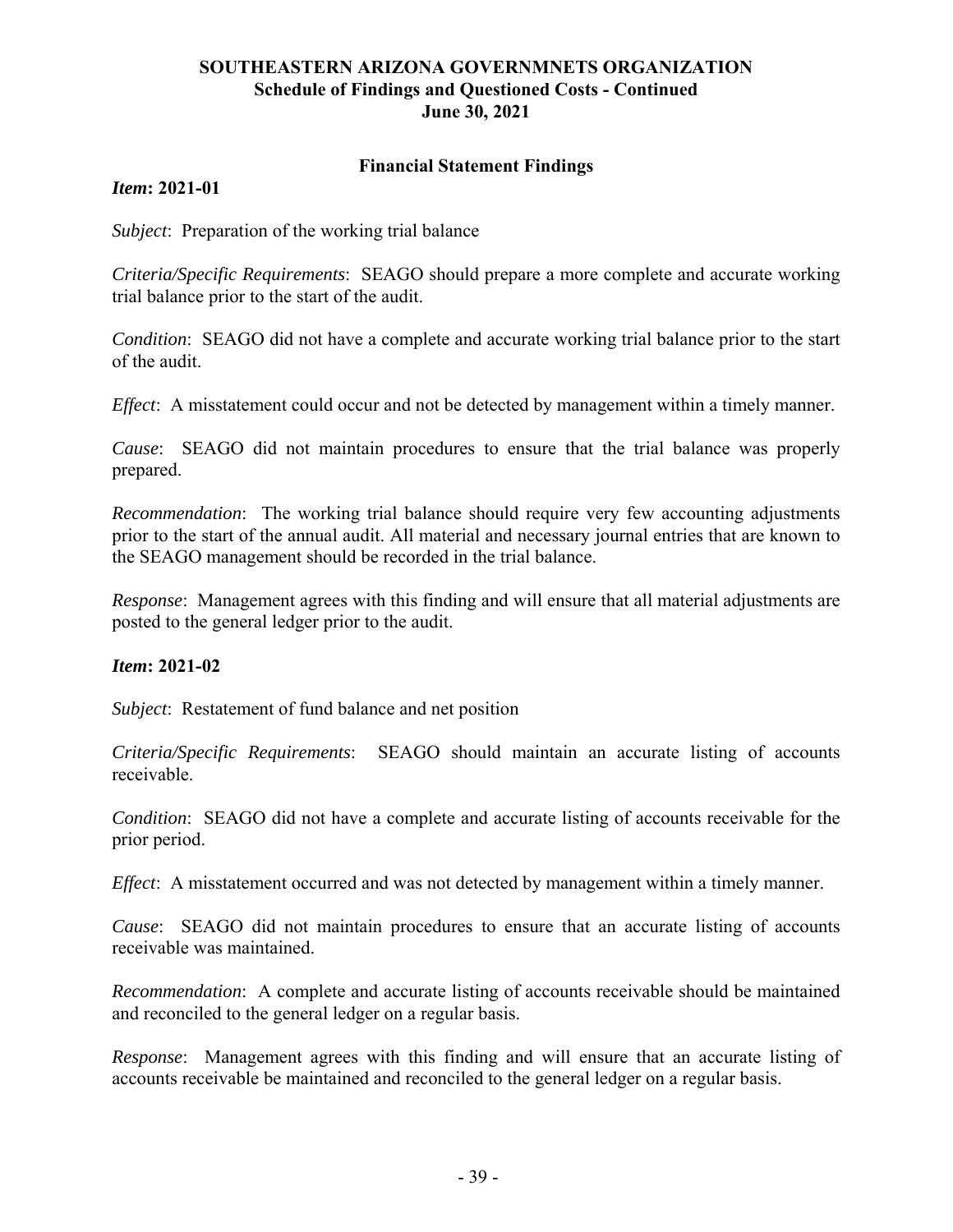# **SOUTHEASTERN ARIZONA GOVERNMNETS ORGANIZATION Schedule of Findings and Questioned Costs - Continued June 30, 2021**

# **Federal Award Findings and Questioned Costs**

None